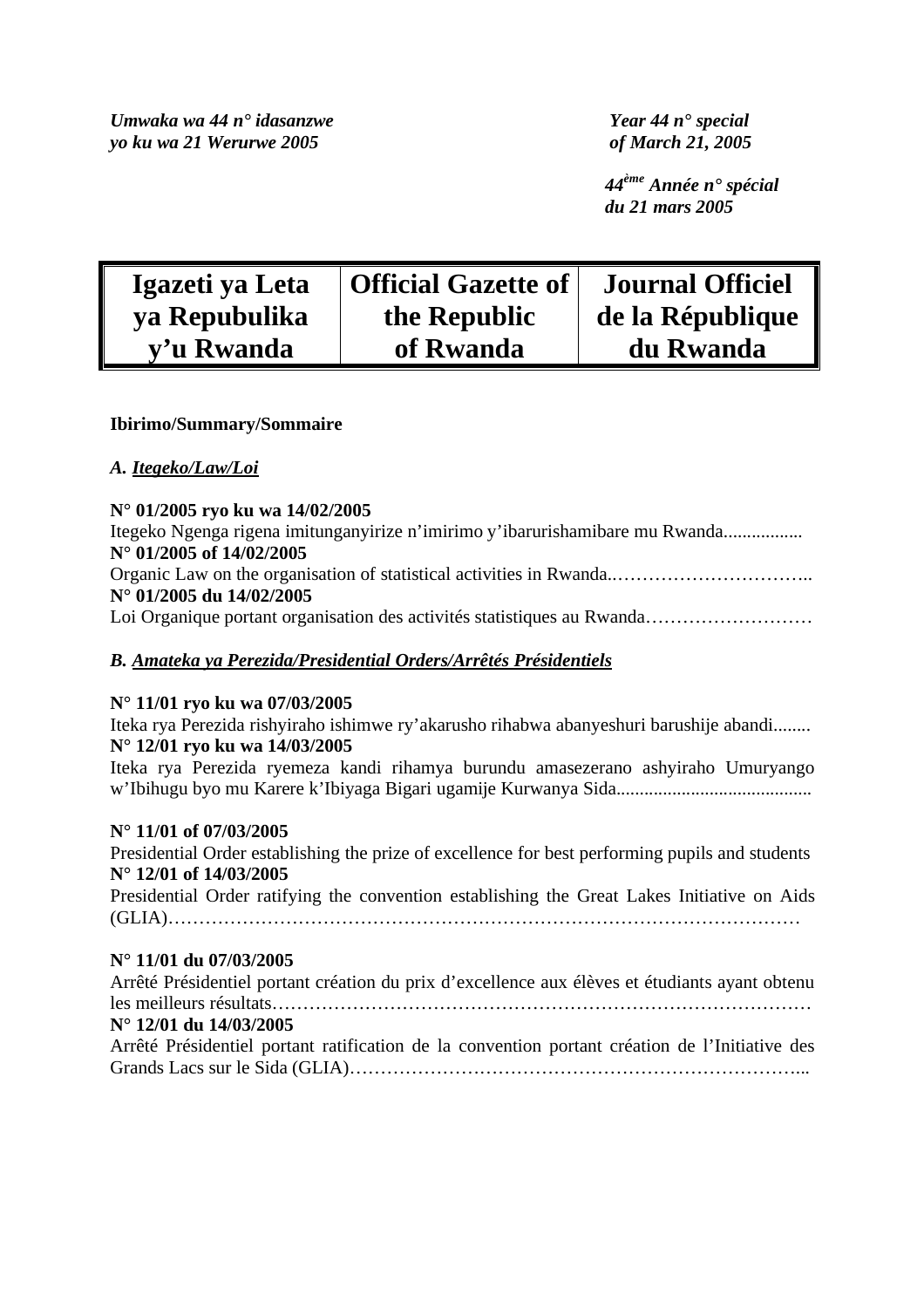# *C. Iteka rya Minisitiri w'Intebe/Prime Minister's Order/Arrêté du Premier Ministre*

## **N° 01/03 ryo ku wa 14/03/2005**

Iteka rya Minisitiri w'Intebe rihindura iteka rya Minisitiri w'Intebe n° 84/03 ryo ku wa 23/12/2002 rishyiraho abagize Inama y'Ubutegetsi y'Ikigega Rusange cya Leta Gitsura Amajyambere y'Uturere, Imijyi n'Umujyi wa Kigali kandi rikagena umubare wabo, manda n'ibyo bagomba kuba bujuje.........................................................................................................

## **N° 01/03 of 14/03/2005**

Prime Minister's Order modifying the Prime Minister's Order n° 84/03 of 23/12/2002 appointing members of the board of directors of the National Common Development Fund for Districts, Towns and the City of Kigali and determining their number, mandate and conditions required for their appointment ……..…………………………………………………………...

## **N° 01/03 du 14/03/2005**

Arrêté du Premier Ministre portant modification de l'arrêté du Premier Ministre n° 84/03 du 23/12/2002 portant nomination des membres du Conseil d'Administration du Fonds Commun de Développement des Districts, Villes et de la Ville de Kigali, fixant leur nombre, leur mandat et les conditions requises pour leur nomination……………………………………………………………………

# *D. Iteka rya Minisitiri/Ministerial Order/Arrêté Ministériel*

## **N° 18/11 ryo ku wa 13/04/2004**

Iteka rya Minisitiri ryemera Umuvugizi wa gatatu Wungirije w'Umuryango « Association des Sœurs Missionnaires de Notre Dame d'Afrique au Rwanda »………………………………….

## **N° 18/11 du 13/04/2004**

Arrêté Ministériel portant agrément de la troisième Représentante Légale Suppléante de l'Association des Sœurs Missionnaires de Notre Dame d'Afrique au Rwanda……………….

## *E. Sociétés Commerciales*

**BINTER IMPEX SARL :** -PV de l'Assemblée Générale Extraordinaire du 16/12/1999……. -PV de l'Assemblée Générale Extraordinaire du 30/06/2004…….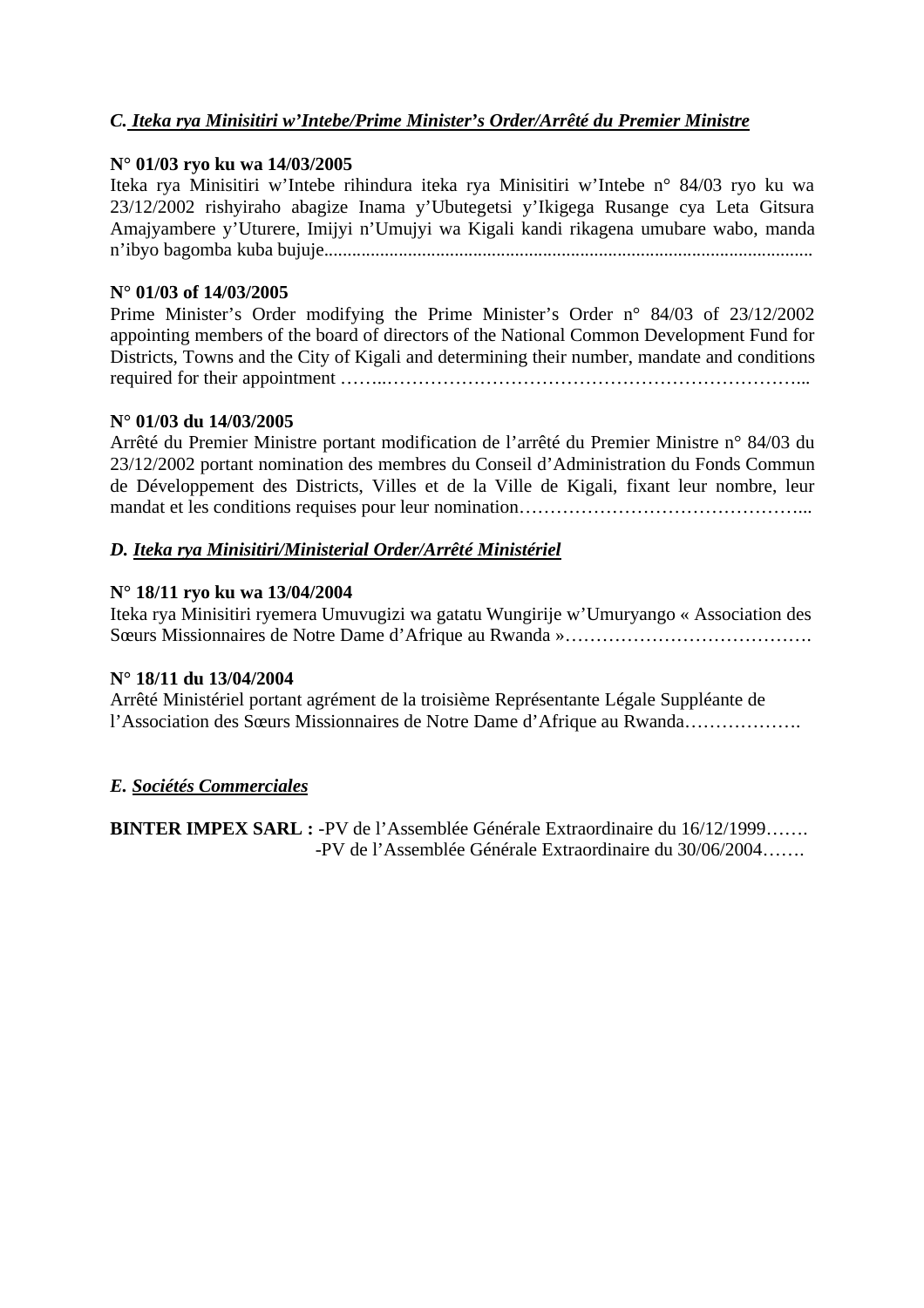## **ORGANIC LAW N° 01/2005 OF 14/02/2005 ON THE ORGANISATION OF STATISTICAL ACTIVITIES IN RWANDA**

#### **We, KAGAME Paul,**  President of the Republic;

#### **THE PARLIAMENT HAS ADOPTED, AND WE SANCTION, PROMULGATE THE FOLLOWING ORGANIC LAW AND ORDER IT TO BE PUBLISHED IN THE OFFICIAL GAZETTE OF THE REPUBLIC OF RWANDA.**

## **THE PARLIAMENT :**

The Chamber of Deputies, in its session of December 23, 2004;

The Senate, in its session of December 14, 2004;

Given the Constitution of the Republic of Rwanda of June 04, 2003 as amended to date, especially in its articles 62, 88, 90, 93, 108, 121 and 201;

Revisited the Decree-law n°18/77 of July 26, 1977 relating to the organisation of statistical activities;

## **ADOPTS:**

## **CHAPTER ONE: GENERAL PROVISIONS**

#### **Article one:**

The present organic law determines the organisation of statistical activities in Rwanda.

## **Article 2:**

In this organic law, the concepts below are defined as follows:

## **1° Statistical data:**

It is data in figures that has come out of surveys, censuses or other forms of research, that are either analysed or not.

## **2° Survey:**

It is a technical operation that is used in order to obtain statistics on topics of particular interest. The collection of the data in the framework of a survey bases itself on a drawn sample in accordance with particular and scientific procedures. The drawing of this sample must permit the generalization of data collected on the whole Country, City of Kigali or the Province from where it has been drawn.

#### **3° Census:**

It is an operation of data collection on features of the population of the whole Country, City of Kigali or the whole Province while proceeding to the exhaustive counting of all people, one by one.

## **4° Statistics:**

It is a set of scientific methods aiming at collecting numeric data, processing, analysing, publishing, , safe storage, drawing conclusions and be able to take decisions.

## **5° Indicators:**

It is a set of measurements of analysed numeric data, permitting the appreciation of state of a phenomenon or of its evolution.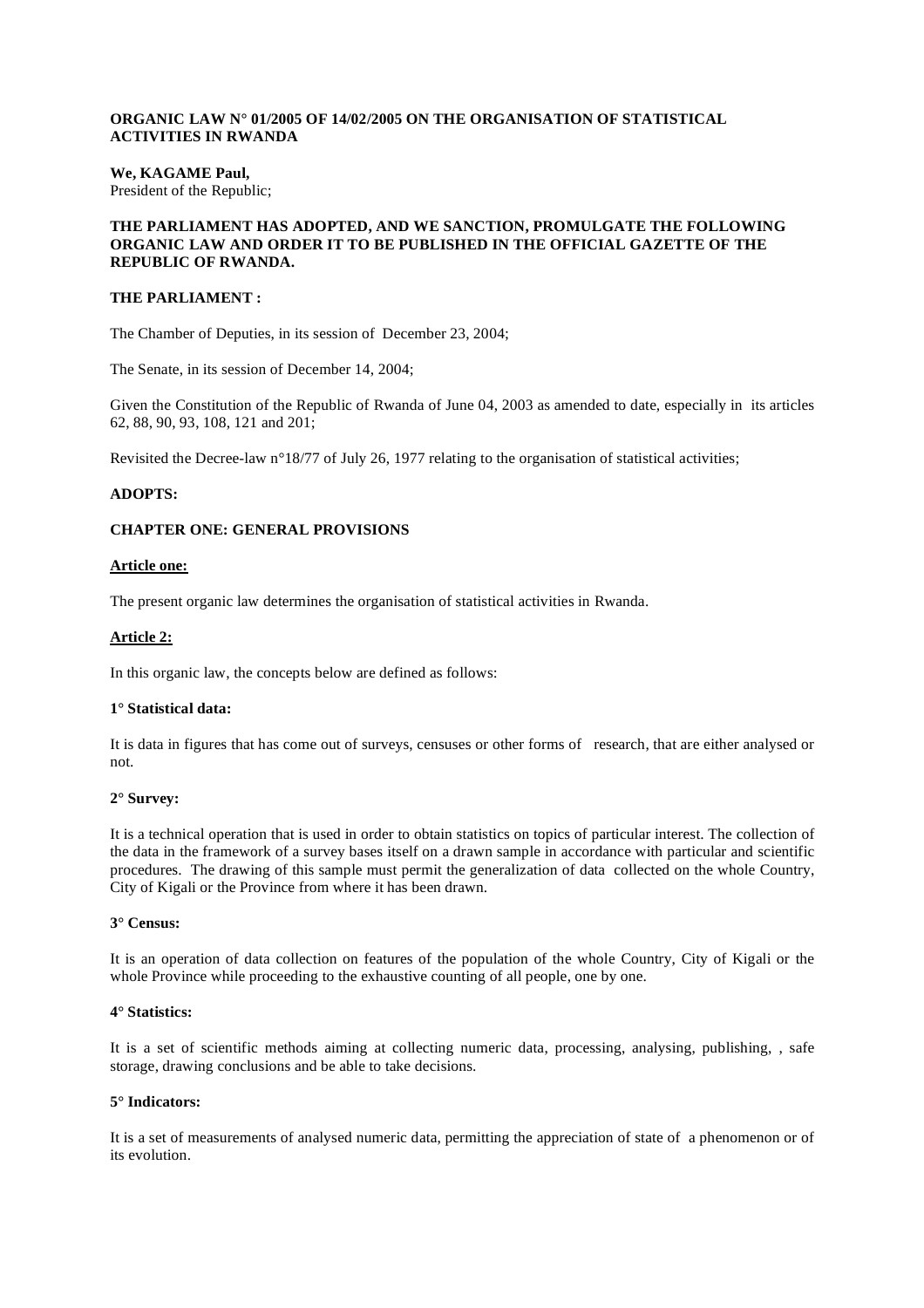## **6° Statistical information:**

An aspect of any reality expressed in numbers.

## **7° Visa :**

A written authorization delivered, on demand, by the National Institute of Statistics of Rwanda to any person undertaking a statistical survey, attesting that the survey respects the requirements, either at the level of its organization or at the level of publication of data that have come out of it.

## **Article 3 :**

This organic law aims at:

- 1° Regulating the organisation of activities relating to the conception, collection, processing, analysis, safe storage, publication and dissemination of statistical information;
- 2° Reaffirming the necessity for statistical practices to be in conformity with the international norms and methodologies;
- 3° Reinforcing the National Statistical System.

## **Article 4 :**

The domains covered by the present organic law include among others:

- 1° Demographic and social characteristics of the population;
- 2° Cultural characteristics;
- 3° Economic, financial and commercial data;
- 4° Data concerning agriculture, livestock and environment;
- 5° Judicial statistics.

## **Article 5 :**

The statistical activities mentioned in this organic law may be conducted in the whole country or in one of its parts.

## **CHAPTER II : FUNDAMENTAL PRINCIPLES**

## **Article 6 :**

Data and the indicators established from statistics must be used as a base for general planning and evaluation of development strategies in all sectors of the national life. Statistical information also provides a basis for the development of research based on objective data and indicators.

## **Article 7 :**

The quality of statistical data is characterised by:

- 1° Relevance;
- 2° Comparability;
- 3° Accuracy;
- 4° Reliability;
- 5° Topicality;
- 6° Frequency;
- 7° Promptness;
- 8° Accessibility;
- 9° Indication of all the necessary requirements that enable the users of the data to trust its value.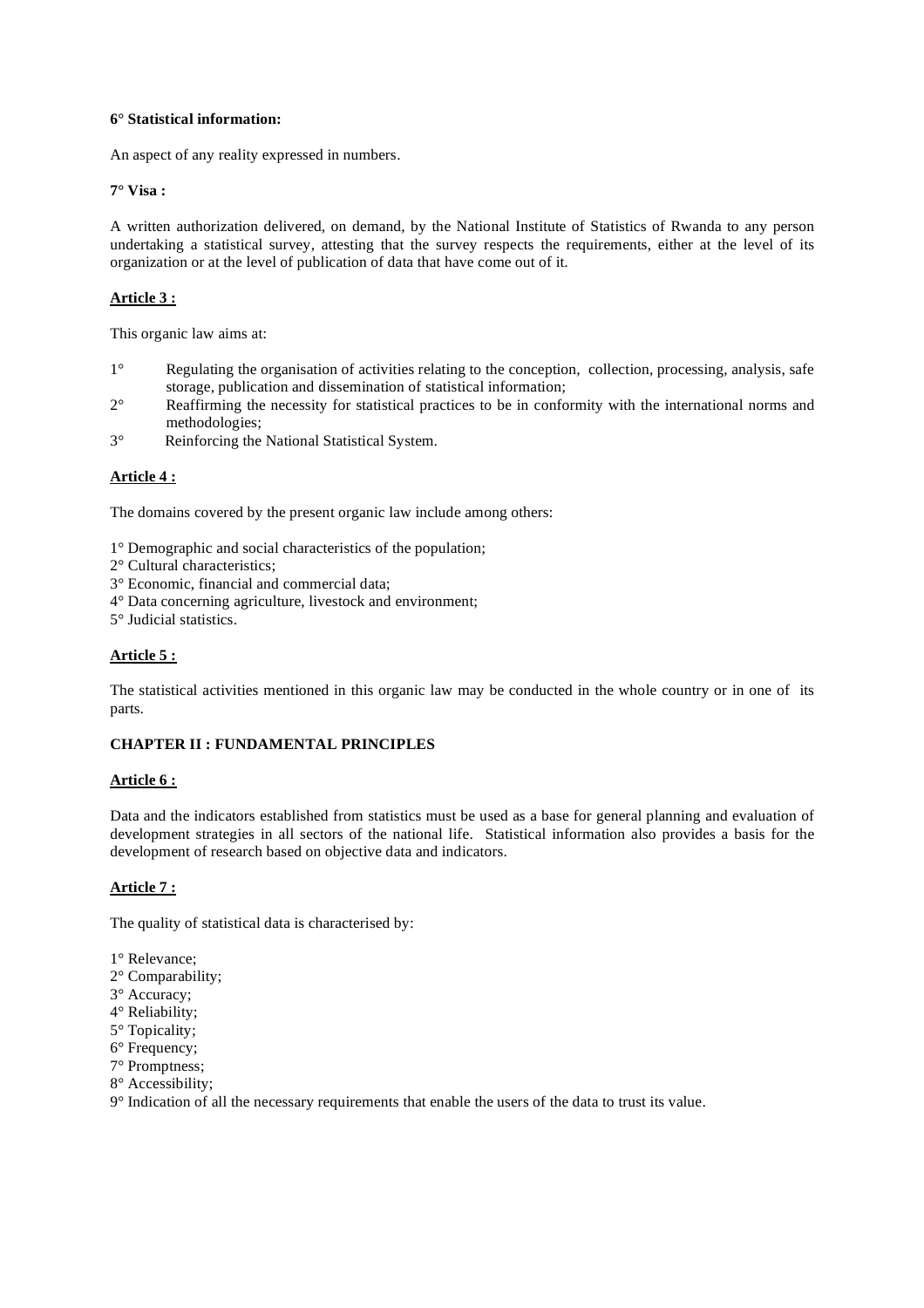## **Article 8:**

The statistical data must be characterised by the objectivity and professionalism of the institution that produced it.

## **Article 9:**

The findings of statistical information should be published and made available to all users in the simplest manner. They must not be in contradiction with each other or partial.

## **CHAPTER III : COORDINATION AND STRUCTURE OF THE NATIONAL STATISTICAL SYSTEM**

## **Article 10:**

A law creates the National Institute of Statistics of Rwanda. The Institute will be in charge of the coordination of the national statistical system.

## **Article 11:**

The National Institute of Statistics of Rwanda is the national authority as regards statistics. It is the only competent institution empowered to officially provide all users with statistical data and information, whether those it published or those which have its visa. Data and information that are not yet officially published, shall not be given to anybody without the National Institute of Statistics of Rwanda visa. However, the Institute may delegate part of its prerogatives on this matter to some services belonging to the national statistical system.

#### **Article 12:**

The national statistical system is made up of five main components:

1° The National Institute of Statistics of Rwanda ;

2° Various state institutions that provide statistical data. The statistical data constitutes the official statistics;

- 3° Institutions which use statistical data;
- 4° Organs that provide statistical data, including public and private institutions, non governmental organisations, households and the population;
- 5° Institutions of research and training including higher institutes of learning.

## **Article 13 :**

The coordination of the national statistical system shall generally be responsible for:

- 1° advising the State and other various institutions on issues relating to statistical activities;
- 2° approving the appropriate methods for the conception, collection, processing, analysis, storage, publication and dissemination of data for only statistical purposes and confirming the timing and the format of publication of such statistics.

## **Article 14 :**

With exception of the national surveys, the City of Kigali or at least the whole province, the statistical services of the public administration and those of the parastatals may, in their individual capacities, conduct statistical activities process, and analyse them in accordance to their needs. This shall be done in conformity with the norms and methodologies agreed upon between such organs and the National Institute of Statistics of Rwanda.

The publication of data collected in such a manner shall receive prior approval of the National Institute of Statistics of Rwanda.

These services have the responsibility to provide the National Institute of Statistics of Rwanda publication of the annual statistical reports of those services, they shall possess.

Before the annual statistical reports of such services are published, they shall possess the visa of the National Institute of Statistics of Rwanda.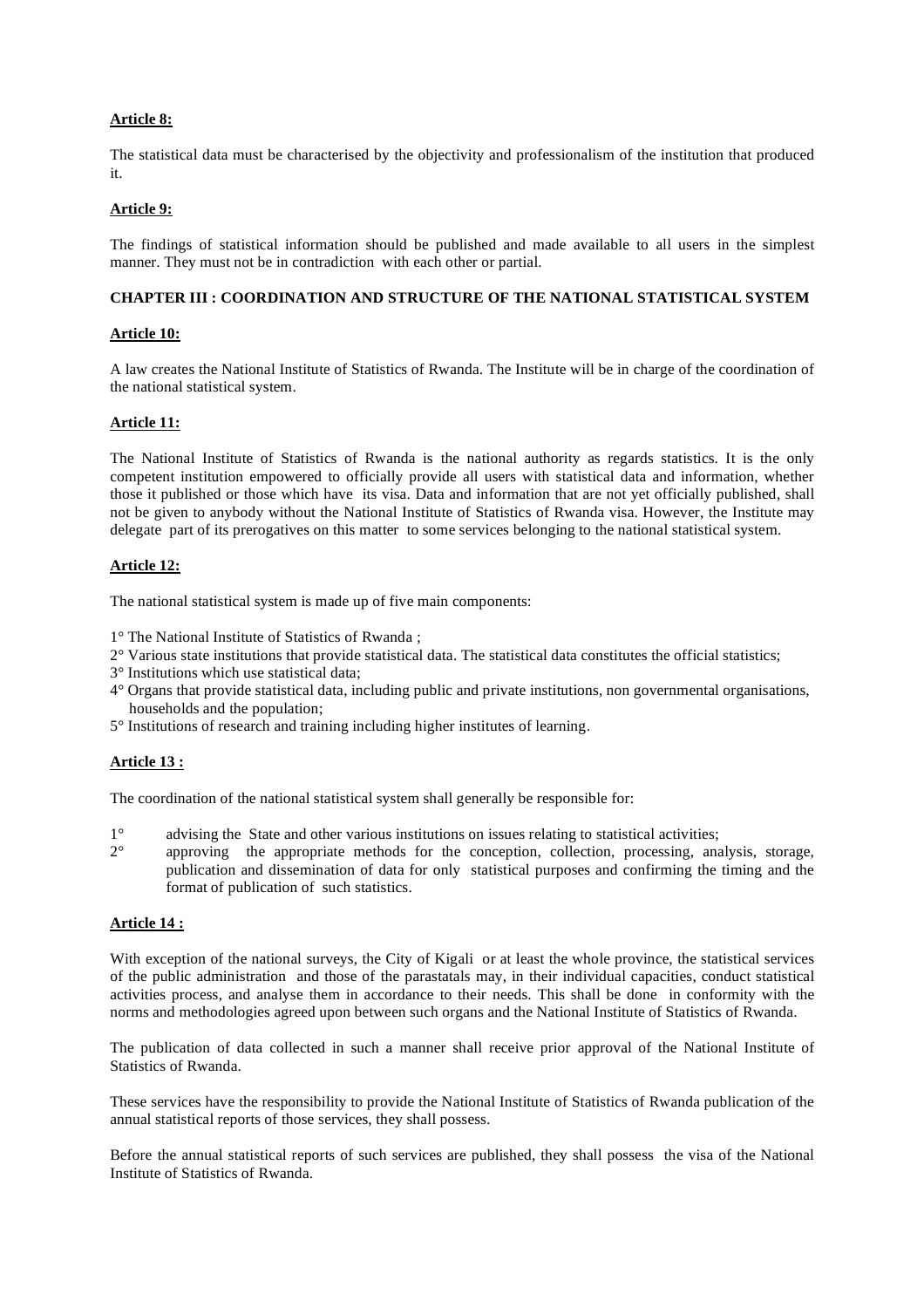## **Article 15:**

Researchers, private individuals, State services and public enterprises, private institutions, non-governmental organisations whether national or international that want to conduct statistical surveys on a national scale or covering at least a whole province, and which fall beyond the usual activities of which they are permitted to conduct, they shall obtain the prior approval of the National Institute of Statistics of Rwanda, whether on the necessity of such surveys and on the methodologies that shall be used. The questionnaires that will be used in such surveys shall indicate the official visa of the Institute.

## **CHAPTER IV: NATIONAL STATISTICAL PROGRAM**

## **Article 16:**

The National General Census must be organised at least once in every ten (10) years.

All institutions belonging to the National Statistical System are required to provide assistance to the activities of the National Institute of Statistics of Rwanda in any manner determined by law or a particular order.

#### **Article 17:**

Nation wide surveys, City of Kigali or a whole province conducted by researchers, private individuals, State services and public enterprises, private institutions and non-governmental organisations whether national or international organisations, that were not provided for in the national statistical program, shall require prior approval of the National Institute of Statistics of Rwanda with respect to the necessity of their conduct and to their methodologies that should be respected.

The surveys are subject to authorisation at least two (2) months before they are conducted. If it goes beyond one month without response from the time of the request, it is presumed as if the National Institute of Statistics of Rwanda has accepted and they shall begin to conduct the survey. If the Institute has accepted, the questionnaires shall carry the visa of the Institute.

## **CHAPTER V: OBLIGATION TO RESPOND TO QUESTIONS DURING CENSUSES AND STATISTICAL SURVEYS**

#### **Article 18:**

Any person or a legal entity requested by a commissioned officer, is required to respond accurately to survey questions and within the specified time limits, asked during national census and other statistical surveys prior to approval by the National Institute of Statistics of Rwanda.

#### **Article 19:**

A person being questioned during accepted surveys shall not whatsoever invoke the principle of professional confidentiality so as to refuse to give responses to questions asked.

#### **Article 20:**

All Institutions belonging to the national statistical system are required to provide all the basic databases in their keeping to the National Institute of Statistics of Rwanda if it requests so and the information related to individuals held by such institutions which shall be accessible by the Institute.

The institutions shall at all times submit to the National Institute of Statistics of Rwanda as an institute responsible for collecting all the national statistical information, analysed reports of surveys conducted , as well as other statistical reports which are produced periodically.

The National Institute of Statistics of Rwanda shall confidentially utilise the information given to it and as provided for by this organic law.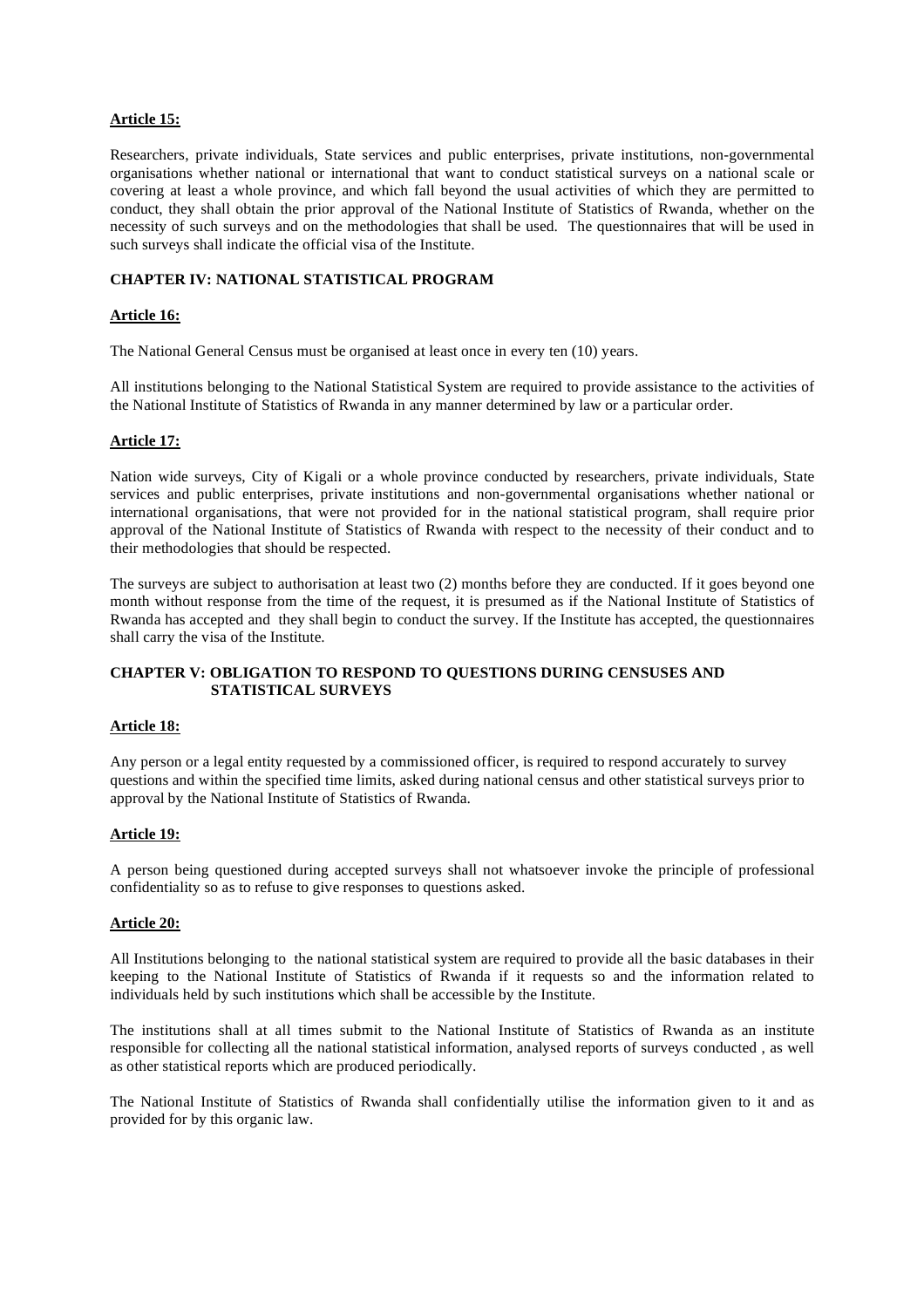## **CHAPTER VI: STATISTICAL CONFIDENTIALITY**

## **Article 21:**

Data collected by the services of the national statistical system through surveys or any other method of collection are protected by statistical confidentiality. Statistical confidentiality implies that the dissemination of such data as well as statistical data which can be calculated from them, shall be conducted in a way that those who provided it are not identified whether directly or indirectly.

It is prohibited to every employee at the level of statistics to disseminate information related to an enterprise or an establishment and the individual he or she may know during his or her job or in relation to his or her activities.

Statistical confidentiality does not apply to information about an enterprise or establishment that has already been published to the public or to information of the enterprise or establishment which it accepts, in writing, to be published .

Statistical information in monopoly or duopoly, may be published except those concerning the cost of production or profits.

## **Article 22:**

Without prejudice to the provisions of article 21 of this organic law, the National Institute of Statistics of Rwanda has powers to make and publish each year or when necessary, a list of enterprises or establishments which indicate the following: name, address, type of activity, number of employees and its legal status.

## **Article 23:**

The anonymous basic databases on individuals and other institutions shall be accessible to researchers but who shall be committed to :

- 1° make a written note, that they shall not communicate to any person the contents of such databases without the written authorisation of the National Institute of Statistics of Rwanda;
- 2° give to the National Institute of Statistics of Rwanda, the findings of their research.

## **Article 24:**

Statistics related to an organ, institution and an individual shall not whatsoever be used for tax control purposes, for economic repression or for legal investigations by judicial organs.

## **Article 25:**

Legal provisions concerning statistical confidentiality equally apply to data obtained from administrative sources.

## **Article 26:**

Before commencing their duties, the members of staff of the services of the national statistical system shall take oath before the Minister having general statistics in his or her attributions or his or her representative, that they shall never reveal the statistical confidentiality related to individuals as it is defined in this organic law, which they may have come across in the course of performance of their duties or of which they are committed to in their activities .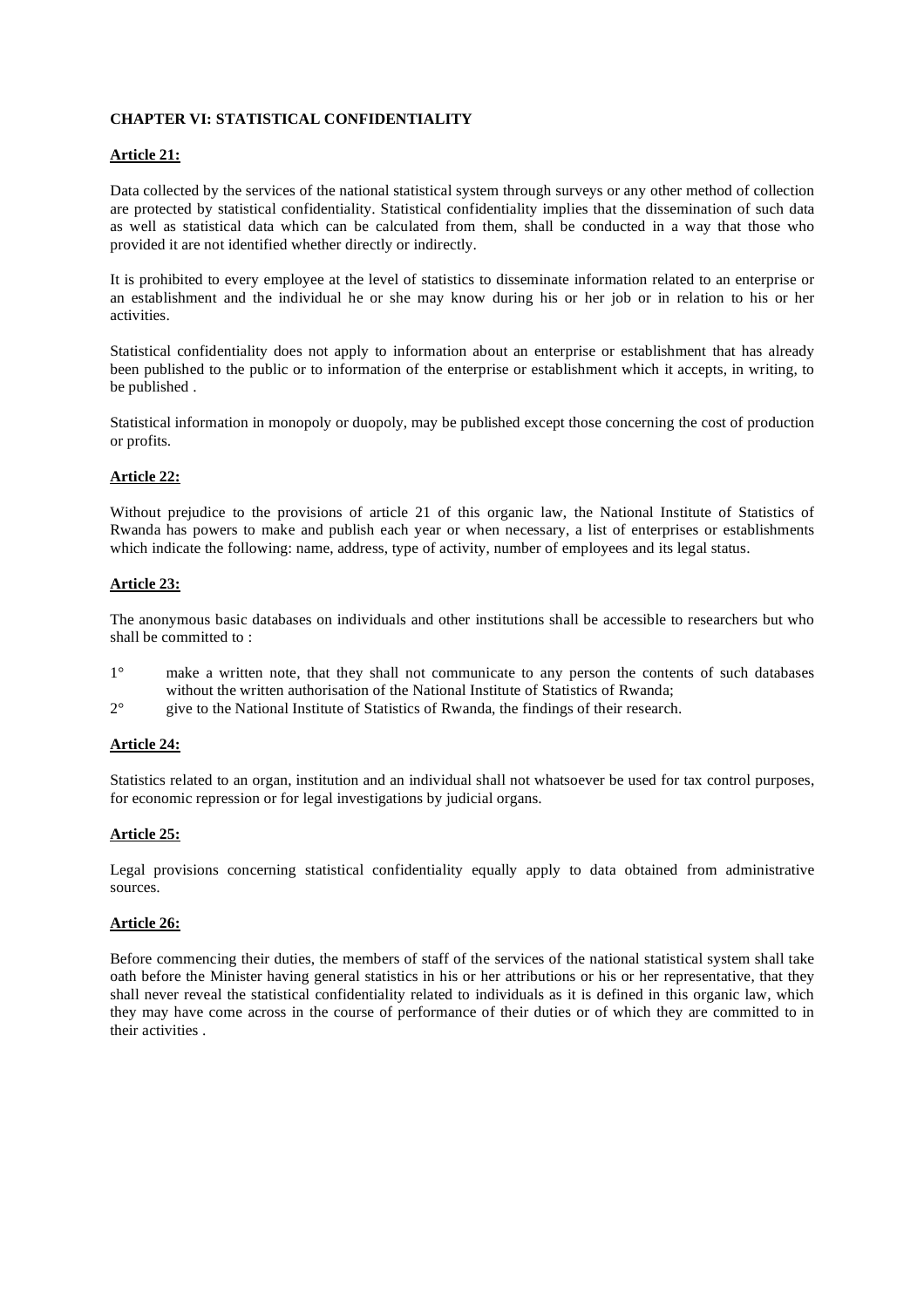## **CHAPTER VII: PENALTIES**

## **Article 27 :**

Any person or institution who or which refuses to respond, or deliberately gives incomplete responses contrary to truth, or fails to respect the deadline for provision of information during compulsory surveys, shall be punished by an imprisonment not exceeding fifteen (15) days and a fine of ten thousand Rwandan francs (10,000 RWF) to two hundred thousand Rwandan francs (200,000 RWF), or one of these penalties.

The payment of fine or imprisonment does not exonerate the offenders from responding to questions asked.

## **Article 28 :**

Without prejudice to heavier penalties provided for in the penal code, any member of staff of the national statistical system or any other person who participates in the production of national statistics who reveals statistical confidentiality when he or she is not required to do so by law, whether during or after his or her work, shall be punished by one (1) to six (6) months of imprisonment and a fine of one hundred thousand Rwandan francs (100,000 Rwf) to one million Rwandan francs (1,000,000 Rwf), or one of these penalties.

Without prejudice to heavier penalties provided for by the Penal Code, the same punishments shall be sentenced to any staff of the national statistical system or any other person, who will deliberately falsify statistical data whether at the level of data collection, processing, analysing, publication or dissemination.

## **Article 29 :**

Any organ, institution or person that will publish data or information drawn from national surveys at the national level, City of Kigali or covering at least one Province without authorization of the National Institute of Statistics of Rwanda, shall be punished by an imprisonment from one (1) month to three (3) months and a fine from two hundred thousand Rwandan francs (200.000 Rwf) to one million five hundred thousand Rwandan francs (1.500.000 Rwf) or of one of these only, without prejudice to other penalties provided for in the Penal Code**.** 

## **Article 30 :**

Any organ, institution or person, resident or non resident in Rwanda who conducts a survey or research with an aim of obtaining statistical data at the national level, City of Kigali or covering at least an entire Province, without prior authorisation from the National Institute for Statistics of Rwanda shall be punished by one (1) month to three (3) months of imprisonment and a fine of five hundred thousand Rwandan francs (500,000 Rwf) to two million and five hundred thousand Rwandan francs (2,500,000 Rwf), without prejudice to other measures provided for in the Penal Code.

The penalties mentioned in the preceding paragraph shall be doubled if the statistical data is published.

## **CHAPTER VIII: FINAL PROVISIONS**

## **Article 31:**

All previous legal provisions contrary to the present organic law are hereby repealed.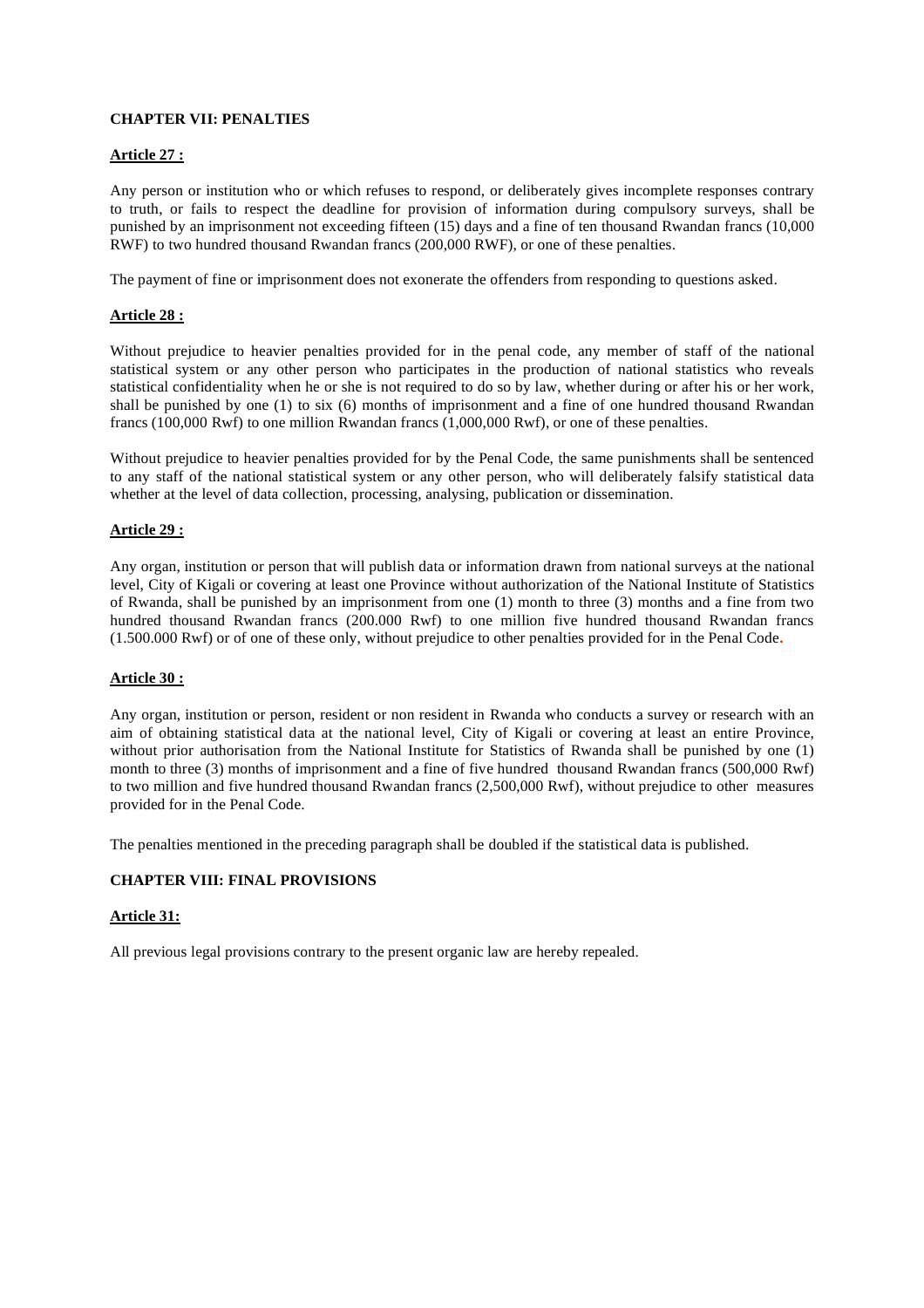## **Article 32:**

This organic law comes into force on the date of its publication in the Official Gazette of the Republic of Rwanda.

Kigali, on 14/02/2005

### The President of the Republic **KAGAME Paul (sé)**

#### The Prime Minister **MAKUZA Bernard (sé)**

The Minister of Finance and Economic Planning **Dr. KABERUKA Donald (sé)** 

**Seen and sealed with the Seal of the Republic:** 

The Minister of Justice **MUKABAGWIZA Edda (sé)**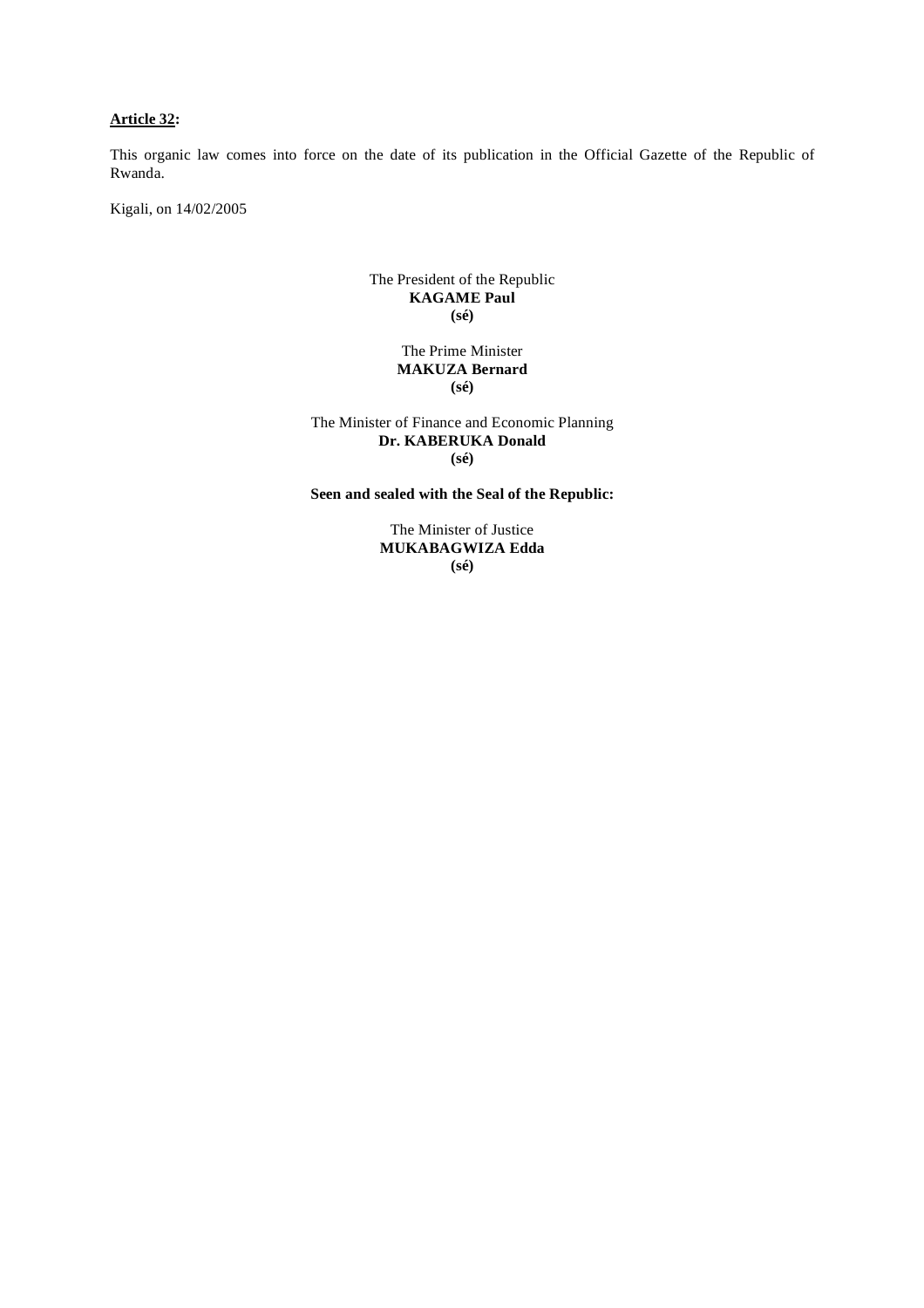#### **LOI ORGANIQUE N° 01/2005 DU 14/02/2005 PORTANT ORGANISATION DES ACTIVITES STATISTIQUES AU RWANDA**

#### **NOUS, KAGAME Paul,**  Président de la République ;

## **LE PARLEMENT A ADOPTE ET NOUS SANCTIONNONS, PROMULGUONS LA LOI ORGANIQUE DONT LA TENEUR SUIT ET ORDONNONS QU'ELLE SOIT PUBLIEE AU JOURNAL OFFICIEL DE LA REPUBLIQUE DU RWANDA.**

## **LE PARLEMENT :**

La Chambre des Députés, en sa séance du 23 décembre 2004;

Le Sénat, en sa séance du 14 décembre 2004;

Vu la Constitution de la République du Rwanda du 04 juin 2003 telle que révisée à ce jour, spécialement en ses articles 62, 88, 90, 93, 108, 121 et 201 ;

Revu le Décret-loi n°18/77 du 26 juillet 1977 portant organisation des activités statistiques ;

## **ADOPTE :**

## **CHAPITRE PREMIER : DES DISPOSITIONS GENERALES**

#### **Article premier :**

La présente loi organique porte sur l'organisation des activités statistiques au Rwanda.

## **Article 2 :**

Dans cette loi organique, les concepts repris ci-dessous sont définis de la manière suivante :

#### **1° Données statistiques :**

Ce sont des données chiffrées issues d'enquêtes, de recensements ou d'autres formes de recherche, qu'elles soient analysées ou à l'état brut.

## **2° Enquête :**

C'est une opération technique qui consiste à élaborer des statistiques sur des sujets d'intérêt particulier. La collecte de données dans le cadre d'une enquête se base sur un échantillon tiré en respectant des méthodes et des procédures scientifiques bien définies. Le tirage de cet échantillon doit permettre la généralisation des données ainsi collectées sur tout le Pays, sur la Ville de Kigali ou sur la Province d'où il a été tiré.

#### **3° Recensement :**

Une opération de collecte des données sur les caractéristiques de la population de tout le Pays, de la Ville de Kigali ou de toute une province en procédant au dénombrement exhaustif de toutes les personnes, une à une.

## **4° Statistique :**

 La statistique est un ensemble de méthodes scientifiques visant à collecter des données numériques, à les traiter, à les analyser, à les publier, à les archiver ainsi qu'à en tirer des conclusions devant servir à des prises de décisions.

#### **5° Indicateurs :**

Ce sont des mesures constituées de données numériques analysées, permettant d'apprécier l'état ou l'évolution d'un phénomène.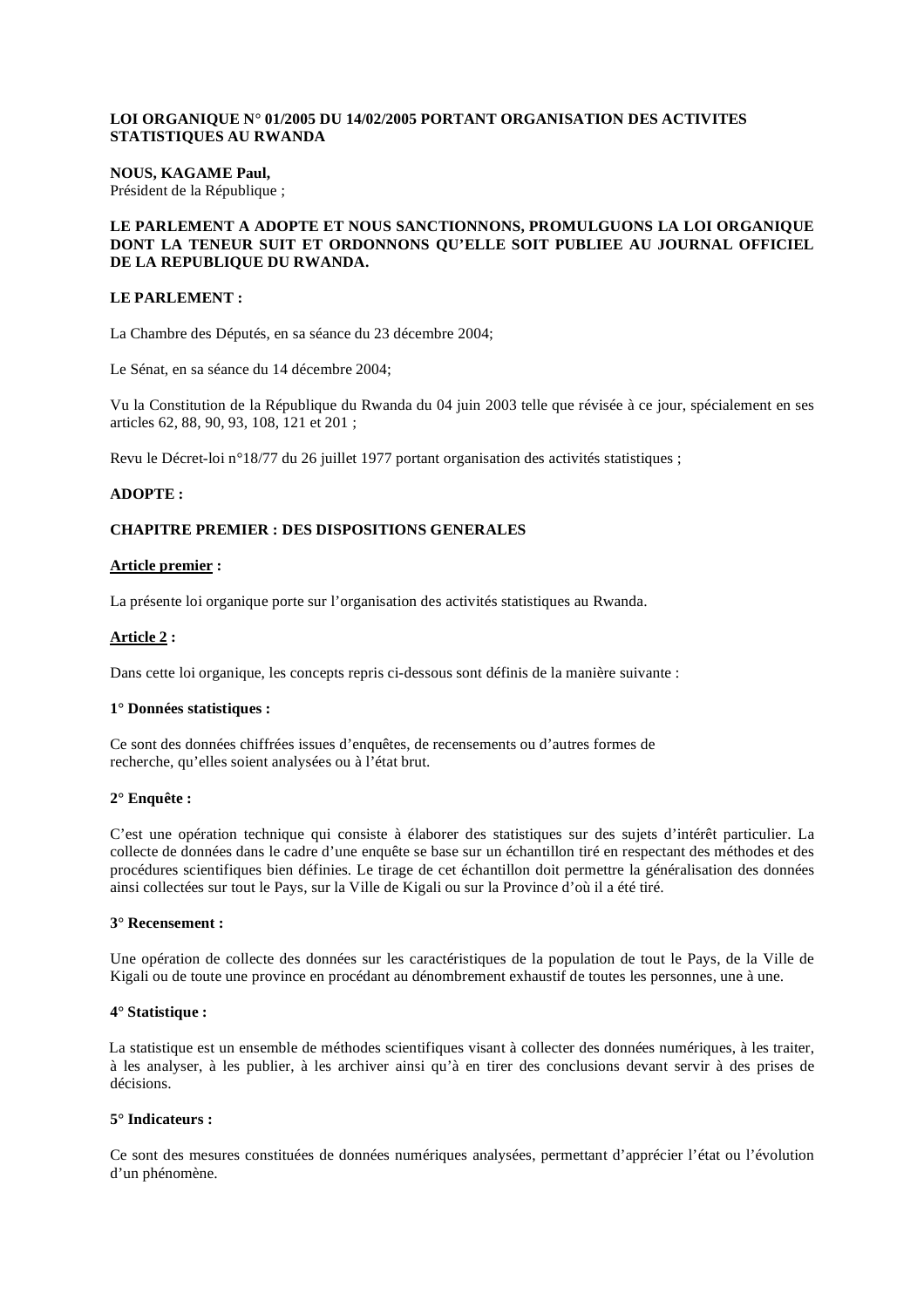## **6° Information statistique :**

Un aspect d'une réalité quelconque exprimée en chiffres.

## **7° Visa :**

Autorisation écrite délivrée, sur demande, par l'Institut National de la Statistique du Rwanda à toute personne désireuse d'entreprendre une enquête statistique, et attestant que cette enquête respecte les normes fixées, que ce soit au niveau de son organisation ou de la publication des données qui en sont issues.

## **Article 3 :**

Cette loi organique a pour objectif de :

- 1° Réglementer l'organisation des activités relatives à la préparation, à la collecte, au traitement, à l'analyse, à l'archivage, à la publication et à la diffusion des informations statistiques ;
- 2° Réaffirmer la nécessité de pratiques statistiques qui soient conformes aux normes et méthodologies internationales ;
- 3° Renforcer le système statistique national.

## **Article 4 :**

Les domaines couverts par la présente loi organique portent notamment sur :

1° Les caractéristiques démographiques et sociales des populations ;

- 2° Les caractéristiques culturelles ;
- 3° Les données économiques, financières et commerciales ;
- 4° Les données agro-pastorales et d'environnement ;
- 5° Les statistiques judiciaires.

#### **Article 5 :**

Les activités statistiques prévues dans la présente loi organique peuvent concerner une partie ou l'ensemble du territoire national.

## **CHAPITRE II : DES PRINCIPES FONDAMENTAUX**

#### **Article 6 :**

Les données statistiques et les indicateurs qu'elles permettent d'établir doivent servir de base à la planification générale et à l'évaluation des stratégies de développement dans tous les secteurs de la vie nationale. L'Information statistique permet en outre de développer une recherche qui s'appuie sur des données et des indicateurs objectifs.

## **Article 7 :**

Les exigences de qualité de l'information statistique portent sur :

- 1° La pertinence ;
- 2° La comparabilité ;
- 3° La précision ;
- 4° La fiabilité ;
- 5° La ponctualité ;
- 6° La périodicité ;
- 7° La célérité ;
- 8° L'accessibilité ;
- 9° La mise à disposition de l'utilisateur de tous renseignements lui permettant de juger de la qualité des données.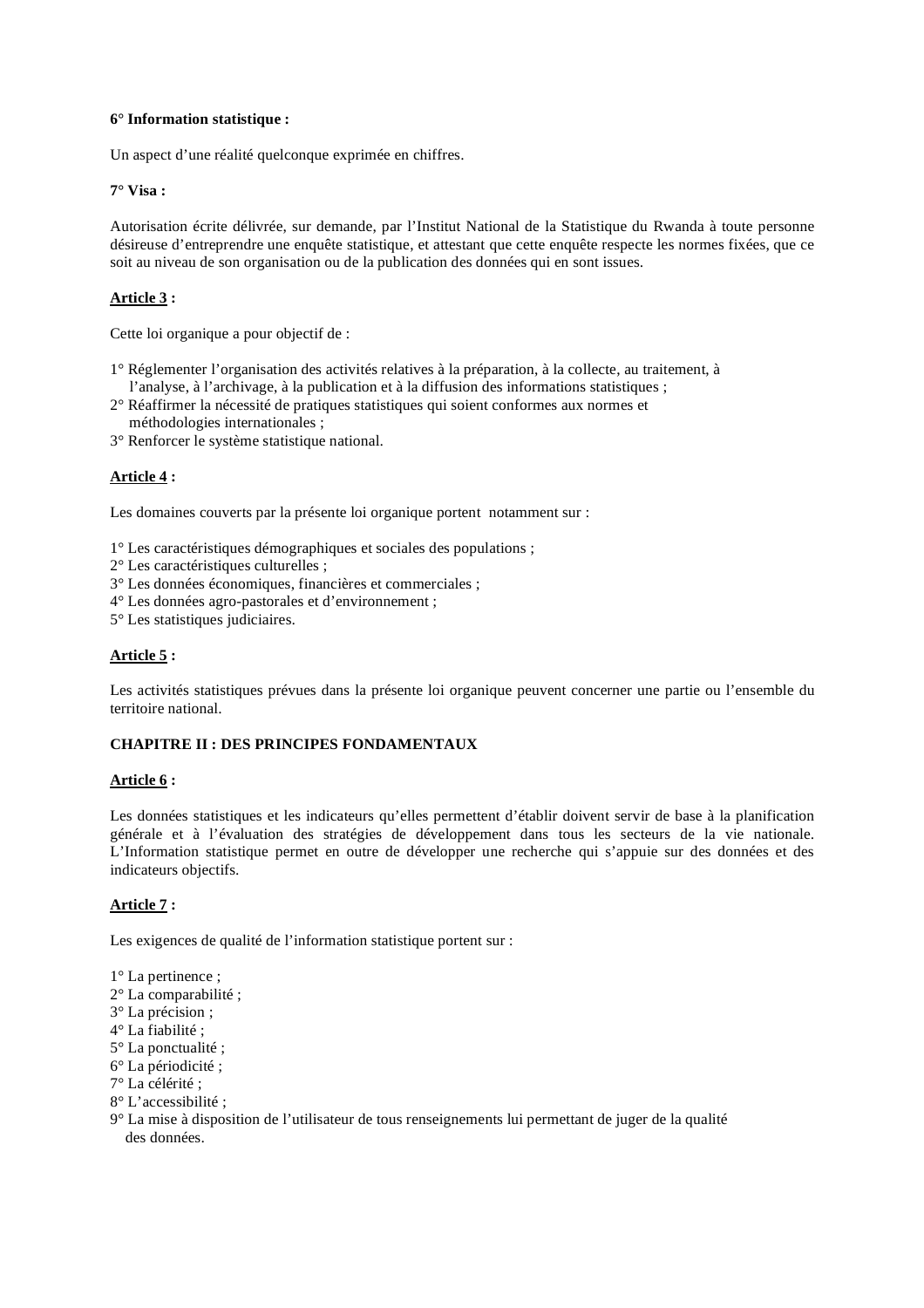## **Article 8 :**

Les données statistiques doivent refléter l'objectivité et le professionnalisme de l'organe qui les a produites.

## **Article 9 :**

Les informations statistiques doivent être publiées et rendues facilement disponibles pour tous les intéressés. Elles ne doivent souffrir d'incohérence ni de partialité.

## **CHAPITRE III : DE LA COORDINATION ET DE LA STRUCTURE DU SYSTEME STATISTIQUE NATIONAL**

## **Article 10 :**

Une loi crée l'Institut National de la Statistique du Rwanda. Cet Institut sera chargé de la coordination du système statistique national.

## **Article 11 :**

L'Institut National de la Statistique du Rwanda est l'autorité nationale en matière statistique. Il est l'unique institution habilitée à fournir officiellement à tous les utilisateurs les données et informations statistiques, qu'elles soient l'objet de ses propres publications ou des publications ayant reçu son visa**.** Les données et informations qui ne sont pas encore publiées officiellement, ne peuvent être fournies à qui que ce soit sans le visa préalable de l'Institut National de la Statistique du Rwanda. Toutefois, l'Institut peut déléguer une partie de ces prérogatives à certains services du système statistique national.

## **Article 12 :**

Le système statistique national comprend cinq (5) éléments suivants :

- 1° L'Institut National de la Statistique du Rwanda ;<br>2° Différents organes de l'Etat, producteurs de doni
- 2° Différents organes de l'Etat, producteurs de données statistiques. L'ensemble des données provenant de ces organes constituent les statistiques officielles ;
- 3° Les utilisateurs de données statistiques ;<br>4° Les fournisseurs de données statistiques
- Les fournisseurs de données statistiques, comprenant les établissements publics et privés, les organisations non gouvernementales, les ménages et la population ;
- 5° Les institutions de recherche et de formation, y compris les institutions d'enseignement supérieur.

## **Article 13 :**

La coordination du système statistique national consiste d'une manière générale, à :

- 1° conseiller les organes de l'Etat et différents autres organes sur les problèmes liés aux activités statistiques ;
- 2° décider sur les méthodes appropriées pour la préparation, la collecte, le traitement, l'analyse, l'archivage, la publication et la diffusion des données à des fins uniquement statistiques ainsi que sur les délais et les formes de publication de ces statistiques.

## **Article 14 :**

En dehors des enquêtes d'envergure nationale, de la Ville de Kigali ou couvrant au moins toute une Province, les services statistiques de l'administration publique et des institutions parapubliques peuvent, chacun en ce qui le concerne, procéder à des activités statistiques, les traiter et les analyser pour leurs besoins propres. Ces activités sont faites suivant les normes et les méthodologies convenues avec l'Institut National de la Statistique du Rwanda.

La publication des données ainsi collectées doit requérir l'approbation préalable de l'Institut National de la Statistique du Rwanda.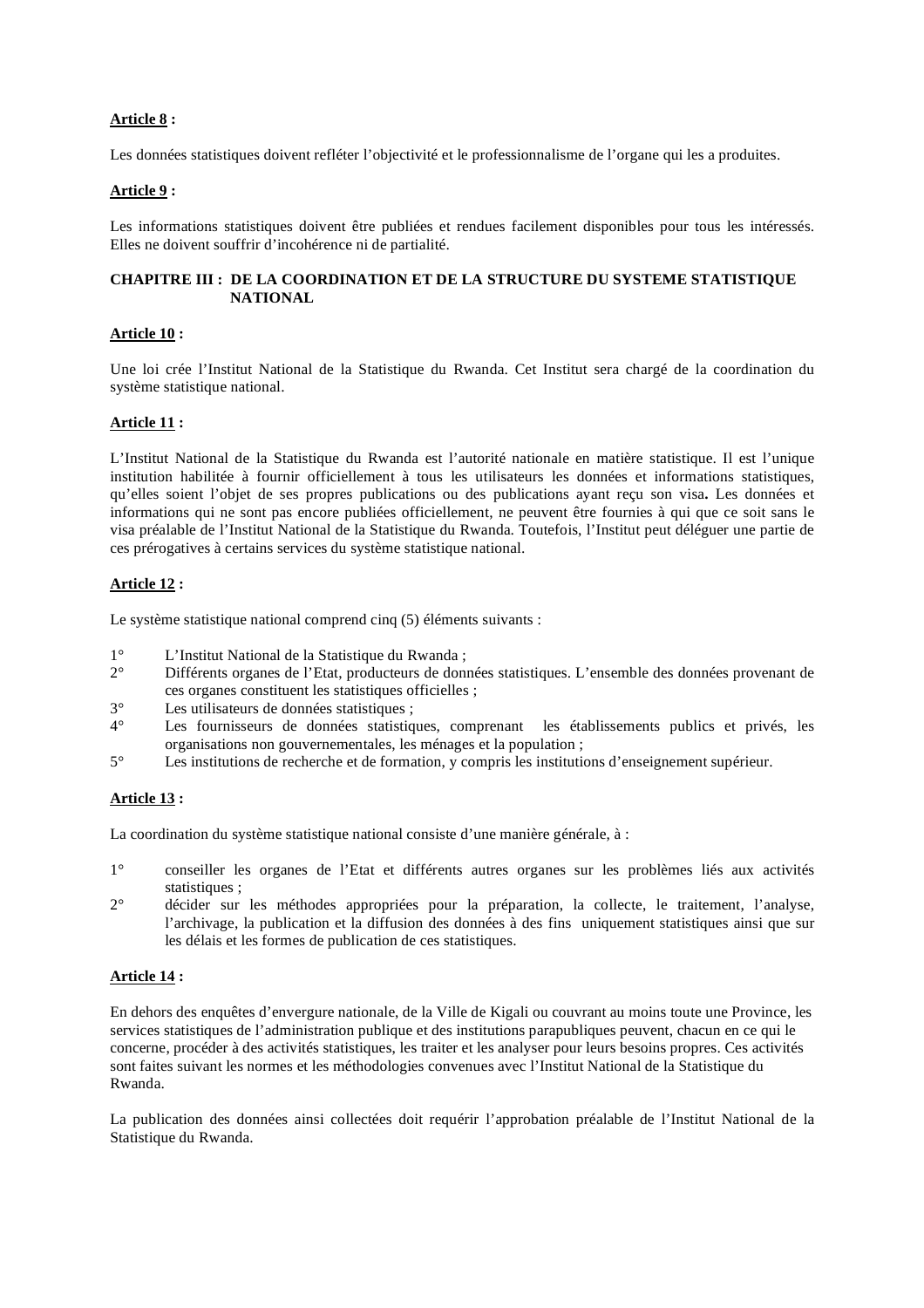Ces Services sont tenus de fournir à l'Institut National de la Statistique du Rwanda toute information statistique qu'ils détiennent.

Avant leur publication, les rapports annuels statistiques de ces services doivent avoir le visa de l'Institut National de la Statistique du Rwanda.

#### **Article 15 :**

Les chercheurs, les individus privés, les services de l'Etat et établissements publics, les institutions privées, les organisations non-gouvernementales et organismes tant nationaux qu'internationaux désireux de réaliser des enquêtes statistiques d'envergure nationale ou couvrant au moins toute une province, sortant des limites de leurs activités habituelles, doivent obtenir au préalable l'approbation de l'Institut National de la Statistique du Rwanda sur l'opportunité de mener de telles enquêtes et sur la méthodologie à utiliser. Les questionnaires d'enquête devront mentionner le visa accordé par l'Institut.

#### **CHAPITRE IV : DU PROGRAMME STATISTIQUE NATIONAL**

#### **Article 16 :**

Le Recensement Général National doit être organisé une fois au moins tous les dix (10) ans.

Toutes les structures du système statistique national sont tenues de soutenir les activités de l'Institut National de la Statistique du Rwanda par tous les moyens déterminés par une loi ou par un arrêté spécifique.

#### **Article 17 :**

Les enquêtes d'envergure national, couvrant la Ville de Kigali ou une province, organisées par des chercheurs, des personnes privées, des services de l'Etat ou des Etablissements publics, des institutions privées ou des organisations non gouvernementales, des organismes nationaux ou internationaux, non prévues dans le programme statistique national, doivent requérir l'approbation de l'Institut National de la Statistique du Rwanda sur leur opportunité et sur la méthodologie à utiliser.

Une demande doit être formulée par les intéressés au moins deux (2) mois avant l'exécution de l'enquête. Si audelà d'un mois après dépôt de la demande, l'Institut National de la Statistique du Rwanda ne donne pas suite à la requête, l'accord de l'Institut National de la Statistique du Rwanda pour exécution de l'enquête est considéré comme acquis. Dans le cas d'un accord reçu de l'Institut, les questionnaires d'enquête devront porter le visa accordé par l'Institut.

## **CHAPITRE V : DE L'OBLIGATION DE REPONSE AUX RECENSEMENTS ET ENQUETES STATISTIQUES**

#### **Article 18 :**

Toute personne physique ou morale requise par un agent autorisé est tenue de répondre, avec exactitude et dans les délais fixés, aux questions des recensements et enquêtes statistiques préalablement approuvés par l'Institut National de la Statistique du Rwanda.

#### **Article 19 :**

L'enquêté dans le cadre d'enquêtes statistiques, approuvées par l'Institut, ne peut opposer le principe de secret professionnel pour ne pas répondre aux questions posées.

#### **Article 20 :**

Les structures du système statistique national sont tenues de transférer les bases de données à l'Institut National de la Statistique du Rwanda à la demande de celui-ci, ainsi que les informations à caractère individuel détenues par ces structures qui devront être accessibles à l'Institut.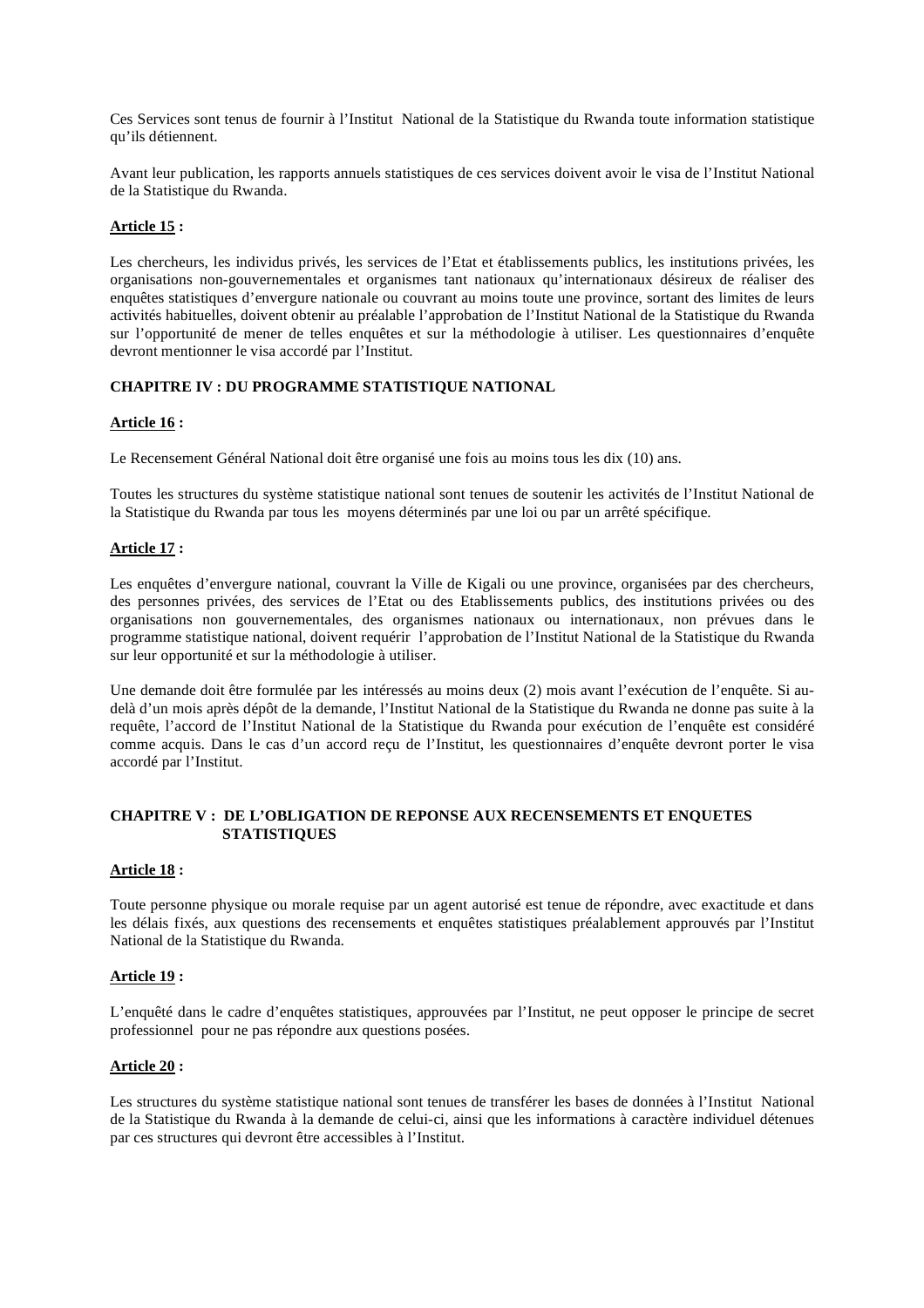Ces structures sont tenues de transmettre systématiquement à l'Institut, en tant qu'organe chargé de centraliser toute l'information statistique nationale, les rapports d'analyse des enquêtes qu'elles ont réalisées ainsi que les rapports statistiques élaborés périodiquement.

L'Institut National de la Statistique du Rwanda utilise les informations lui transmises dans le respect du secret statistique tel que prévu par la présente loi organique.

## **CHAPITRE VI : DU SECRET STATISTIQUE**

## **Article 21 :**

Les données recueillies par les services relevant du système statistique national, dans le cadre d'enquêtes ou de tout autre type de collecte, sont couvertes par le secret statistique. Le secret statistique signifie que la diffusion de ces données et des statistiques provenant de ces services ne doit pas permettre l'identification directe ou indirecte des unités concernées.

Interdiction est faite à tout agent d'un service statistique de divulguer les informations d'une entreprise ou d'un établissement et les informations à caractère individuel, reçues pendant l'exercice ou à l'occasion de ses fonctions.

Le secret statistique ne porte pas sur les informations d'une entreprise ou d'un établissement déjà publiées ou disponibles sur une base de données accessible au grand public ou encore pour lesquelles l'entreprise ou l'établissement a donné son consentement écrit pour leur publication.

Dans la situation de monopole ou de duopole, les statistiques du secteur d'activité concerné restent tout de même publiables, sauf celles concernant les coûts de production et le profit.

## **Article 22 :**

Sans préjudice des dispositions de l'article 21 de la présente loi organique, l'Institut National de la Statistique du Rwanda a le pouvoir de constituer et mettre à la disposition du public chaque année et chaque fois que de besoin, un répertoire des entreprises ou établissements reprenant les informations suivantes : nom, adresse, type d'activité, nombre d'employés et le statut juridique.

## **Article 23 :**

Les bases de données anonymes portant sur les individus et autres institutions sont accessibles aux chercheurs qui, en contrepartie, s'engagent :

- 1° par écrit, à ne pas communiquer à de tierces personnes le contenu de ces bases de données sans autorisation écrite de l'Institut National de la Statistique du Rwanda;
- 2° à remettre, à l'Institut National de la Statistique du Rwanda, les résultats de leurs recherches.

## **Article 24 :**

Les données relatives à un organe, institution ou un individu ne doivent en aucun cas être utilisées à des fins de contrôle fiscal, de répression économique ou d'investigations judiciaires.

## **Article 25 :**

Les dispositions relatives au secret statistique s'appliquent également aux données obtenues à partir de services administratifs.

## **Article 26 :**

Avant d'entrer en fonction, les agents des services du système statistique national prêtent serment, devant le Ministre ayant la statistique générale dans ses attributions ou son délégué, de ne jamais violer la règle du secret statistique telle que défini par la présente loi organique, c'est-à-dire de ne divulguer à quiconque les informations statistiques individuelles dont ils prendront connaissance pendant l'exercice ou à l'occasion de leurs fonctions.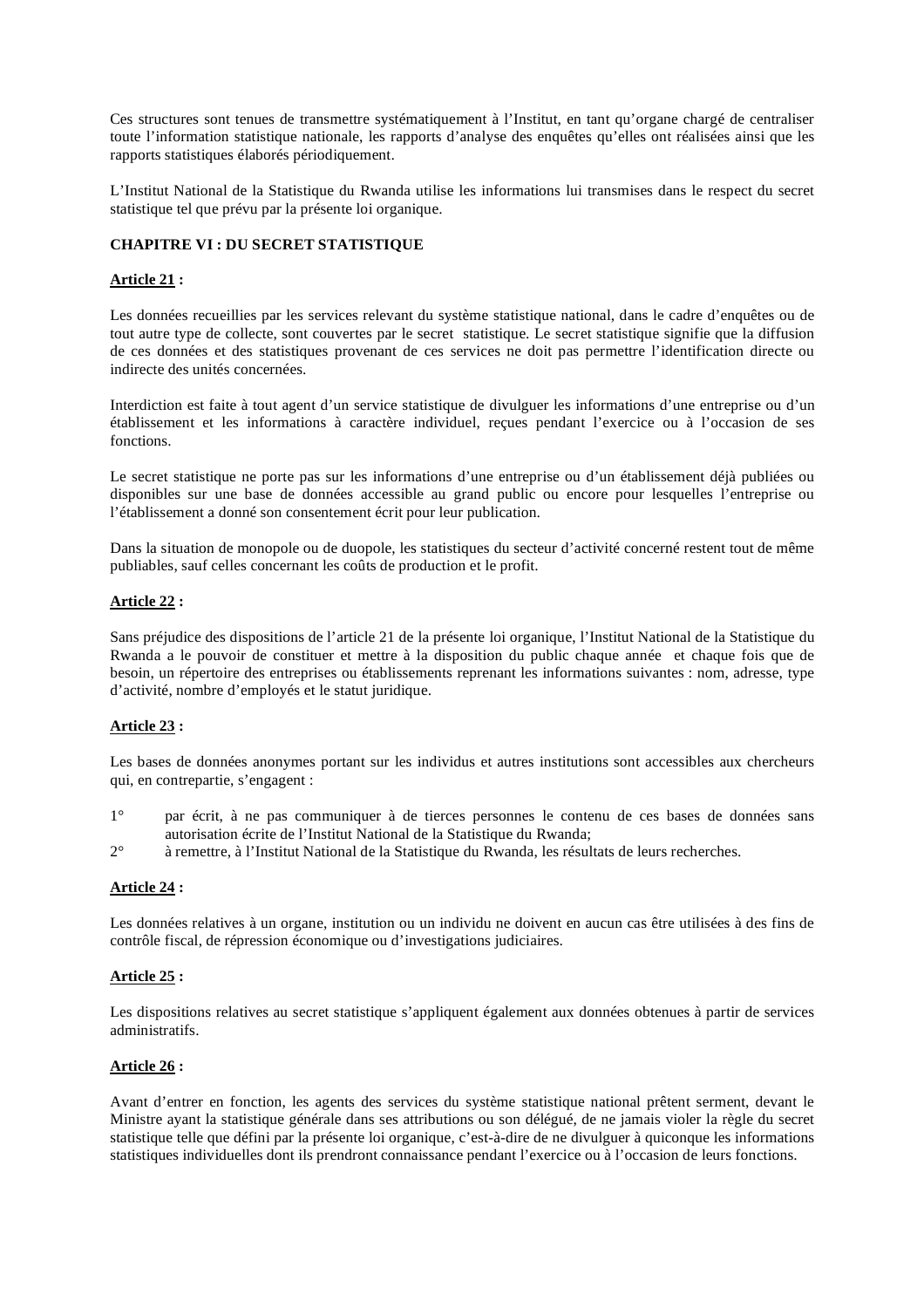## **CHAPITRE VII : DISPOSITIONS PENALES**

## **Article 27 :**

Toute personne ou toute institution qui se sera rendu coupable de refus de réponse, de transmission de réponses incomplètes ou délibérément fausses, de non-respect des délais dans le cadre d'enquêtes à caractère obligatoire, sera punie d'une peine d'emprisonnement de quinze (15) jours au maximum et d'une amende de dix mille (10.000) francs rwandais à deux cent mille (200.000) francs rwandais, ou de l'une de ces peines seulement.

Le paiement d'amende ou la peine d'emprisonnement ne dispense pas les contrevenants de fournir l'information demandée.

## **Article 28 :**

Sans préjudice des peines plus fortes prévues par le code pénal, tout agent du service du système statistique national ou toute autre personne qui concourt à l'établissement de statistiques qui aura violé la règle du secret statistique, en dehors des cas où cette violation est admise, que ce soit pendant ou après l'exercice de ses fonctions, sera puni d'une peine d'emprisonnement d'un (1) mois à six (6) mois et d'une amende de cent mille (100 000) francs rwandais à un million (1.000 000) de francs rwandais ou de l'une de ces peines seulement.

Sans préjudice des peines plus fortes prévues par le code pénal, les mêmes peines seront infligées à tout agent d'un service du système statistique national ou toute autre personne qui faussera délibérément les données statistiques, que ce soit au niveau de la collecte, du traitement, de l'analyse, de la publication ou de la diffusion.

## **Article 29** :

Tout organe, institution ou individu qui aura publié des données ou informations tirées d'enquêtes d'envergure nationale, de la Ville de Kigali ou couvrant au moins toute une province sans autorisation préalable de l'Institut National de la Statistique du Rwanda, sera puni d'une peine d'emprisonnement d'un (1) mois à trois (3) mois et d'une amende de deux cent mille (200.000) francs rwandais à un million cinq cent mille (1.500.000) francs rwandais ou de l'une de ces peines seulement, sans préjudice d'autres peines prévues par le code pénal.

## **Article 30 :**

Tout organe, toute institution ou toute personne résidente ou non sur le territoire national qui aura réalisé une enquête ou une étude débouchant sur la production de données statistiques d'envergure nationale, de la Ville de Kigali ou couvrant au moins toute une province, sans avoir obtenu l'accord préalable de l'Institut National de la Statistique du Rwanda encourra une peine d'emprisonnement d'un (1) à trois (3) mois et une amende de cinq cent mille (500 000) francs rwandais à deux millions et cinq cent mille (2.500.000) francs rwandais, sans préjudice d'autres mesures prévues par le code pénal.

Les peines citées à l'alinéa précédent seront doublées si les résultats sont publiés.

## **CHAPITRE VIII : DES DISPOSITIONS FINALES**

## **Article 31 :**

Toutes les dispositions légales antérieures contraires à la présente loi organique sont abrogées.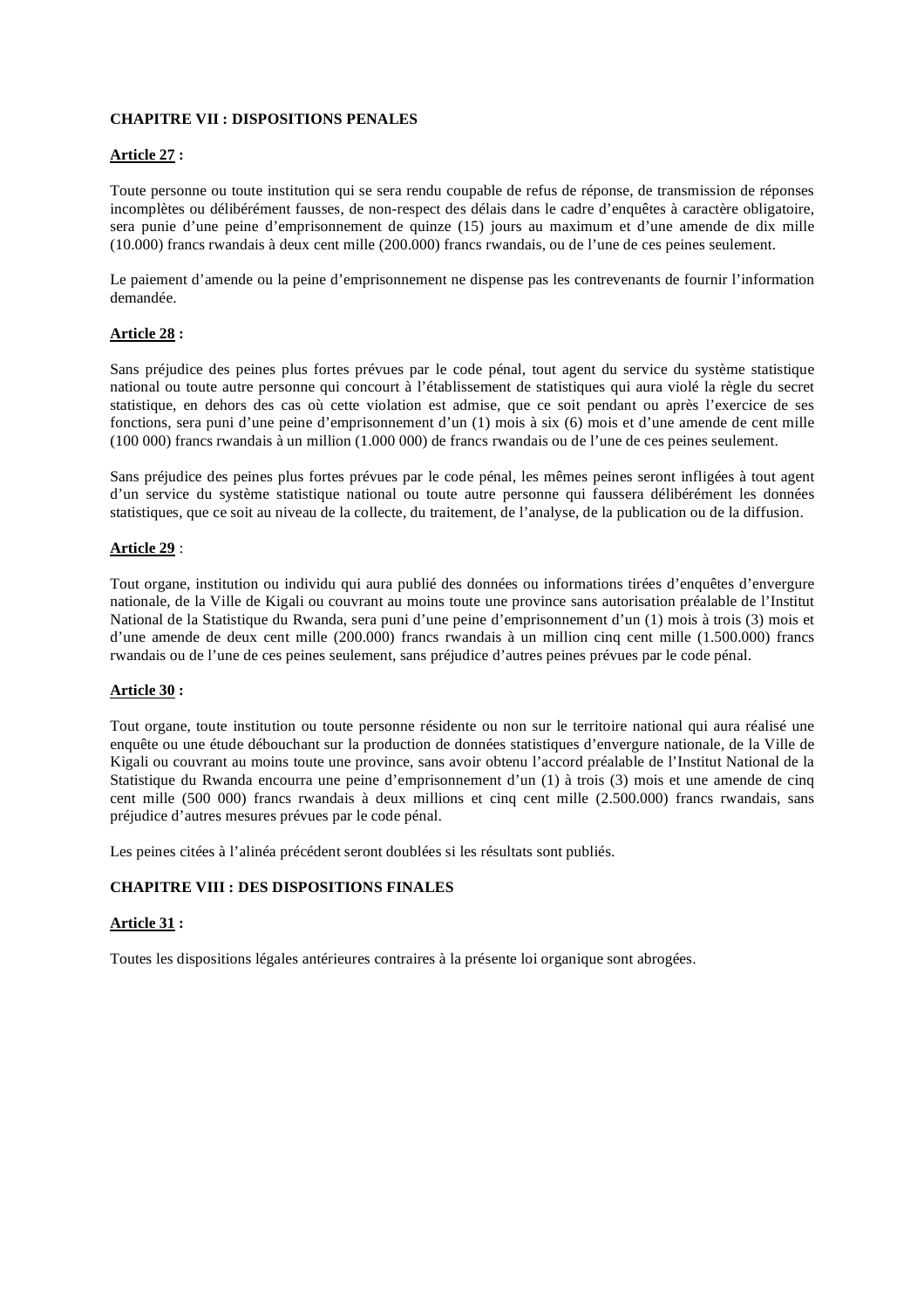## **Article 32 :**

La présente loi organique entre en vigueur le jour de sa publication au Journal Officiel de la République du Rwanda.

Kigali, le 14/02/2005

## Le Président de la République **KAGAME Paul (sé)**

## Le Premier Ministre **MAKUZA Bernard (sé)**

Le Ministre des Finances et de la Planification Economique **Dr. KABERUKA Donald (sé)** 

**Vu et scellé du Sceau de la République :** 

Le Ministre de la Justice **MUKABAGWIZA Edda (sé)**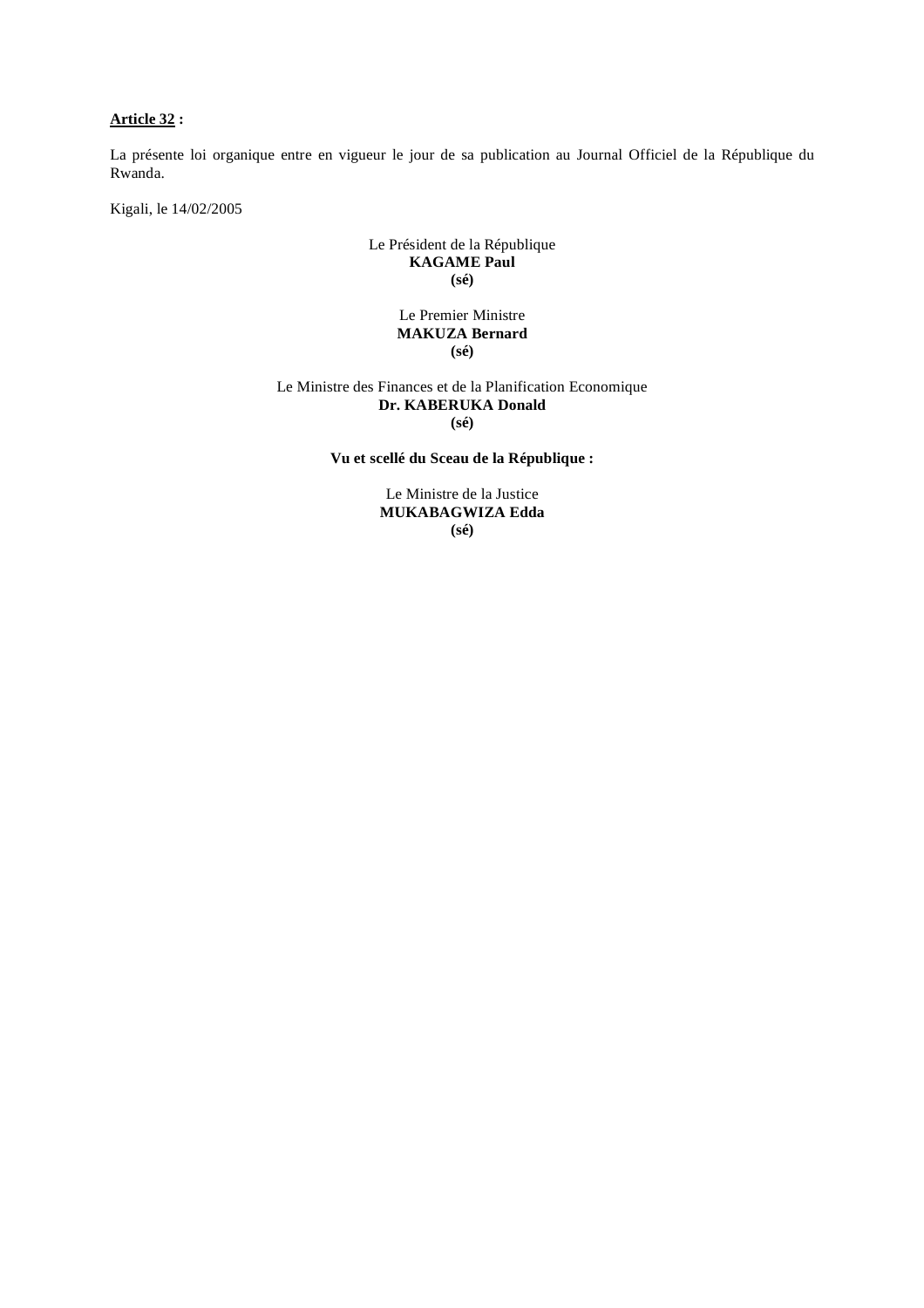#### **ITEGEKO NGENGA N° 01/2005 RYO KU WA 14/02/2005 RIGENA IMITUNGANYIRIZE Y'IMIRIMO Y'IBARURISHAMIBARE MU RWANDA**

**Twebwe, KAGAME Paul,**  Perezida wa Repubulika;

#### **INTEKO ISHINGA AMATEGEKO YEMEJE, NONE NATWE DUHAMIJE, DUTANGAJE ITEGEKO NGENGA RITEYE RITYA KANDI DUTEGETSE KO RYANDIKWA MU IGAZETI YA LETA YA REPUBULIKA Y'U RWANDA.**

#### **INTEKO ISHINGA AMATEGEKO:**

Umutwe w'Abadepite, mu nama yawo yo ku wa 23 Ukuboza 2004;

Umutwe wa Sena, mu nama yawo yo ku wa 14 Ukuboza 2004;

Ishingiye ku Itegeko Nshinga rya Repubulika y'u Rwanda ryo ku wa 04 Kamena 2003 nk'uko ryavuguruwe kugeza ubu, cyane cyane mu ngingo zaryo, iya 62, iya 88, iya 90, iya 93, iya 108, iya 121 n'iya 201;

Isubiye ku itegeko-teka n°18/77 ryo ku wa 26 Nyakanga 1977 ryerekeye imitunganyirize y'imirimo ya statistike;

#### **YEMEJE :**

#### **UMUTWE WA MBERE : INGINGO RUSANGE**

#### **Ingingo ya mbere:**

Iri tegeko ngenga rigena imitunganyirize y'imirimo y'ibarurishamibare mu Rwanda.

#### **Ingingo ya 2** :

Muri iri tegeko ngenga, amagambo akurikira asobanuye kuri ubu buryo:

#### **1º Amakuru y'ibarurishamibare:**

Ni ibyavuye mu mabarura byose cyangwa se mu bundi bushakashatsi bikubiye mu mibare, yaba yarasesenguwe, yaba itarasesengurwa.

#### **2º Ibarura:**

Ni igikorwa cy'uburyo bwa tekiniki gikoreshwa kugira ngo haboneke imibare y'ibipimo ku kintu bashaka kwigaho. Ikusanya ry'iyo mibare mu rwego rw'ibarura rishingira ku gace kaba katoranyijwe hakurikijwe uburyo bwa gihanga bwihariye.Uburyo bwo gutoranya ako gace bugomba gutuma imibare ikavuyemo ishobora kwitirirwa Igihugu cyose, Umujyi wa Kigali cyangwa Intara yose katoranyijwemo.

#### **3º Ibarura rusange:**

Ni uburyo bwo gukusanya imibare y'imiterere y'abantu b'Igihugu cyose, Umujyi wa Kigali cyangwa Intara yose, habarurwa umuntu ku wundi.

#### **4º Ibarurishamibare:**

Ni ubuhanga bukoresha imibare mu kumenya gutara amakuru, kuyatunganya, kuyatangaza, kuyasesengura, kuyabika neza*,* gufata imyanzuro no gushobora gufata ibyemezo.

5º Ibipimo by'ibimenyetso :

 Ni ibipimo bigizwe n'imibare yasesenguwe, bigakoreshwa mu kugaragaza imimerere y'ikintu runaka cyangwa imihindagurikire yacyo.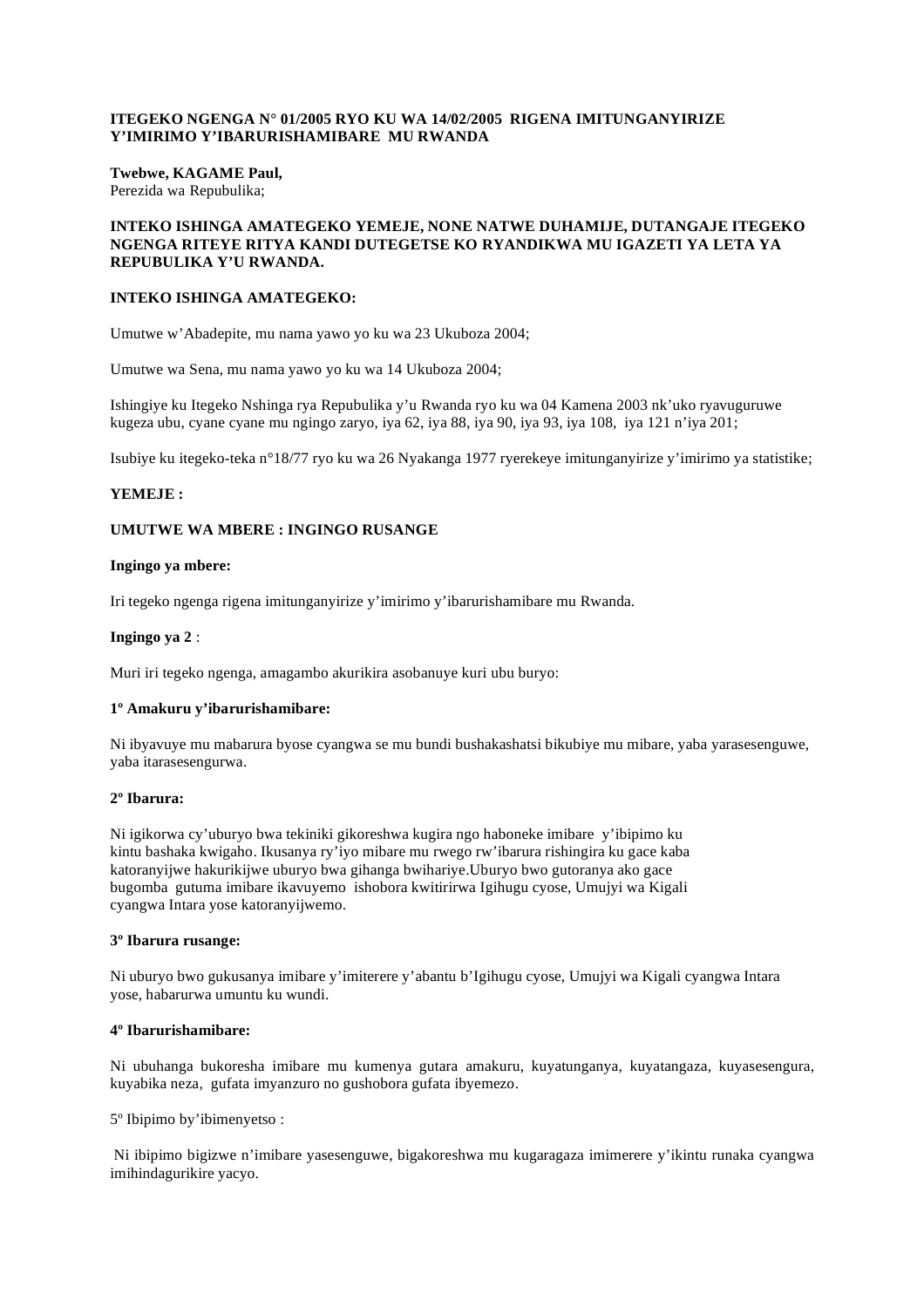## **6º Imibare y'ibarurishamibare :**

Ni ishusho nyakuri y'ikintu runaka yashyizwe mu mibare.

#### **7º Umukonompamya :**

Ni uruhushya rwanditse rutangwa n'Ikigo cy'Igihugu Gishinzwe Ibarurishamibare mu Rwanda ku busabe bw'ukora ibarura, cyemeza ko ibarura ryubahirije ibisabwa, haba ku rwego rw'imitegurire yaryo cyangwa se urwo gutangaza ibyarivuyemo.

## **Ingingo ya 3 :**

Iri tegeko ngenga rigamije :

- 1º kunoza imitunganyirize y'ibikorwa bijyanye no gutegura, gutara, gutunganya, gusesengura, kubika neza, gutangaza no gusakaza amakuru y'ibarurishamibare;
- 2º gushimangira ibarurishamibare ryubahiriza amategeko n'imbonezanzira byemewe ku rwego mpuzamahanga;
- 3º kongerera ingufu urusobe rw'ibarurishamibare rw'Igihugu.

#### **Ingingo ya 4** :

Mu mirimo irebwa n'iri tegeko ngenga harimo cyane cyane imibare:

- 1º yerekeye abaturage n'imibereho yabo;
- 2<sup>o</sup> yerekeye umuco;<br>3<sup>o</sup> verekeye imiterer
- 3º yerekeye imiterere y'ubukungu, imari n'ubucuruzi;
- yerekeye ubuhinzi, ubworozi n'ibidukikije;
- 5º yerekeranye n'ubutabera.

#### **Ingingo ya 5** :

Imirimo y'ibarurishamibare ivugwa muri iri tegeko ngenga ishobora gukorerwa mu gihugu hose cyangwa se muri kimwe mu bice byacyo.

## **UMUTWE WA II : AMAHAME REMEZO**

#### **Ingingo ya 6** :

Imibare n'ibipimo biva mu ibarurishamibare ni byo bigomba gushingirwaho mu igenamigambi no mu isuzumabikorwa by'ingamba z'amajyambere mu nzego zose z'ubuzima bw'Igihugu. Ibarurishamibare rifasha kandi guteza imbere ubushakashatsi bushingiye ku kuri kugaragazwa n'imibare n'ibipimo bifatika.

## **Ingingo ya 7** :

Agaciro k'ibarurishamibare kagomba kugaragazwa n'ibi bikurikira :

- $1^{\circ}$  kuba rikenewe koko;<br> $2^{\circ}$  kuba rishobora kuger
- kuba rishobora kugereranywa n'andi yakozwe;
- 3º kuba rishingiye ku bintu bifatika;
- 4º kuba rishobora kwizerwa;
- kuba rikorewe ku gihe;
- 6º kuba rikorewe igihe ryagenewe;
- 7º kuba rishobora gukorwa vuba;
- 8º kuba imibare irivuyemo ishobora kugerwaho n'abayikeneye;
- 9º kuba rigaragaza ibyangombwa byose bituma abakoresha imibare yarivuyemo bashobora kwizera agaciro kayo.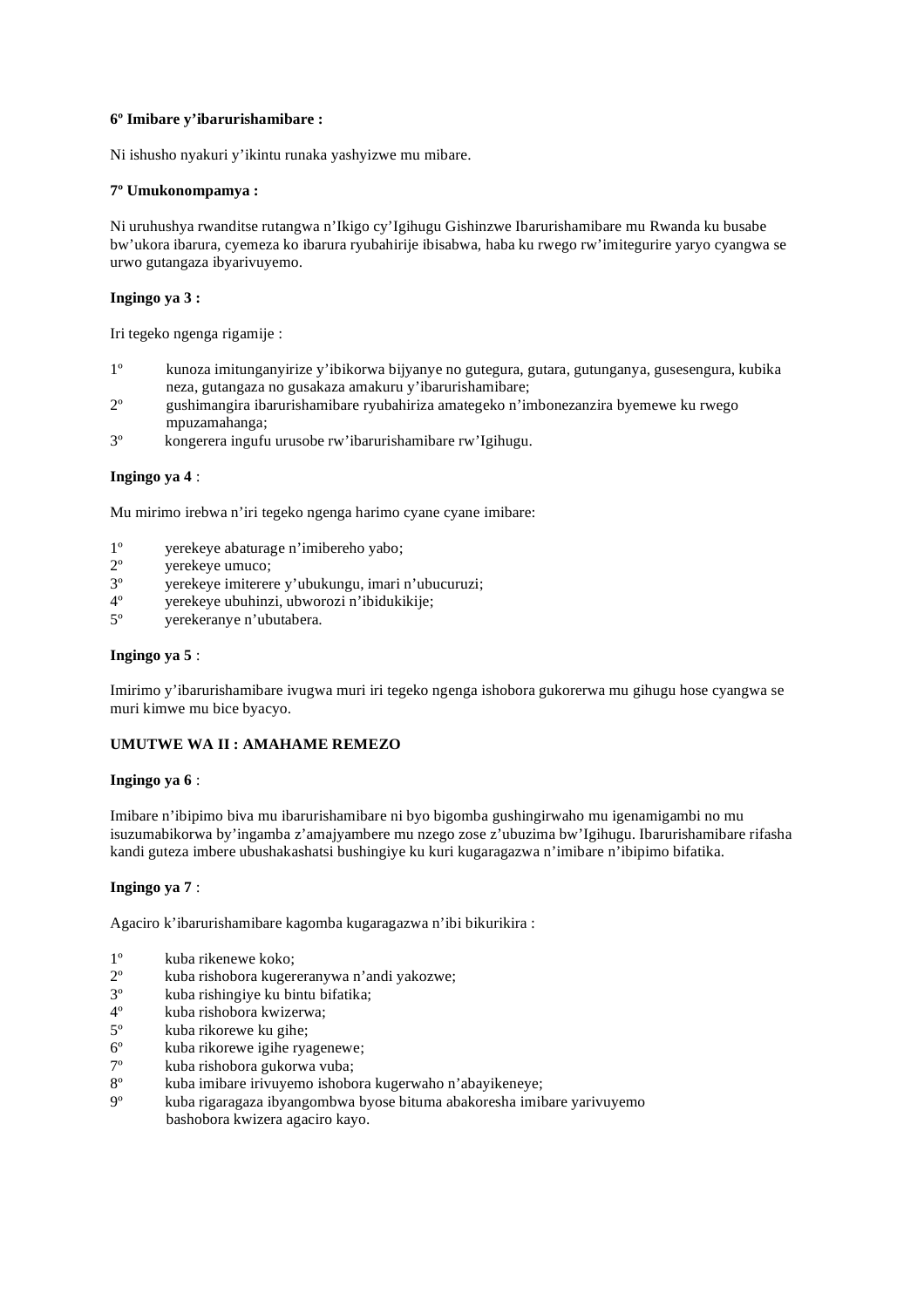#### **Ingingo ya 8** :

Imibare yo mu ibarurishamibare igomba kugaragazwa no kutabogama no gukoranwa ubuhanga bw'urwego rwayikoze.

#### **Ingingo ya 9** :

Ibyavuye mu ibarurishamibare bigomba gutangazwa no gushyikirizwa ababikeneye bose ku buryo bworoshye. Bigomba kuba bitavuguruzanya cyangwa ngo bibogame.

## **UMUTWE WA III: IBYEREKEYE UBUHUZABIKORWA N'IMITERERE Y'URUSOBE RW'IBARURISHAMIBARE RW'IGIHUGU**

#### **Ingingo ya 10** :

Itegeko rishyiraho Ikigo cy'Igihugu Gishinzwe Ibarurishamibare mu Rwanda. Icyo Kigo gishinzwe ubuhuzabikorwa bw'urusobe rw'ibarurishamibare rw'Igihugu.

#### **Ingingo ya 11** :

Ikigo cy'Igihugu Gishinzwe Ibarurishamibare mu Rwanda ni urwego rukuru rw'Igihugu mu byerekeye ibarurishamibare. Ni cyo cyonyine gifite ububasha bwo guha ku mugaragaro imibare n'ibipimo byemewe ababikoresha bose, ari ibyatangajwe na cyo cyangwa se ibifite umukonompamya wacyo. Imibare n'ibipimo bitaratangazwa ku mugaragaro ntibishobora guhabwa uwo ari we wese bidafite umukonompamya w'Ikigo cy'Igihugu Gishinzwe Ibarurishamibare mu Rwanda. Icyakora, icyo Kigo gishobora guha bumwe muri ubwo bubasha zimwe mu nzego z'urusobe rw'ibarurishamibare rw'Igihugu.

## **Ingingo ya 12** :

Urusobe rw'ibarurishamibare rw'Igihugu rugizwe n'ibyiciro bitanu (5) bikurikira :

- 1º Ikigo cy'Igihugu Gishinzwe Ibarurishamibare mu Rwanda;
- 2° Inzego zinyuranye z'ubutegetsi bwa Leta zikomokamo imibare y'ibarurishamibare. Iryo barurishamibare niryo ryitwa ibarurishamibare rya Leta;
- 3º Inzego zikoresha imibare y'ibarurishamibare;
- 4º Inzego zitanga imibare y'ibarurishamibare zirimo ibigo bya Leta n'iby'abikorera ku giti cyabo, imiryango itegamiye kuri Leta, ingo n'abaturage;
- 5º Ibigo by'ubushakashatsi n'amahugurwa, birimo n'amashuri makuru.

## **Ingingo ya 13** :

Ubuhuzabikorwa bw'urusobe rw'ibarurishamibare rw'Igihugu bushinzwe muri rusange:

- 1º kugira inama Leta n'izindi nzego zitandukanye ku bibazo birebana n'imirimo y'ibarurishamibare;
- 2º kwemeza uburyo buboneye bwo gutegura, gutara, gutunganya, gusesengura, kubika, gutangaza no gusakaza imibare y'ibarurishamibare hagamijwe ibarurishamibare gusa, no kwemeza igihe ntarengwa n'uburyo itangazwa ry'ibarurishamibare bikorwamo.

#### **Ingingo ya 14** :

Uretse amabarura areba Igihugu cyose, Umujyi wa Kigali cyangwa nibura Intara yose, inzego z'ibarurishamibare z'ubutegetsi bwa Leta n'iz'ibigo biyishamikiyeho zishobora, buri rwego mu birureba gukora imirimo y'ibarurishamibare, kuyitunganya no kuyisesengura hakurikijwe ibyo zikeneye. Ibyo bigomba gukorwa hakurikijwe amategeko n'imbonezanzira izo nzego zemeranyijweho n'Ikigo cy'Igihugu Gishinzwe Ibarurishamibare mu Rwanda.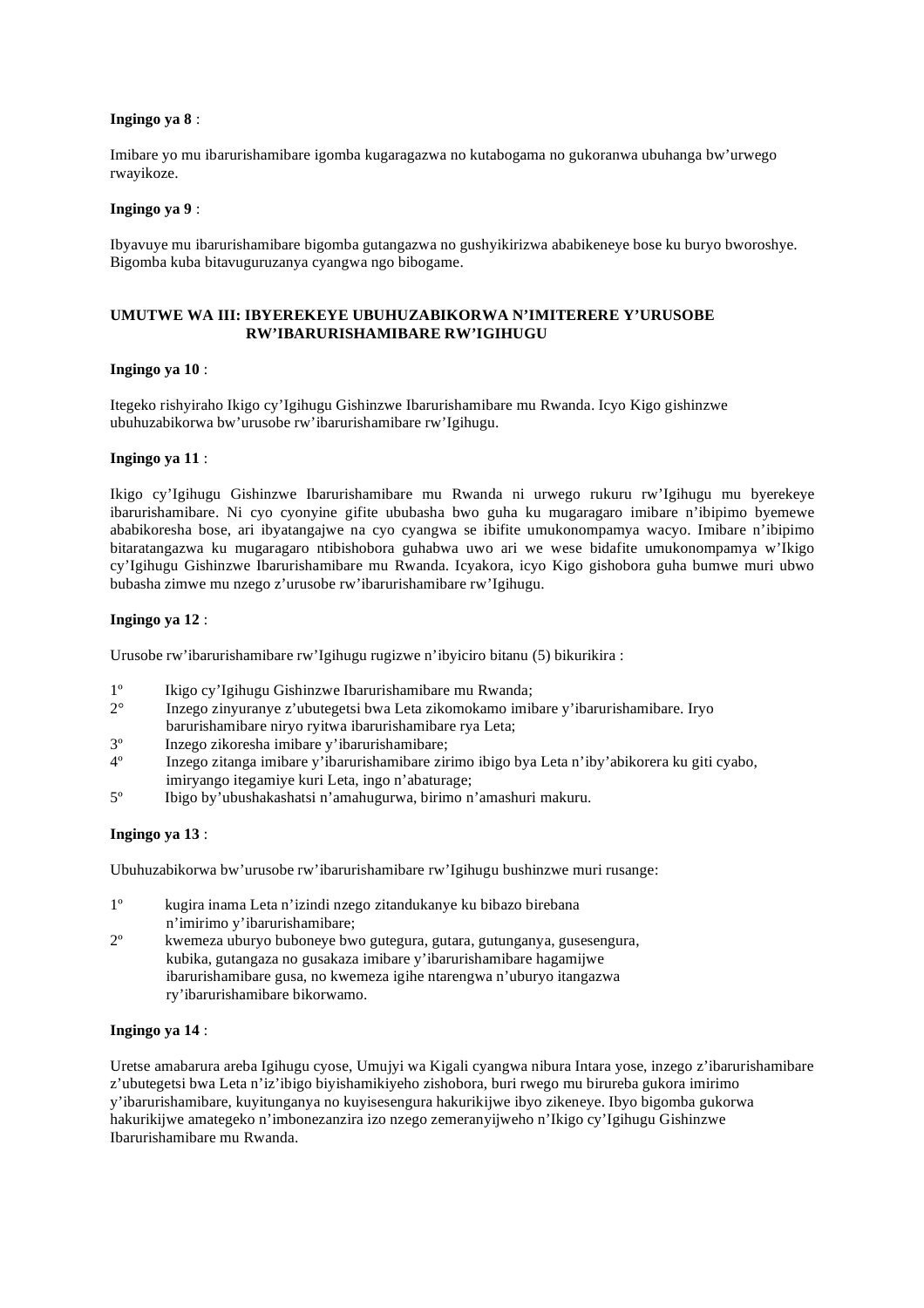Gutangaza imibare yakusanyijwe muri ubwo buryo bigomba kubanza kwemerwa n'Ikigo cy'Igihugu Gishinzwe Ibarurishamibare mu Rwanda.

Izi nzego zifite inshingano yo guha Ikigo cy'Igihugu Gishinzwe Ibarurishamibare mu Rwanda amakuru yose y'ibarurishamibare zifite.

Mbere y'uko raporo z'umwaka z'ibarurishamibare z'izo nzego zitangazwa, zigomba kuba zifite umukonompamya w'Ikigo cy'Igihugu Gishinzwe Ibarurishamibare mu Rwanda.

#### **Ingingo ya 15**:

Abashakashatsi, abikorera ku giti cyabo, inzego za Leta n'ibigo biyishamikiyeho, ibigo by'abikorera ku giti cyabo, ibitegamiye kuri Leta, byaba ibyo mu Gihugu cyangwa ibigo mpuzamahanga, bashaka cyangwa bishaka gukora amabarura y'ibarurishamibare areba Igihugu cyose cyangwa areba nibura Intara yose arenze imirimo basanzwe bemerewe gukora, bagomba cyangwa bigomba kubanza kwemererwa n'Ikigo cy'Igihugu Gishinzwe Ibarurishamibare mu Rwanda, haba ku byerekeye kuba ari ngombwa ko haba bene ayo mabarura no ku mbonezanzira ziteganyijwe gukoreshwa. Urutonde rw'ibibazwa ruzakoreshwa muri ayo mabarura rugomba kugaragaza umukonompamya w'icyo Kigo.

#### **UMUTWE WA IV : IBYEREKEYE GAHUNDA Y'IBARURISHAMIBARE Y'IGIHUGU**

#### **Ingingo ya 16** :

Ibarura rusange ry'Igihugu rikorwa nibura rimwe mu myaka icumi (10).

Ibyiciro byose bigize urusobe rw'ibarurishamibare rw'Igihugu bisabwa gushyigikira ibikorwa by'Ikigo cy'Igihugu Gishinzwe Ibarurishamibare mu Rwanda mu buryo bwose bugenwa n'itegeko cyangwa se n'iteka ryihariye.

#### **Ingingo ya 17** :

Amabarura areba Igihugu cyose, Umujyi wa Kigali cyangwa Intara yose akorwa n'abashakashatsi, abikorera ku giti cyabo, inzego za Leta n'ibigo biyishamikiyeho, ibigo by'abikorera ku giti cyabo n'ibigo bitegamiye kuri Leta, byaba ibyo mu Gihugu imbere cyangwa se ibigo mpuzamahanga, atigeze ateganywa muri gahunda y'Igihugu y'Ibarurishamibare, agomba kubanza kwemererwa n'Ikigo cy'Igihugu Gishinzwe Ibarurishamibare mu Rwanda ku birebana no kuba ari ngombwa ko akorwa no ku birebana n'imbonezanzira zigomba gukurikizwa.

Ayo mabarura agomba gusabirwa uruhushya hasigaye nibura amezi abiri (2) ngo akorwe. Iyo birenze ukwezi kumwe batarasubizwa kuva basabye, bifatwa nk'aho Ikigo cy'Igihugu Gishinzwe Ibarurishamibare mu Rwanda cyabemereye, bityo bagatangira amabarura yabo. Iyo icyo Kigo kibemereye, urutonde rw'ibibazwa rugomba kuba ruriho umukonompamya wacyo.

## **UMUTWE WA V: IBYEREKEYE INSHINGANO YA BURI WESE YO GUSUBIZA IBIBAZO BY'AMABARURA Y'IBARURISHAMIBARE**

### **Ingingo ya 18** :

Buri muntu wese cyangwa umuryango ufite ubuzimagatozi ubisabwe n'uwabiherewe uburenganzira, agomba gusubiza mu buryo nyabwo no mu gihe cyagenwe, ibibazo by'amabarura rusange n'andi mabarura byabanje kwemezwa n'Ikigo cy'Igihugu Gishinzwe Ibarurishamibare mu Rwanda.

#### **Ingingo ya 19** :

Ubazwa mu rwego rw'amabarura y'ibarurishamibare yemewe ntashobora na rimwe kwitwaza ibanga ry'akazi ngo yange gutanga ibisubizo ku bibazo abazwa.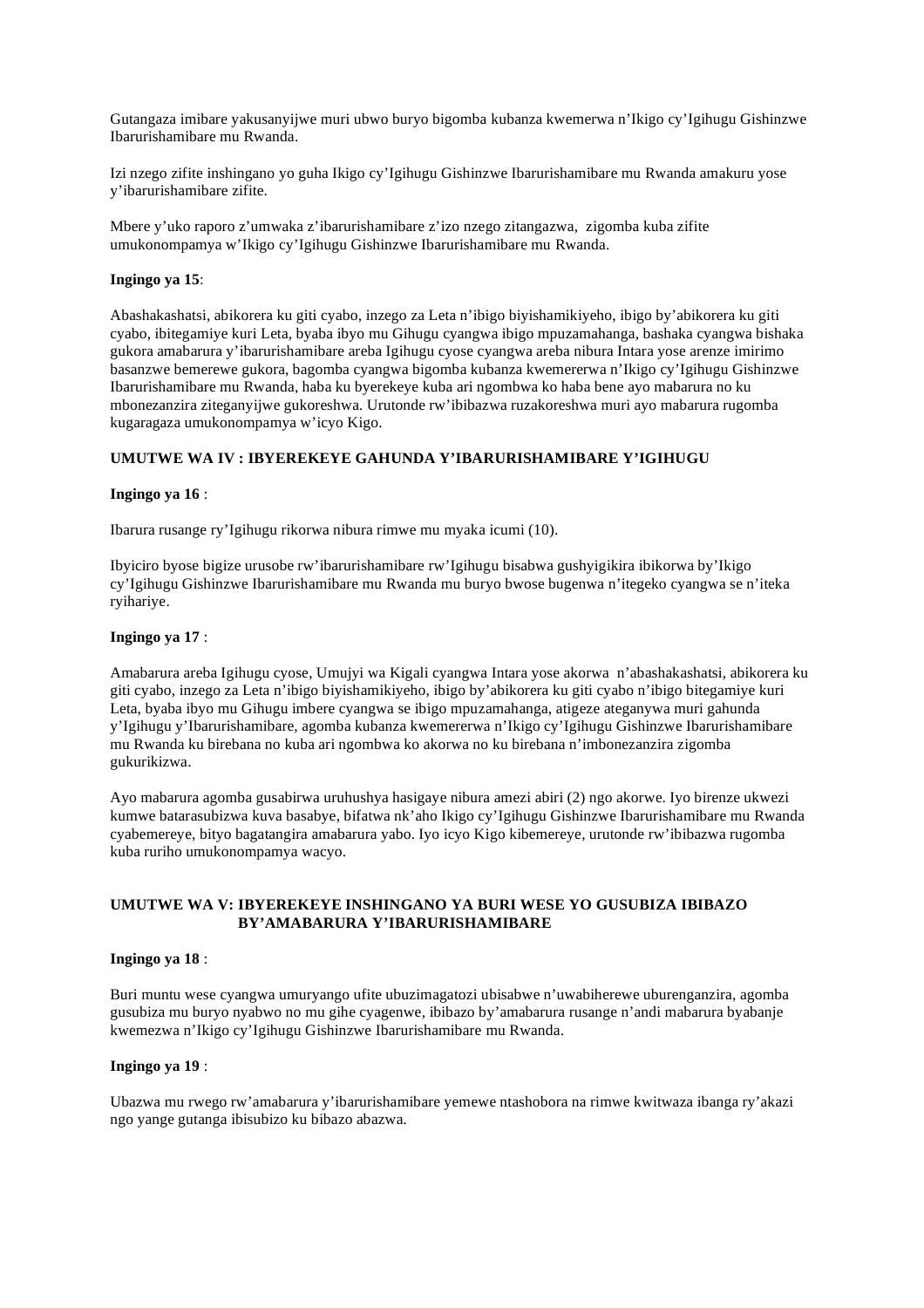#### **Ingingo ya 20** :

Inzego zigize urusobe rw'ibarurishamibare rw'Igihugu zigomba guha Ikigo cy'Igihugu Gishinzwe Ibarurishamibare mu Rwanda imibare y'ibanze ngenderwaho yose zifite iyo kiyizisabye, hamwe n'amakuru yerekeye abantu ku giti cyabo afitwe na bene izo nzego agomba kuba ashobora kugerwaho n'icyo Kigo.

Izo nzego zigomba buri gihe gushyikiriza Ikigo cy'Igihugu Gishinzwe Ibarurishamibare mu Rwanda, nk'Ikigo gishinzwe kwegeranya amakuru yose y'ibarurishamibare ry'Igihugu, za raporo z'isesengurwa ry'amabarura zakoze n'izindi raporo z'ibarurishamibare zigenda zikorwa buri gihe.

Ikigo cy'Igihugu Gishinzwe Ibarurishamibare mu Rwanda gikoresha ibyo cyahawe mu ibanga nk'uko biteganywa n'iri tegeko ngenga.

## **UMUTWE WA VI: IBYEREKEYE IBANGA RY'IBARURISHAMIBARE**

#### **Ingingo ya 21** :

Amakuru yakusanyijwe n'inzego zigize urusobe rw'ibarurishamibare rw'Igihugu mu rwego rw'amabarura cyangwa se ubundi buryo bwo kuyatara arengerwa n'ibanga ry'ibarurishamibare. Ibanga ry'ibarurishamibare risobanuye ko gusakaza ayo makuru ndetse n'imibare y'ibarurishamibare yayaturutseho bikorwa mu buryo abayatanze batamenyekana, haba mu buryo buziguye cyangwa butaziguye.

Birabujijwe kuri buri mukozi wese wo mu rwego rw'ibarurishamibare gukwirakwiza amakuru yerekeye ikigo n'umuntu ku giti cye azaba amenye akora cyangwa se bishingiye ku mirimo ye.

Ibanga ry'ibarurishamibare ntirireba amakuru yatangajwe ku kigo cy'imirimo cyangwa yashyizwe ahagaragara kuri rubanda rwose, cyangwa se amakuru ikigo cy'imirimo cyiyemereye ko atangazwa biciye mu nyandiko.

Amakuru y'ibarurishamibare ku bigo bikora mu bwiharire ashobora gutangazwa, keretse arebana n'ikiguzi cy'umusaruro n'ay'urwunguko.

#### **Ingingo ya 22** :

Bitabangamiye ibiteganyijwe mu ngingo ya 21 y'iri tegeko ngenga, Ikigo cy'Igihugu Gishinzwe Ibarurishamibare mu Rwanda gifite ububasha bwo gukora no gutangaza buri mwaka n'igihe cyose bibaye ngombwa urutonde rw'ibigo by'imirimo, rwerekana ibi bikurikira : izina, aho ikigo kibarizwa, ubwoko bw'imirimo igikorerwamo, umubare w'abakozi n'imiterere yacyo mu mategeko.

#### **Ingingo ya 23** :

Imibare y'ibanze ngenderwaho itagomba gutangazwa yerekeye abantu ku giti cyabo n'indi miryango ishobora kugerwaho n'abashakashatsi, ariko na bo bakiyemeza :

- 1º babanje kubikorera inyandiko, kutagira uwo baha ibikubiye muri iyo mibare bitabanje kwemerwa n'Ikigo cy'Igihugu Gishinzwe Ibarurishamibare mu Rwanda mu nyandiko;
- 2º guha Ikigo cy'Igihugu Gishinzwe Ibarurishamibare mu Rwanda ibyo bagezeho mu bushakashatsi bwabo.

#### **Ingingo ya 24** :

Amakuru yerekeye urwego, Ikigo n'umuntu ku giti cye ntashobora gukoreshwa mu igenzura ry'imisoro, mu guhana ibyaha bibangamira ubukungu cyangwa se ngo inzego z'ubutabera ziyitabaze mu gukora iperereza.

#### **Ingingo ya 25** :

Amategeko yerekeye ibanga ry'ibarurishamibare areba kandi n'amakuru yaturutse mu nzego z'ubutegetsi.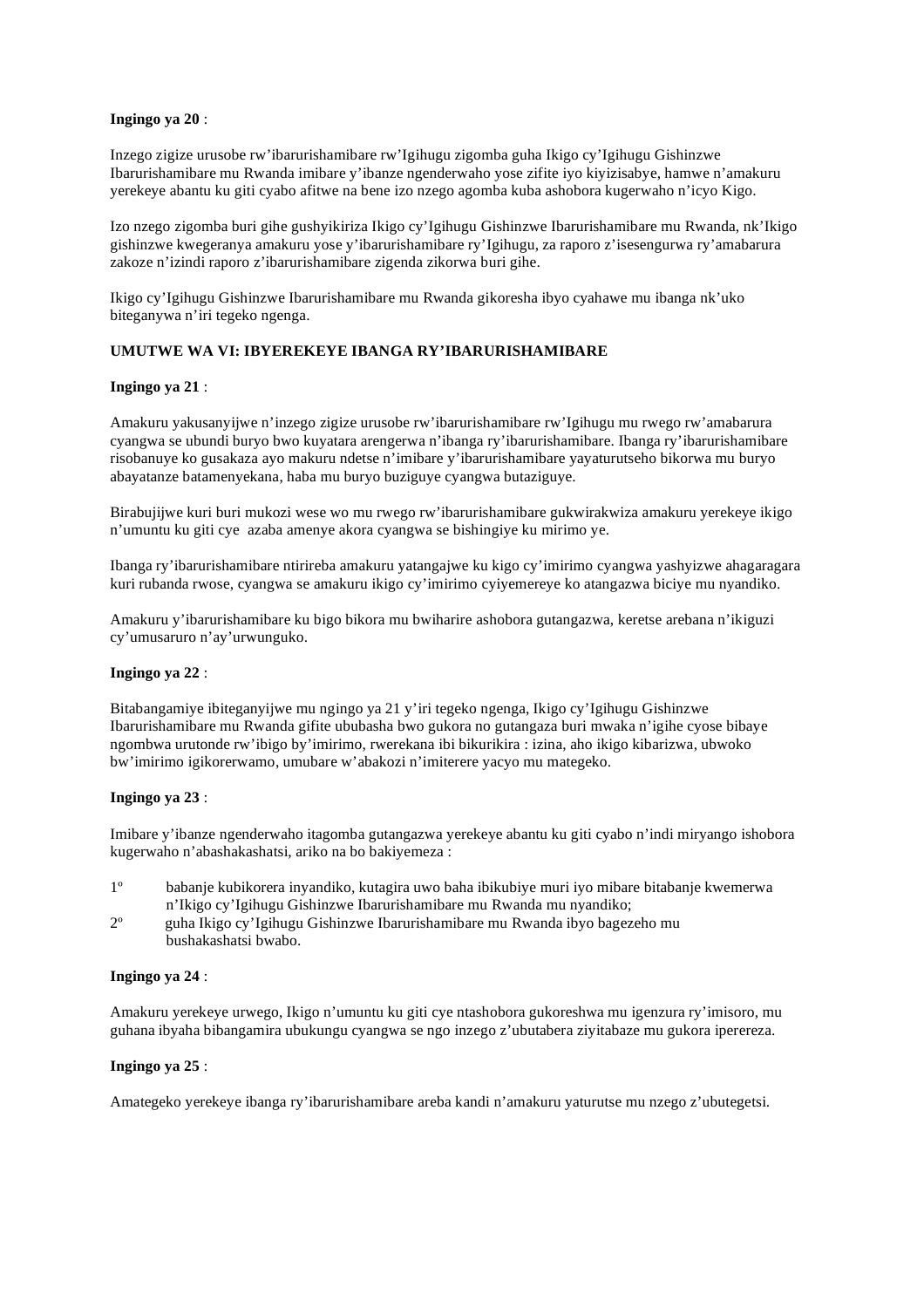#### **Ingingo ya 26** :

Mbere yo gutangira imirimo yabo, abakozi bo mu rusobe rw'ibarurishamibare rw'Igihugu babanza kurahirira imbere ya Minisitiri ufite ibarurishamibare rusange mu nshingano ze cyangwa se umuhagarariye, ko batazigera bamena ibanga ry'ibarurishamibare nk'uko risobanurwa n'iri tegeko ngenga, ryerekeye abantu ku giti cyabo, bazaba bamenye bakora cyangwa se bishingiye ku mirimo yabo.

## **UMUTWE WA VII : IBYEREKEYE IBIHANO**

#### **Ingingo ya 27** :

Umuntu wese cyangwa ikigo uzaba yanze gusubiza, uzaba yatanze ibisubizo bituzuye cyangwa se binyuranyije n'ukuri abigambiriye, uzaba atubahirije igihe cyagenwe mu rwego rw'amabarura ategetswe, azahanishwa igihano cy'igifungo kitarengeje iminsi cumi n'itanu (15) n'ihazabu y'amafaranga y'u Rwanda kuva ku bihumbi icumi (10.000) kugera ku bihumbi magana abiri (200.000), cyangwa se kimwe muri ibyo bihano.

Gutanga ihazabu cyangwa gufungwa ntibibuza uwakoze icyaha gusubiza ibibazo yabazwaga.

#### **Ingingo ya 28** :

Bitabangamiye ibihano birushijeho gukomera biteganywa n'igitabo cy'amategeko ahana, umukozi wese wo mu rusobe rw'ibarurishamibare rw'Igihugu cyangwa se undi wese ugira uruhare mu gukora ibarurishamibare ry'Igihugu, uzaba yamennye ibanga mu gihe atabitegetswe mu buryo bwemewe n'amategeko, akabikora ari mu kazi ke cyangwa se atakigakora, azahanishwa igihano cy'igifungo cy'ukwezi kumwe (1) kugeza ku mezi atandatu (6) n'ihazabu y'amafaranga kuva ku bihumbi ijana (100.000) kugera kuri miliyoni imwe (1.000.000), cyangwa se kimwe muri ibyo bihano.

Bitabangamiye ibihano birushijeho gukomera biteganywa n'igitabo cy'amategeko ahana, ibyo bihano ni byo bizanahanishwa umukozi wese wo mu rwego rw'imirimo y'ibarurishamibare ry'Igihugu cyangwa undi wese uzashyira amakosa nkana mu makuru y'ibarurishamibare, haba mu gihe arimo kuyatara, kuyatunganya, kuyasesengura, kuyatangaza cyangwa se kuyakwirakwiza.

#### **Ingingo ya 29** :

Urwego, ikigo cyangwa umuntu wese uzatangaza imibare n'ibipimo byavuye mu mabarura y'ibarurishamibare ku rwego rw'Igihugu cyose, urw'Umujyi wa Kigali cyangwa areba nibura Intara yose atabiherewe uburenganzira n'Ikigo cy'Igihugu Gishinzwe Ibarurishamibare mu Rwanda, azahanishwa igihano cy'igifungo cyo kuva ku kwezi kumwe (1) kugeza ku mezi atatu (3) n'ihazabu y'amafaranga kuva ku bihumbi magana abiri (200.000) kugeza kuri miliyoni imwe n'ibihumbi magana atanu (1.500.000), cyangwa se kimwe muri ibyo bihano, bitabangamiye ibindi bihano biteganywa n'amategeko ahana.

#### **Ingingo ya 30**:

Urwego, ikigo cyangwa umuntu wese usanzwe atuye cyangwa adatuye mu Rwanda uzakora ibarura cyangwa agakora ubushakashatsi bigamije kuvamo imibare y'ibarushishamibare ku rwego rw'Igihugu, urw'Umujyi wa Kigali cyangwa ireba nibura Intara yose, akabikora atabanje kubyemererwa n'Ikigo cy'Igihugu Gishinzwe Ibarurishamibare mu Rwanda, azahanishwa igihano cy'igifungo cyo kuva ku kwezi kumwe (1) kugeza ku mezi atatu (3) n'ihazabu y'amafaranga kuva ku bihumbi magana atanu (500.000) kugera kuri miliyoni ebyiri n'ibihumbi magana atanu (2.500.000), bitabangamiye ibindi bihano biteganywa n'amategeko ahana.

Ibihano bivuzwe mu gika kibanziriza iki bikubwa kabiri iyo iyo mibare itangajwe.

## **UMUTWE WA VIII : IBYEREKEYE INGINGO ZISOZA**

#### **Ingingo ya 31** :

Ingingo zose z'amategeko abanziriza iri kandi zinyuranyije na ryo zivanyweho.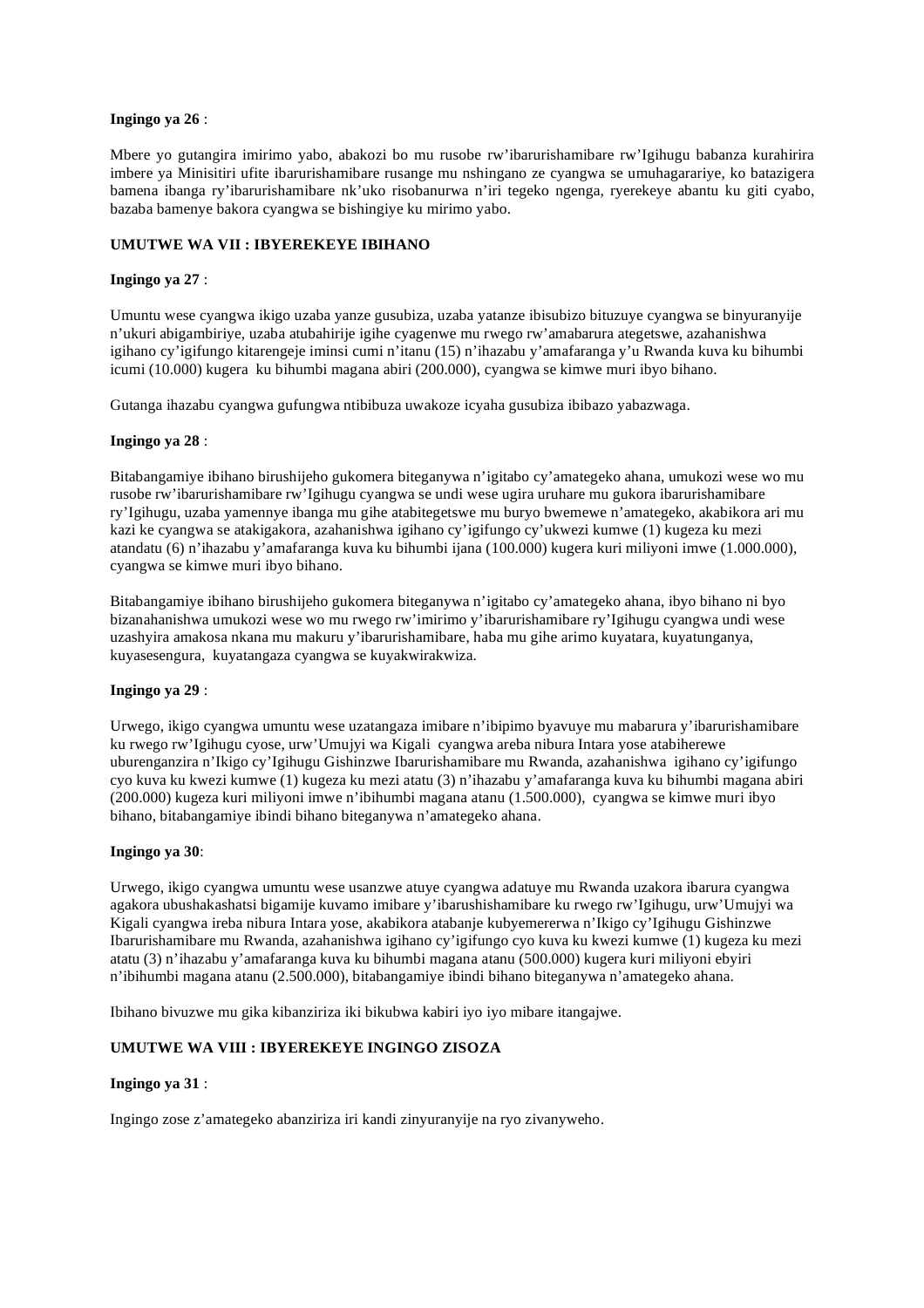## **Ingingo ya 32:**

Iri tegeko ngenga ritangira gukurikizwa ku munsi ritangarijweho mu Igazeti ya Leta ya Repubulika y'u Rwanda.

Kigali, ku wa 14/02/2005

Perezida wa Repubulika **KAGAME Paul (sé)** 

## Minisitiri w'Intebe **MAKUZA** Bernard **(sé)**

## Minisitiri w'Imari n'Igenamigambi **Dr. KABERUKA Donald (sé)**

## **Bibonywe kandi bishyizweho Ikirango cya Repubulika :**

Minisitiri w'Ubutabera **MUKABAGWIZA Edda (sé)**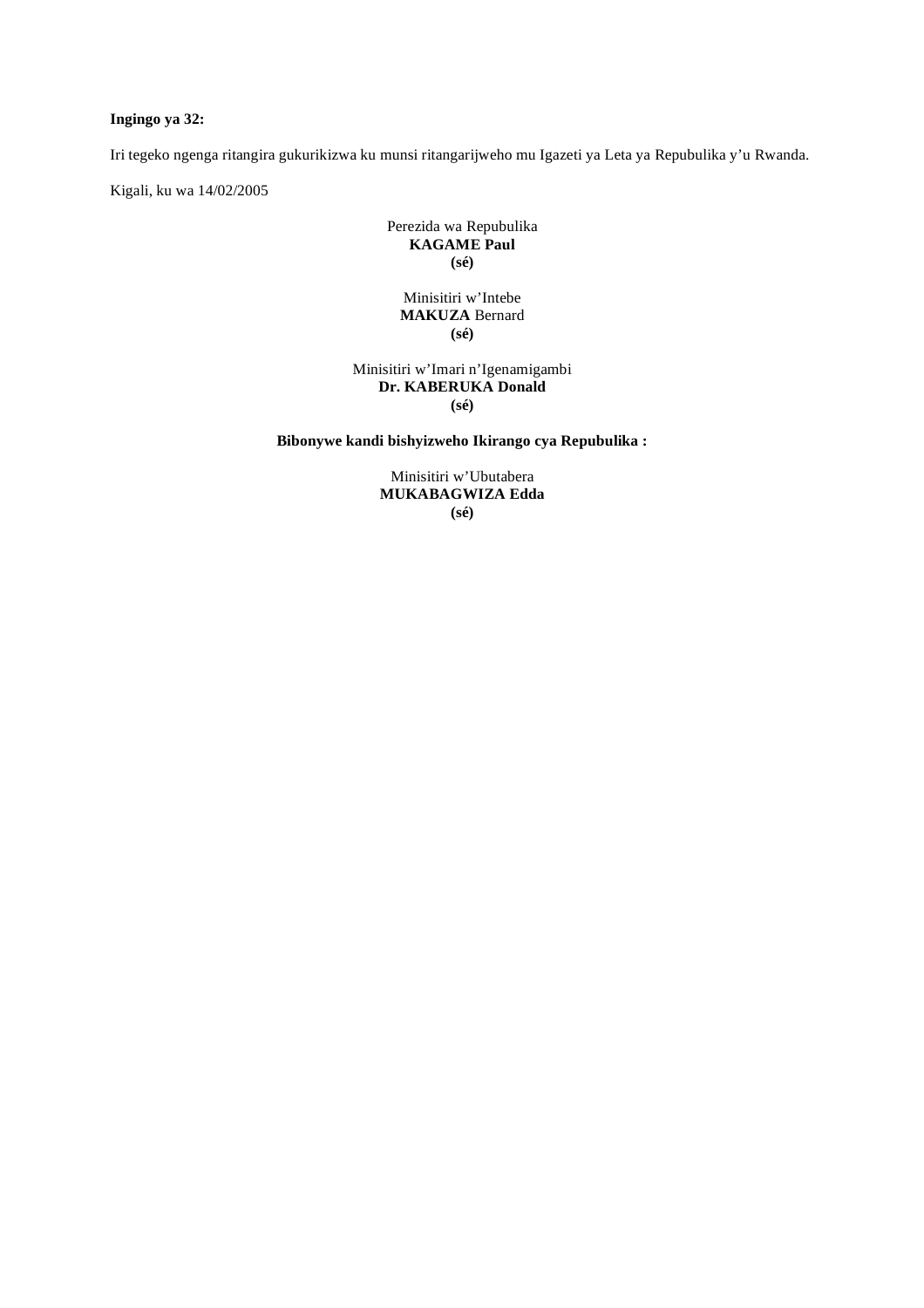## **ITEKA RYA PEREZIDA N° 11/01 RYO KU WA 07/03/2005 RISHYIRAHO ISHIMWE RY'AKARUSHO RIHABWA ABANYESHURI BARUSHIJE ABANDI**

#### **Twebwe, KAGAME Paul,**

Perezida wa Repubulika,

Dushingiye ku Itegeko Nshinga rya Repubulika y'u Rwanda, ryo kuwa 4 Kamena 2003, nk'uko ryavuguruwe kugeza ubu, cyane cyane mu ngingo yaryo ya 40;

Dushingiye ku Itegeko Ngenga n° 20/2003 ryo ku wa 3 Kanama 2003 rigena imiterere y'Uburezi, cyane cyane mu ngingo zaryo: iya 7, iya 9, iya 10 n'iya 19;

Dushingiye ku Itegeko n°29/2003 ryo ku wa 30 Kanama 2003 rigenga imitunganyirize n'imikorere y'Uburezi mu mashuri y'Incuke, Abanza n'Ayisumbuye, cyane cyane mu ngingo zaryo: iya 3, iya 11, iya 31, iya 39 n'iya 41;

Bisabwe na Minisitiri w'Uburezi, Ubumenyi, Ikoranabuhanga n'Ubushakashatsi;

Inama y'Abaminisitiri yateranye ku wa 24 Ugushyingo 2004 imaze kubisuzuma no kubyemeza;

## **TWATEGETSE KANDI DUTEGETSE :**

## **UMUTWE WA MBERE : IBYEREKEYE INYITO N'IKIGAMIJWE**

#### **Ingingo ya mbere:**

Iri teka rishyiraho "ISHIMWE RY'AKARUSHO" rihabwa abanyeshuri barushije abandi mu bizamini bya Leta n'andi marushanwa ategurwa na Minisiteri ifite uburezi mu nshingano zayo. Mu ngingo zikurikira ryitwa "ISHIMWE".

## **Ingingo ya 2:**

Ishimwe rigamije gushishikariza abanyeshuri kurushaho kwigana umwete, umurava n'ubwitange. Rigamije kandi guteza imbere ubumenyi n'ubuhanga.

## **UMUTWE WA II : IBYEREKEYE IMITUNGANYIRIZE N'INGANO BY'ISHIMWE.**

#### **Ingingo ya 3:**

Ishimwe ritangwa buri mwaka rigahabwa abanyeshuri barushije abandi mu rwego rw'Igihugu mu mibare n'ubumenyi (ubutabire, ubugenge n'ubumenyi bw'ibinyabuzima) mu marushanwa akurikira :

- a) Ibizamini bya Leta bisoza amashuri abanza;
- b) Ibizamini bya Leta bisoza icyiciro rusange n'icyiciro cya kabiri by'amashuri yisumbuye;
- c) Amarushanwa akoreshwa na Minisiteri ifite uburezi mu nshingano zayo ari nayo igena n'igihe akorerwa kandi agakorwa n'abanyeshuri batari mu bavugwa muri a) na b) by'iyi ngingo.

#### **Ingingo ya 4:**

Ishimwe rikubiyemo ibihembo bitandukanye hakurikijwe amanota umunyeshuri yabonye mu bizamini bivugwa mu ngingo ya 3 y'iri teka.

Ayo manota abarwa ku ijana ku buryo bukurikira:

- 1°) Umunyeshuri wabonye amanota kuva kuri 95 gusubiza hejuru ahabwa ishimwe ry'igihembo, icyuma kabuhariwe (ordinateur/computer) na buruse;
- 2°) Umunyeshuri wabonye amanota kuva kuri 90 ariko atageze kuri 95 ahabwa ishimwe ry'icyuma kabuhariwe na buruse;
- 3°) Umunyeshuri wabonye amanota kuva kuri 85 ariko atageze kuri 90 ahabwa ishimwe rya buruse hamwe n'ibitabo mfashanyigisho mu masomo yakozemo ibizamini;
- 4°) Umunyeshuri wabonye amanota kuva kuri 80 ariko atageze kuri 85 ahabwa ishimwe rya buruse.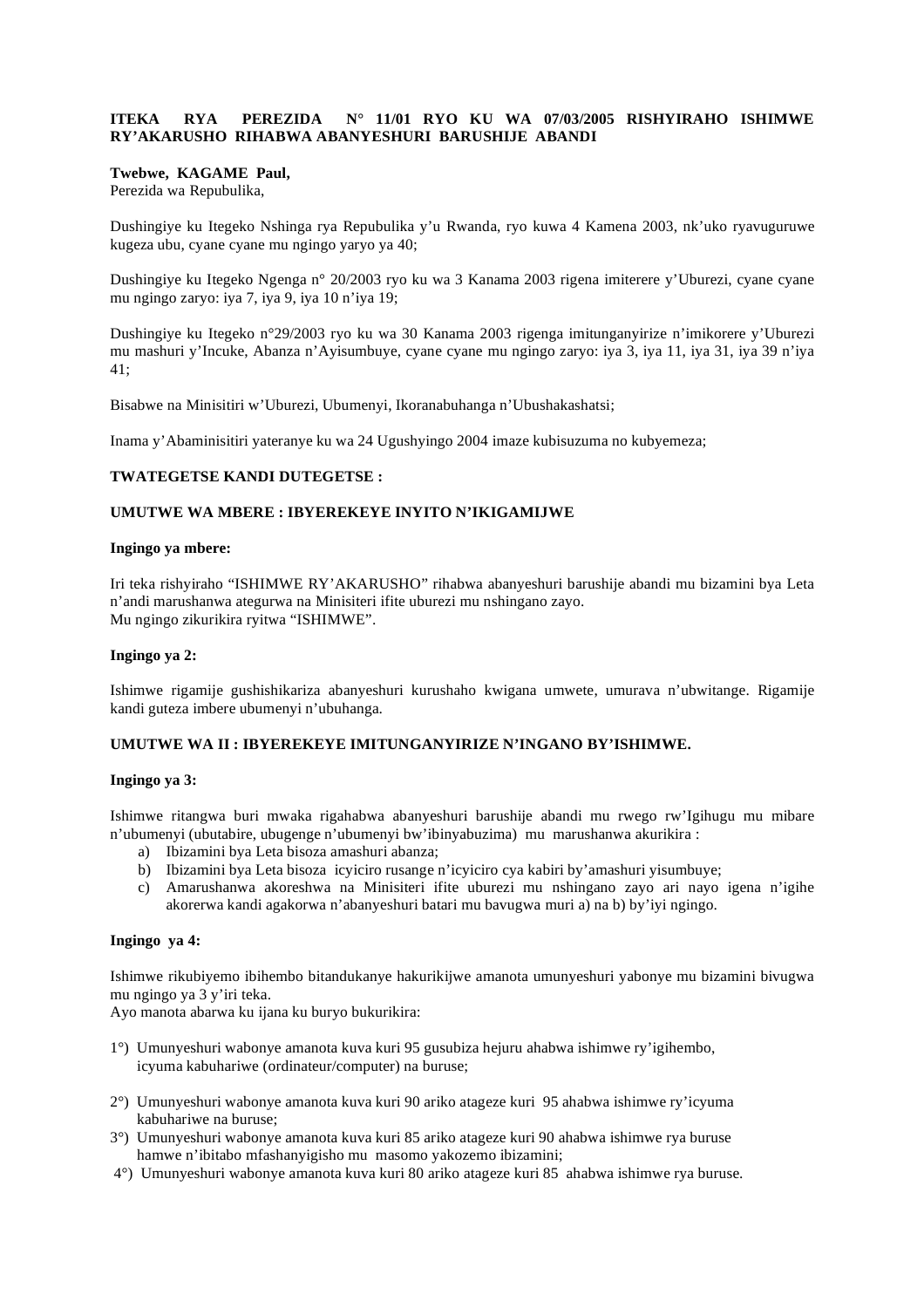## **Ingingo ya 5:**

Umunyeshuri ugenerwa ishimwe rya buruse arihirwa na Leta ku buryo bukurikira :

- 1°) Umunyeshuri urangije amashuri abanza ahabwa ibikenerwa byose ku ishuri yigamo kugeza arangije icyiciro cya mbere cy'amashuri yisumbuye;
- 2°) Umunyeshuri urangije icyiciro rusange cy'amashuri yisumbuye ahabwa ibikenerwa byose ku ishuri yigamo kugeza arangije icyiciro cya kabiri cy'amashuri yisumbuye;
- 3°) Umunyeshuri urangije icyiciro cya kabiri cy'amashuri yisumbuye ahabwa ibikenerwa byose ku ishuri yigamo kugeza arangije icyiciro cya lisansi (licence) cy'amashuri makuru ;
- 4°) Umunyeshuri watsinze amarushanwa ateganywa mu ngingo ya 3,c, ahabwa ibikenerwa byose ku ishuri yigamo kugeza arangije icyiciro arimo.

Iyo ari umunyeshuri wiga mu mashuri abanza, akomeza kubihabwa kugeza arangije icyiciro cya kabiri cy'ayo mashuri.

#### **Ingingo ya 6:**

Umunyeshuri wabonye ishimwe agomba gukomeza kurangwa n'umurava, umwete n'ubwitange. Kugira ngo agumane iryo shimwe agomba kwirinda ibi bikurikira :

- a) Kuba atagejeje ku manota y'umwaka w'amashuri angana n'avugwa mu ngingo ya 4 y'iri teka;
- b) Kwirukanwa kubera imyifatire mibi;
- c) Guta ishuri mu cyiciro hagati.

#### **Ingingo ya 7:**

Abanyeshuri bavugwa mu ngingo ya 3 c) batangirira amarushanwa mu rwego rw'ishuri, abatsinze bagakomeza mu rwego rw'Akarere cyangwa Umujyi, urw'Intara cyangwa Umujyi wa Kigali bakarangiriza ku rwego rw'Igihugu ari naho hatangirwa amashimwe nk'uko ateganywa n'ingingo ya 4 y'iri Teka.

## **UMUTWE WA III. INGINGO ZISOZA**

#### **Ingingo ya 8:**

Minisitiri ufite Amashuri Abanza n'Ayisumbuye mu nshingano ze asabwe kubahiriza iri teka.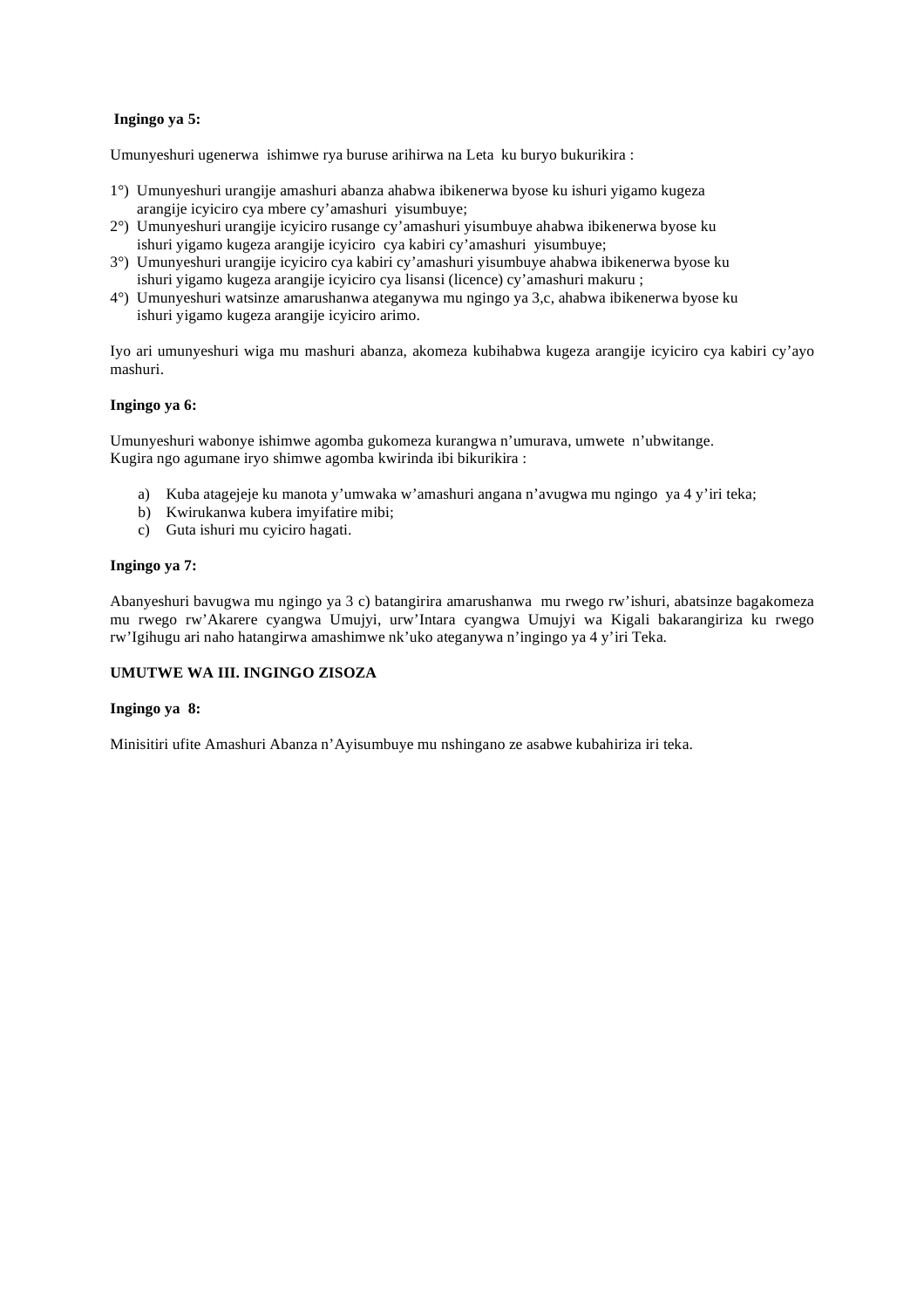## **Ingingo ya 9:**

Iri teka ritangira gukurikizwa umunsi rishyiriweho umukono.

Kigali ku wa 07/03/2005

#### Perezida wa Repubulika **KAGAME Paul (sé)**

## **Minisitiri w'Intebe MAKUZA Bernard (sé)**

Minisitiri w'Imari n'Igenamigambi **Dr. KABERUKA Donald (sé)** 

Minisitiri w'Uburezi, Ubumenyi, Ikoranabuhanga n'Ubushakashatsi. **Prof. MURENZI Romain (sé)** 

Umunyamabanga wa Leta Ushinzwe Amashuri Abanza n'Ayisumbuye **Dr; MUJAWAMARIYA Jeanne d'Arc (sé)** 

**Bibonywe kandi bishyizweho Ikirango cya Repubulika:** 

Minisitiri w'Ubutabera **MUKABAGWIZA Edda (sé)**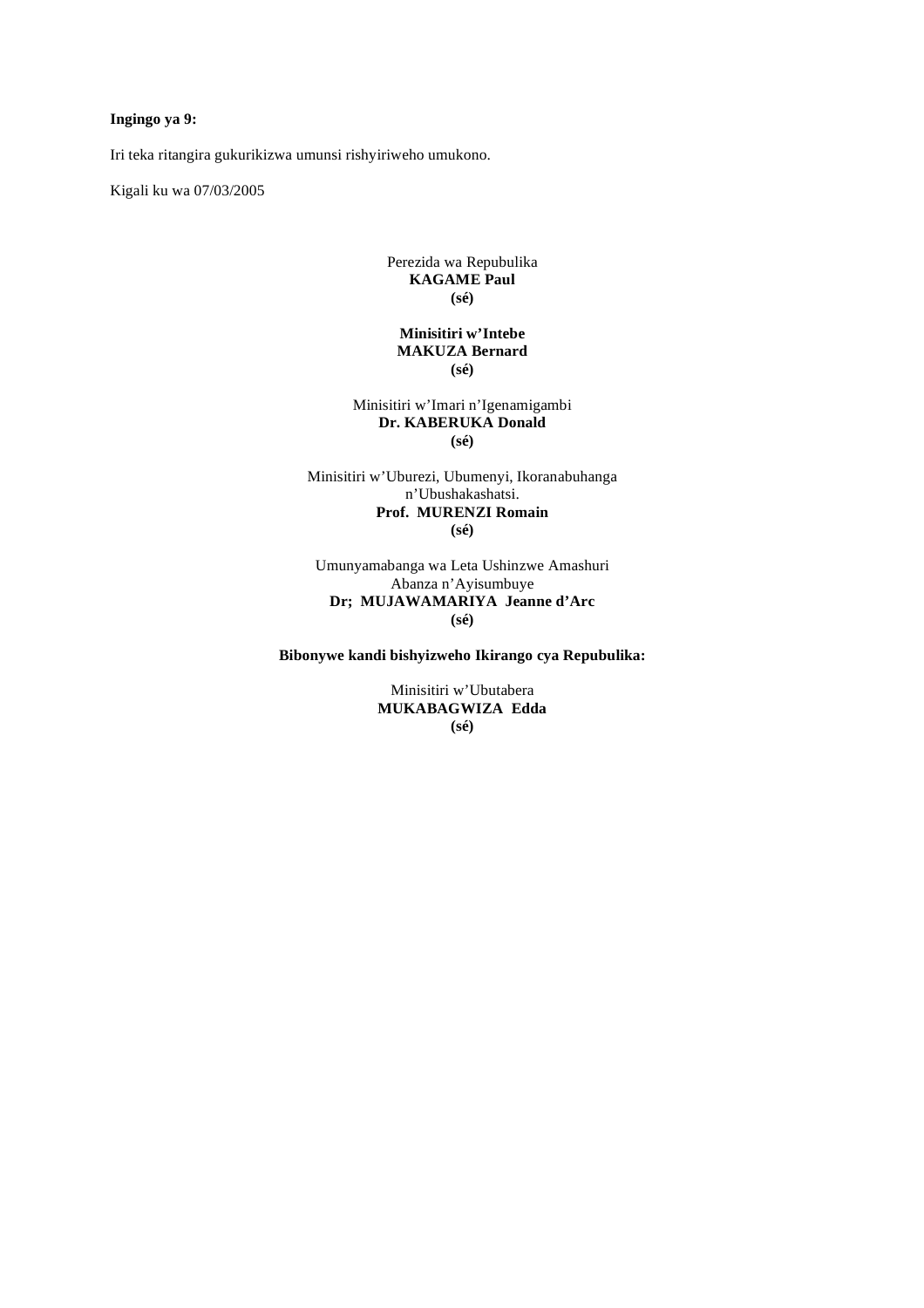#### **ARRETE PRESIDENTIEL N° 11/01 DU 07/03/2005 PORTANT CREATION DU PRIX D'EXCELLENCE AUX ELEVES ET ETUDIANTS AYANT OBTENU LES MEILLEURS RESULTATS**

#### **Nous, KAGAME Paul,**

Président de la République,

Vu la Constitution de la République du Rwanda du 4 juin 2003 tel que modifié jusqu'à ce jour, spécialement en son article 40;

Vu la Loi Organique n° 20/2003 du 3 août 2003 portant Organisation de l'Education, spécialement en ses articles : 7 ; 9 ; 10 et 19 ;

Vu la Loi n° 29/2003 du 30 août 2003 portant organisation et fonctionnement de l'Education Préscolaire et de l'Enseignement Primaire et Secondaire, spécialement en ses articles 3, 11, 31, 39 et 41;

Sur proposition du Ministre de l'Education, de la Science, de la Technologie et de la Recherche Scientifique ;

Après examen et adoption par le Conseil des Ministres en sa séance du 24 novembre 2004 ;

#### **AVONS ARRETE ET ARRETONS :**

#### **CHAPITRE PREMIER : DE L'APPELLATION ET DE L'OBJECTIF**

#### **Article premier :**

Le présent arrêté porte création du « prix d'excellence » octroyé aux élèves et étudiants ayant brillamment réussi aux examens officiels des degrés primaire et secondaire ainsi qu'aux autres compétitions organisées par le Ministère ayant l'éducation dans ses attributions.

Dans les dispositions qui suivent, le prix d'excellence est dénommé « prix ».

#### **Article 2 :**

Le prix a pour objet d'encourager les élèves et les étudiants à travailler avec application, assiduité et détermination. Il vise également la promotion de la science et de la technologie.

## **CHAPITRE II : DE L'ORGANISATION ET DE LA NATURE DU PRIX**

#### **Article 3 :**

Le prix est octroyé chaque année aux élèves et étudiants ayant obtenu les meilleurs résultats au niveau national en mathématiques et sciences (chimie, physique et biologie) dans les compétitions suivantes :

- d) Les examens sanctionnant la fin du degré primaire ;
- e) Les examens sanctionnant la fin du tronc commun ainsi que ceux sanctionnant la fin du deuxième cycle de l'enseignement secondaire ;
- f) Les compétitions organisées par le Ministère ayant l'éducation dans ses attributions qui détermine également la période de ces compétitions à l'intention des élèves autres que ceux concernés par les points a) et b) de cet article.

## **Article 4 :**

Le prix est constitué de différentes récompenses, selon les points obtenus par l'élève aux examens mentionnés à l'article 3 du présent arrêté.

Les examens et compétitions sont cotés sur 100 de la manière suivante :

1°) L'élève ayant obtenu 95 points ou plus, reçoit un prix de mérite, un ordinateur ainsi qu'une bourse d'études ;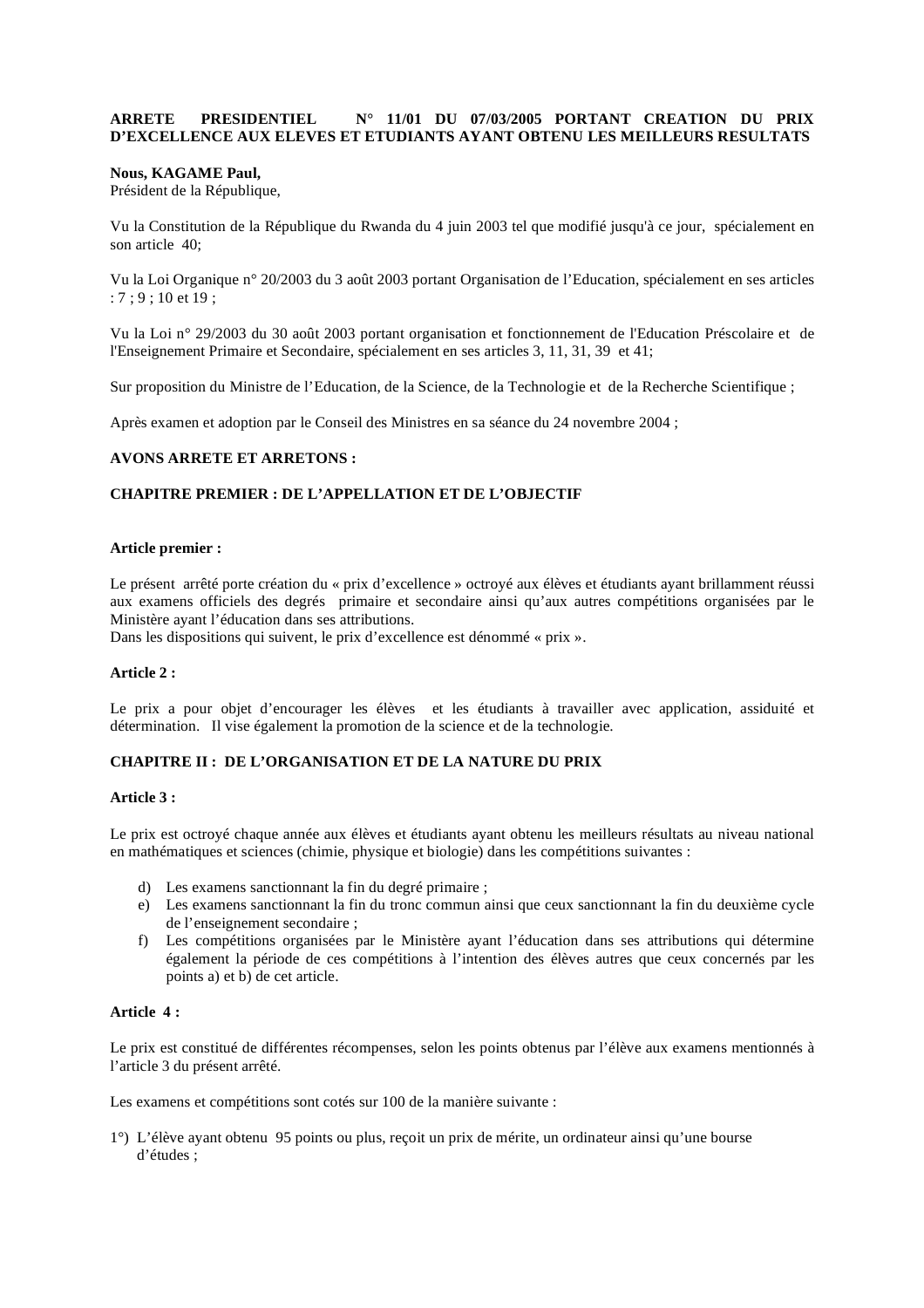- 2°) L'élève ayant obtenu 90 points ou plus, mais inférieurs à 95, reçoit un ordinateur et une bourse d'études ;
- 3°) L'élève ayant obtenu 85 ou plus, mais inférieurs à 90 points, reçoit une bourse d'études ainsi que des manuels scolaires de son option ;
- 4°) L'élève ayant obtenu 80 ou plus, mais inférieurs à 85, reçoit uniquement une bourse d'études ;

#### **Article 5 :**

L'élève ou l'étudiant bénéficiaire de la bourse d'études comme prix le reçoit de la manière suivante :

- 1°) L'élève qui termine le degré primaire, reçoit tout le nécessaire exigé par l'école qu'il fréquente jusqu'à la fin du premier cycle de l'enseignement secondaire ;
- 2°) L'élève qui termine le premier cycle de l'enseignement secondaire, reçoit tout le nécessaire exigé par l'école qu'il fréquente jusqu'à la fin du deuxième cycle de l'enseignement secondaire;
- 3°) L'élève qui termine le deuxième cycle de l'enseignement secondaire reçoit tout le nécessaire exigé par l'institution qu'il fréquente jusqu'à la fin du premier cycle de l'enseignement supérieur selon la nature des études entreprises;
- 4°) L'élève ayant réussi les compétitions prévues à l'article 3, c), reçoit tout le nécessaire exigé par l'école qu'il fréquente jusqu'à la fin du cycle.

Lorsqu'il s'agit d'un élève du degré primaire, il continue à bénéficier de ces avantages jusqu'à la fin de l'école primaire.

#### **Article 6 :**

L'élève ou l'étudiant bénéficiaire du prix doit continuer à manifester l'application, l'assiduité et la détermination.

Pour continuer à bénéficier du prix, il doit se garder de ce qui suit :

- a) Avoir une note annuelle inférieure à celle prévue à l'article 4 du présent arrêté;
- b) Etre renvoyé de l'école pour mauvaise conduite;
- c) Abandonner l'école au milieu du cycle.

#### **Article 7 :**

Les élèves concernés par l'article 3, c) commencent les compétitions au niveau de l'école, ceux ayant réussi continuent au niveau du District ou de la Ville, ensuite au niveau de la Province ou de la Ville de Kigali pour enfin terminer au niveau national où ils obtiennent leurs prix conformément à l'article 4 du présent arrêté.

#### **CHAPITRE III. DES DISPOSITIONS FINALES**

#### **Article 8 :**

Le Ministre ayant l'Enseignement Primaire et Secondaire dans ses attributions est chargé de l'exécution du présent arrêté.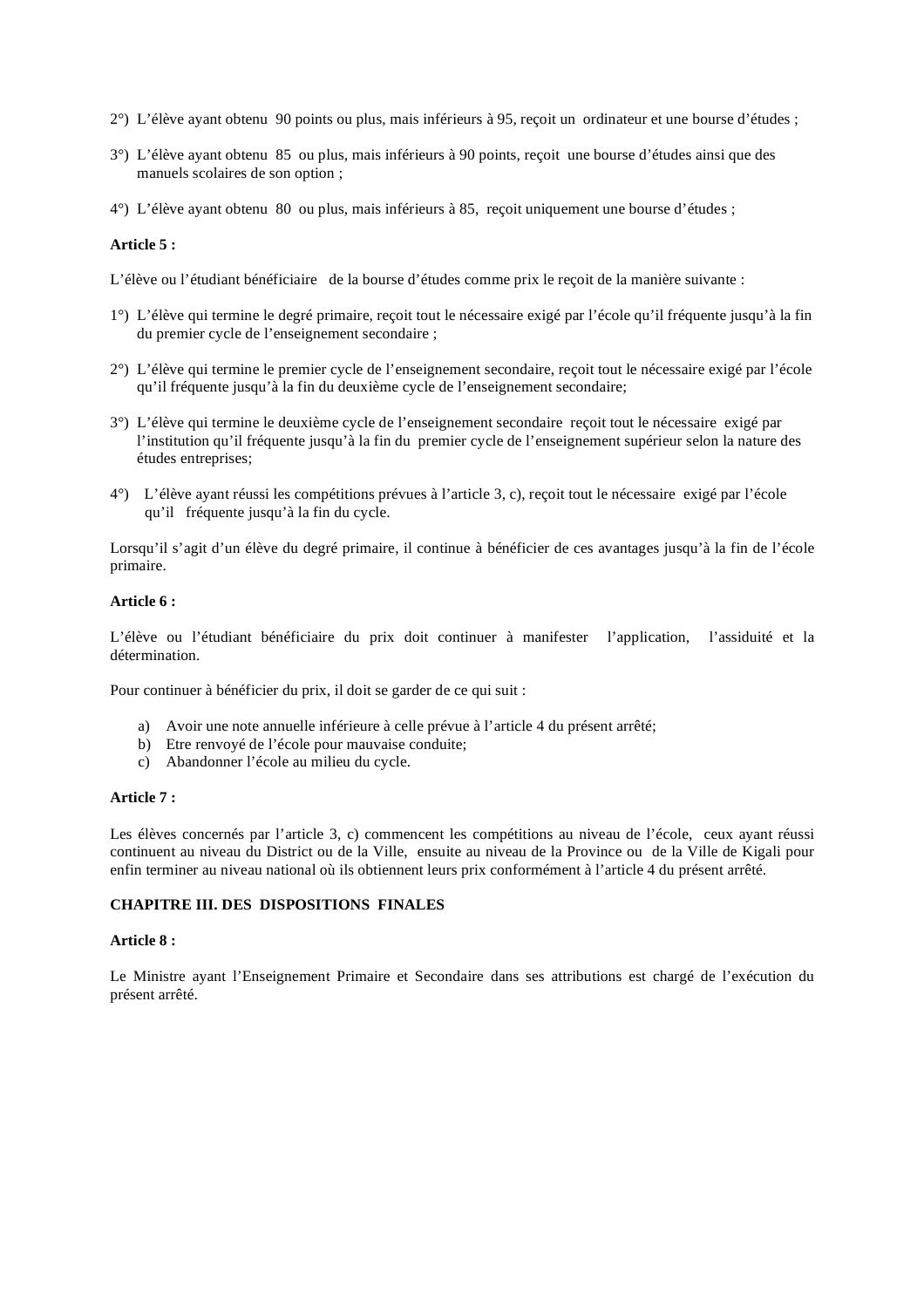## **Article 9 :**

Le présent arrêté entre en vigueur le jour de sa signature.

Kigali, le 07/03/2005

#### Le Président de la République **KAGAME Paul (sé)**

#### Le Premier Ministre **MAKUZA Bernard (sé)**

#### Le Ministre des Finances et de la Planification Economique **Dr. KABERUKA Donald (sé)**

Le Ministre de l'Education, de la Science, de la Technologie et de la Recherche Scientifique **Prof. MURENZI Romain (sé)** 

Le Secrétaire d'Etat Chargé de l'Enseignement Primaire et Secondaire **Dr. MUJAWAMARIYA Jeanne d'Arc (sé)** 

**Vu et scellé du Sceau de la République :** 

Le Ministre de la Justice **MUKABAGWIZA Edda (sé)**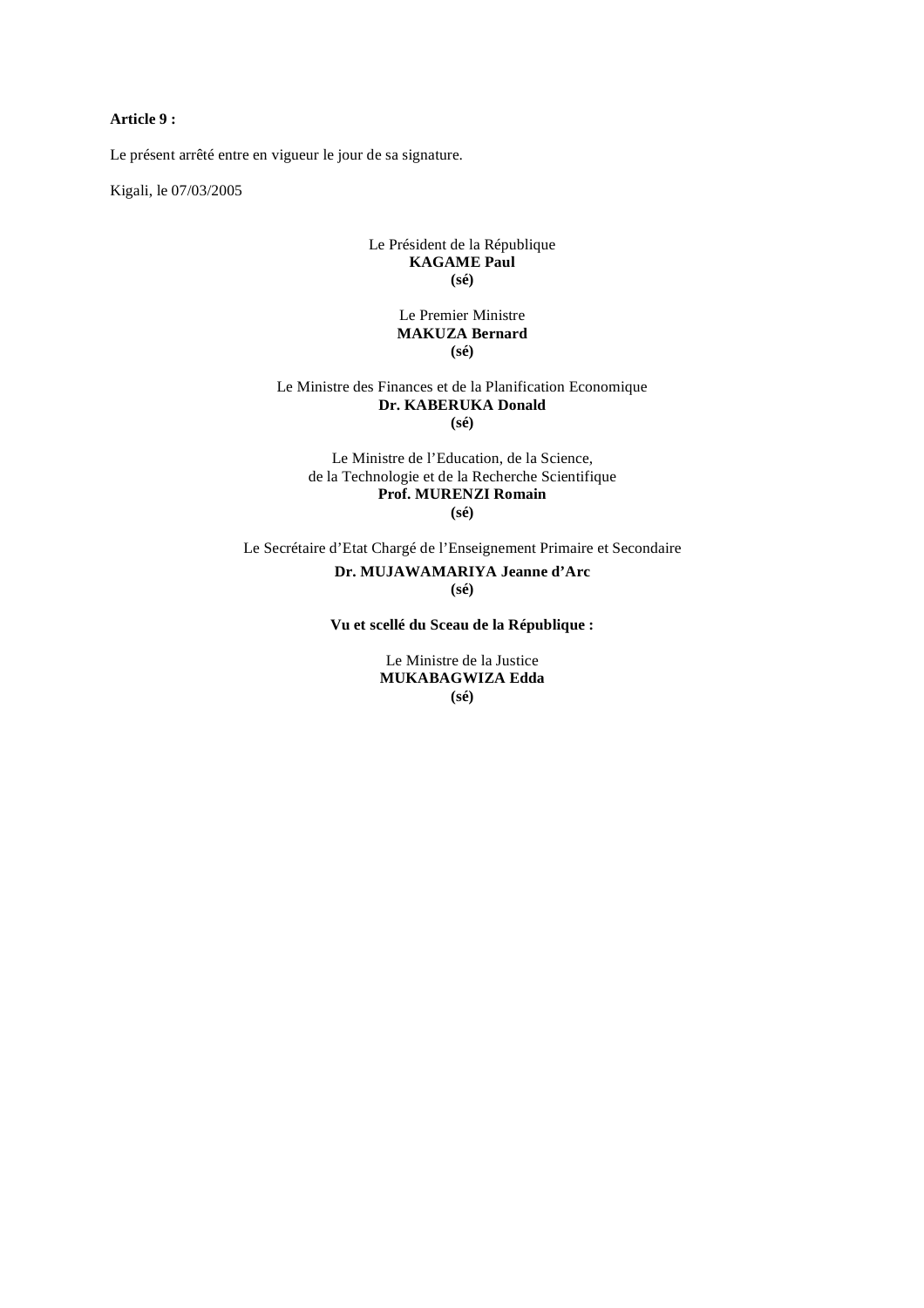## **PRESIDENTIAL ORDER N° 11/01 OF 07/03/2005 ESTABLISHING THE PRIZE OF EXCELLENCE FOR BEST PERFORMING PUPILS AND STUDENTS**

#### **We, KAGAME Paul,**

President of the Republic,

Given the Constitution of the Republic of Rwanda of 4 June 2003 as amended to date, especially in its Article 40;

Given Organic Law n° 20/2003 of 3 August 2003 organising education, especially in its Articles 7, 9, 10 and 19;

Given Law n° 29/2003 of 3 August 2003 on organisation and functioning of Infant, and Primary and Secondary School Education, especially in its Articles 3, 11, 31, 39 and 41;

On proposal by the Minister of Education, Science, Technology and Scientific Research;

After consideration and approval by Cabinet, in its session of 24 November 2004;

## **HAVE ORDERED AND DO HEREBY ORDER:**

#### **CHAPTER ONE : NAME AND OBJECTIVE**

#### **Article One:**

This Order establishes a "Prize of Excellence" to be awarded to best performing pupils and students in national examinations at primary and secondary school levels as well as any other competitions organized by the Ministry holding education within its remit. This "Prize of Excellence" is hereinafter referred to as "prize".

#### **Article 2:**

The aim of the prize is to motivate pupils and students to work with industry, assiduity and determination. It also aims at promoting science and technology.

#### **CHAPTER II: ORGANIZATION AND NATURE OF THE PRIZE**

#### **Article 3:**

The prize shall be granted annually to pupils and students having achieved the best results at national level in mathematics and sciences (chemistry, physics and biology) in the following competitions:

- a) Primary school leaving examinations;
- b) Middle and upper school leaving examinations at secondary school level;
- c) Competitions organised by the Ministry holding education within its remit which also shall determine the period at which such competitions will take place for students other than those mentioned in a) and b) of this Article.

#### **Article 4:**

This prize shall comprise of various awards, according to marks obtained by the student in the examinations mentioned in Article 3 of this Order.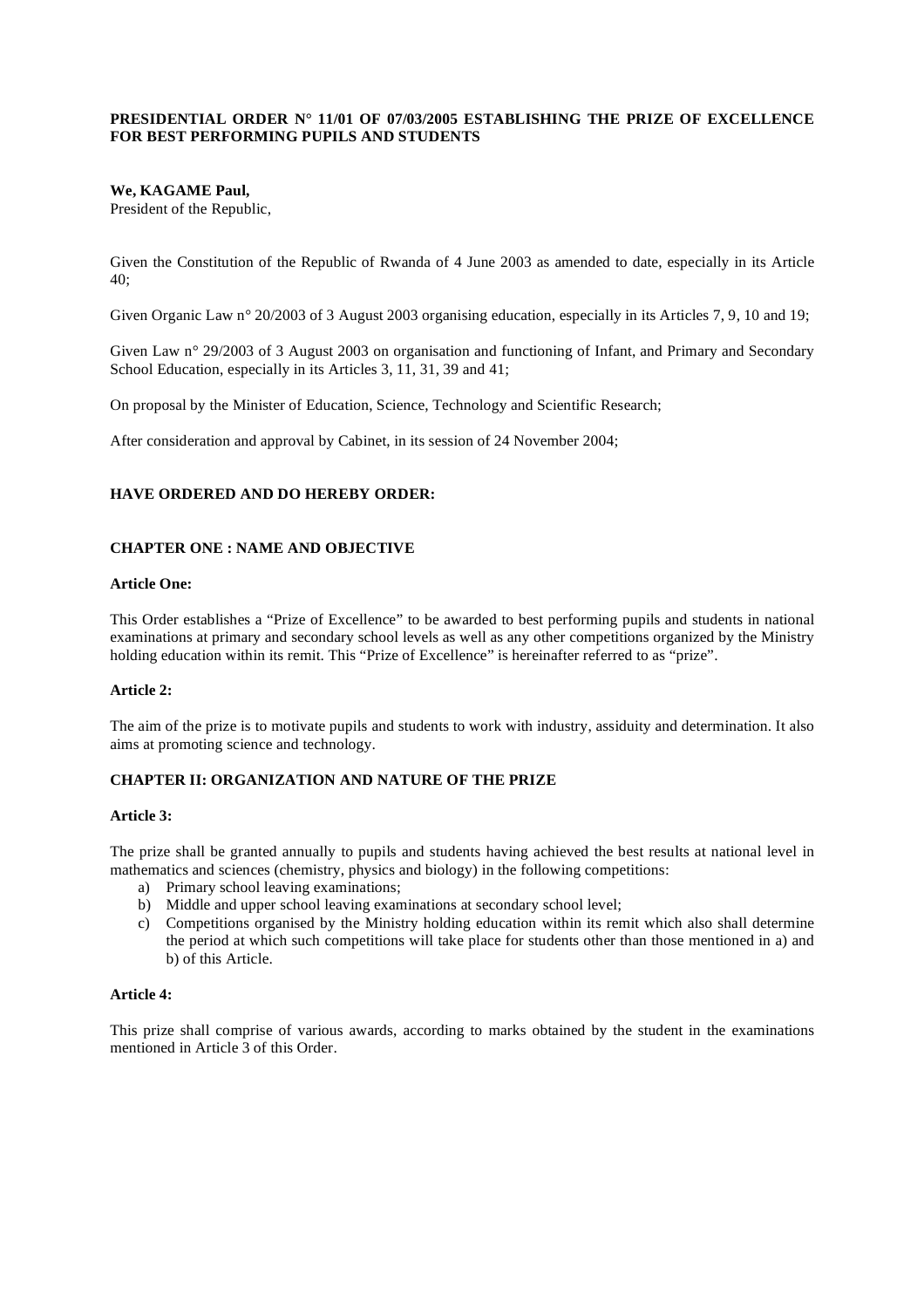Examinations and competitions shall be marked out of 100 as follows:

- 1) each pupil having obtained 95 marks or more shall be given a certificate of merit, a computer as well as a scholarship;
- 2) each pupil having obtained 90 marks or more, but less than 95 marks shall be given a computer and a scholarship;
- 3) each pupil having obtained 85 or more, but less than 90 marks shall be given a scholarship and school manuals for his or her option;
- 4) each pupil having obtained 80 marks or more, but less than 85, shall only be given a scholarship.

## **Article 5:**

Each pupil or student awarded a scholarship shall receive it in the following manner:

- 1) The pupil that completing the primary school level shall be given the essentials required by the school institution that he or she is attending until the end of the first cycle of secondary school;
- 2) The student completing the first cycle of secondary school shall be given the essentials required by the school institution that he or she is attending until the end of the second cycle of secondary school;
- 3) The student completing the second cycle of secondary school shall be given the essentials required by the school institution that he or she is attending until the end of the first cycle of higher education according to the study option undertaken;
- 4) The student having succeeded the competitions provided for in Article 3, c) shall be given all the essentials required by the school he or she is attending until the end of this cycle. Where it is a primary school pupil, he or she shall continue to enjoy those advantages until the end of primary school.

## **Article 6:**

Each prize winner pupil or student shall keep up his/her industry, attentiveness and determination and avoid.

- a) Obtaining an annual mark below the one mentioned in Article 4 of this Order;
- b) Being expelled from school for bad conduct;
- c) leaving school in the course of his cycle.

#### **Article 7:**

Students mentioned in Article 3, c) shall begin competitions at school level, those who pass will continue at District or town level, then at the level of the Province or City of Kigali and finally at national level where they shall win their awards according to Article 4 of this Order.

## **CHAPTER III: FINAL PROVISIONS**

#### **Article 8:**

The Minister holding Primary and Secondary School Education within his remit is entrusted with implementing this Order.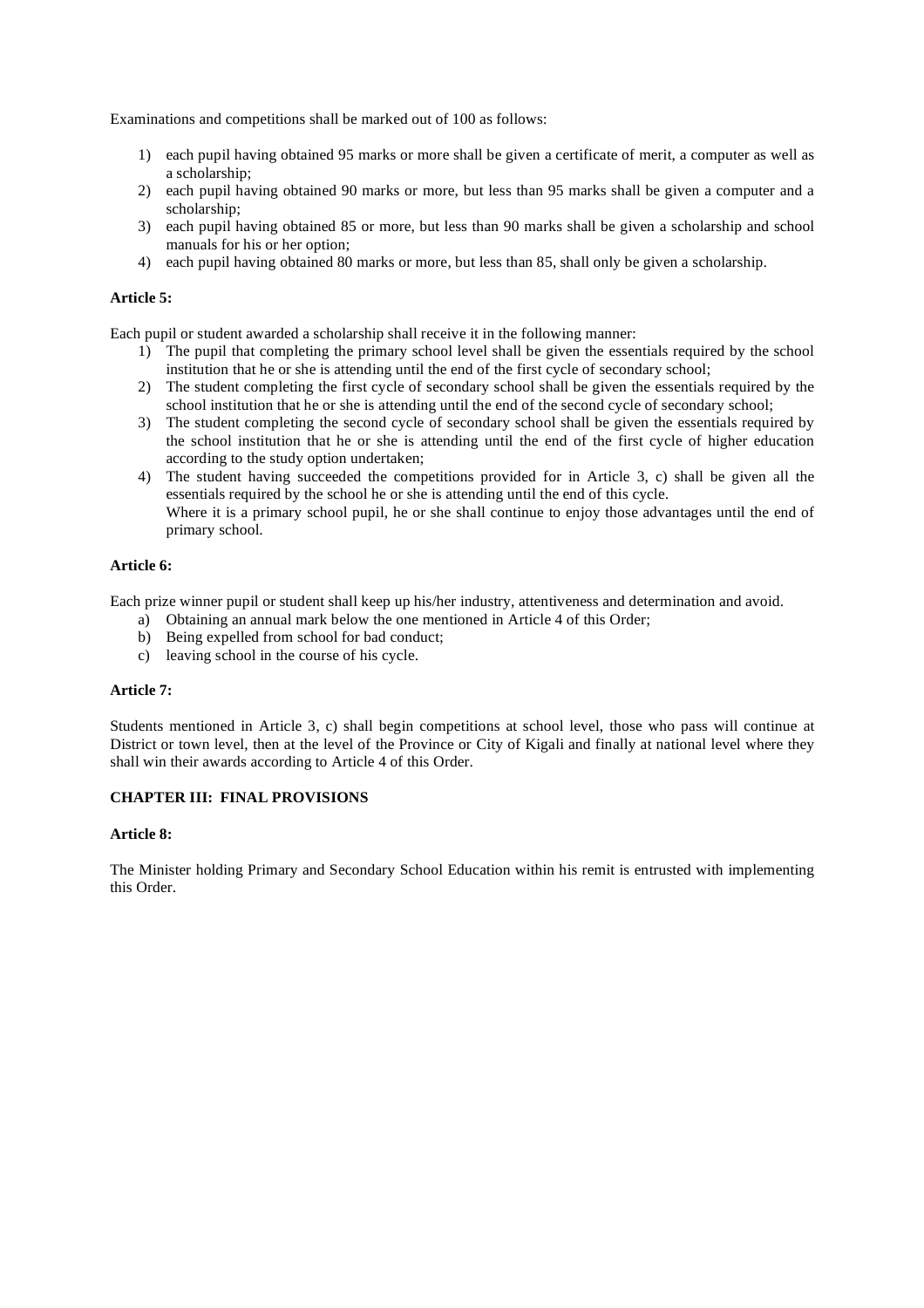## **Article 9:**

This Order shall come into force on the day of its signature.

Kigali, on 07/03/2005

#### The President of the Republic **KAGAME Paul (sé)**

#### The Prime Minister **MAKUZA Bernard (sé)**

#### The Minister of Finance and Economic Planning **Dr. KABERUKA Donald (sé)**

The Minister of Education, Science, Technology and Scientific Research **Prof. MURENZI Romain (sé)** 

The Minister of State in the Ministry of Education, Science, Technology and Scientific Research, in charge of Primary and Secondary Education **Dr. MUJAWAMARIYA Jeanne d'Arc (sé)** 

**Seen and sealed with the Seal of the Republic:** 

The Minister of Justice **MUKABAGWIZA Edda (sé)**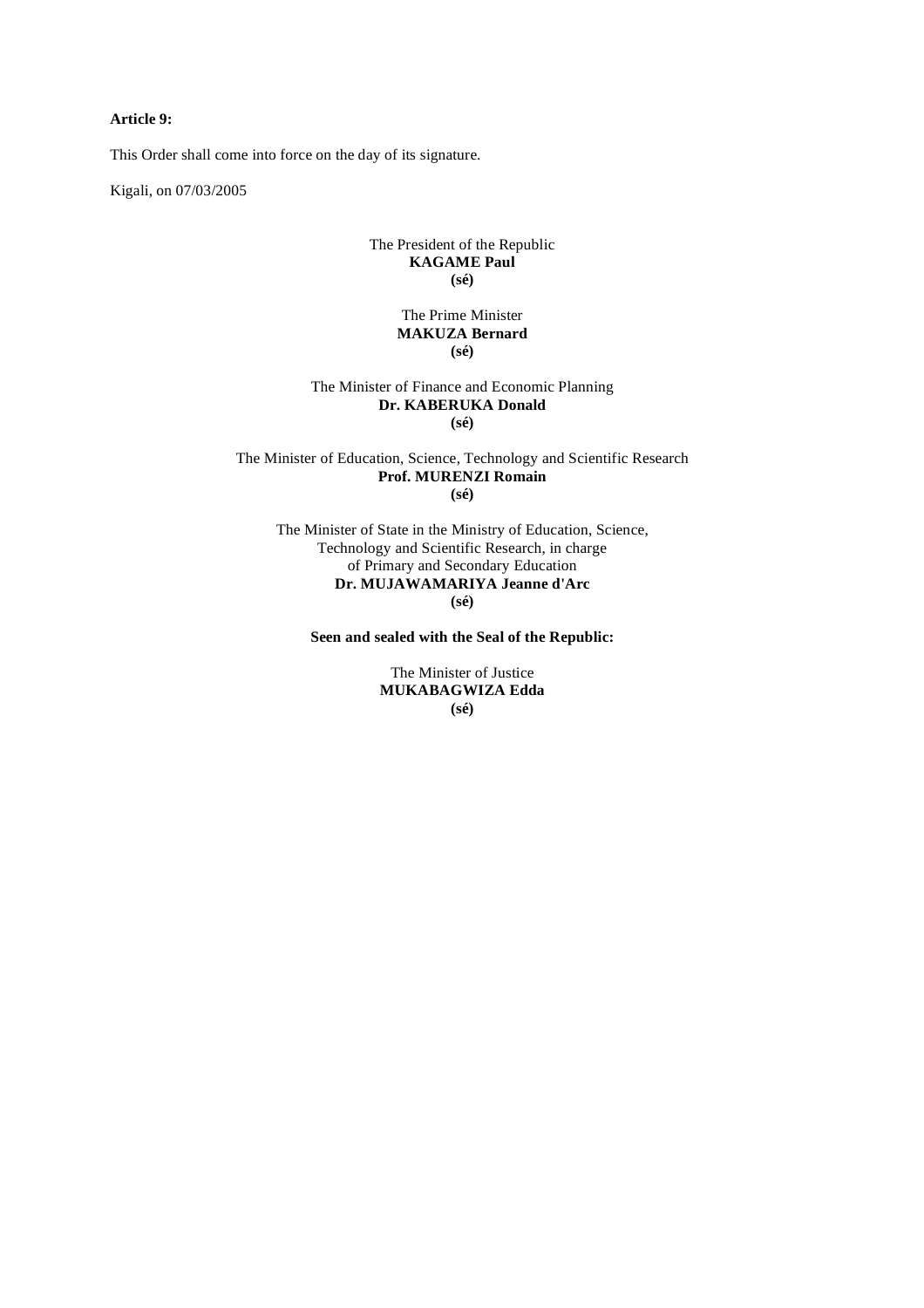#### **ITEKA RYA PEREZIDA N° 12/01 RYO KUWA 14/03/2005 RYEMEZA KANDI RIHAMYA BURUNDU AMASEZERANO ASHYIRAHO UMURYANGO W'IBIHUGU BYO MU KARERE K'IBIYAGA BIGALI UGAMIJE KURWANYA SIDA**

#### **Twebwe, KAGAME Paul;**

Perezida wa Repubulika,

Dushingiye ku Itegeko Nshinga rya Repubulika y'u Rwanda ryo ku wa 4 Kamena 2003, nk'uko ryavuguruwe kugeza ubu, cyane cyane mu ngingo zaryo, iya 98, igika cya 3, iya 121 igika cya mbere, iya 190 n'iya 201;

Dushingiye ku itegeko n°30/2004 ryo kuwa 27/12/2004 ryemeza burundu amasezerano mpuzamahanga ashyiraho umuryango w'Ibihugu byo mu biyaga bigari wo kurwanya SIDA ( GLIA );

Dushingiye ku masezerano ashyiraho umuryango w'ibihugu byo mu karere k'ibiyaga bigari ugamije kurwanya SIDA, GLIA, mu magambo ahinnye y'icyongereza, yashyizweho umukono i Bujumbura kuwa 27 Nyakanga 2004;

Tubisabwe na Minisitiri ufite kurwanya SIDA mu nshingano ze;

Inama y'Abaminisitiri yateranye kuwa 09 Nyakanga 2004 imaze kuyasuzuma no kuyemeza;

#### **TWATEGETSE KANDI DUTEGETSE:**

#### **Ingingo ya mbere:**

Amasezerano ashyiraho umuryango w'Ibihugu byo mu karere k'ibiyaga bigari ugamije kurwanya SIDA, GLIA, mu magambo ahinnye y'icyongereza, yashyizweho umukono i Bujumbura kuwa 27 Nyakanga 2004, aremejwe, ahamijwe burundu kandi atangiye gukurikizwa mu ngingo zayo zose.

#### **Ingingo ya 2:**

Minisitiri w'Intebe, Minisitiri w'Ububanyi n'Amahanga n'Ubutwererane na Minisitiri w'Ubuzima basabwe kubahiriza iri teka.

#### **Ingingo ya 3:**

Iri teka ritangira gukurikizwa ku munsi ritangarijweho mu Igazeti ya Repubulika y'u Rwanda. Rishyirwa mu bikorwa hakurikijwe uko ingingo ya 21 y'Amasezerano avugwa mu ngingo ya mbere y'iri teka abiteganya.

Kigali, kuwa 14/03/2005

Perezida wa Repubulika **KAGAME Paul (sé)** 

Minisitiri w'Intebe **MAKUZA Bernard (sé)** 

Minisitiri w'Ububanyi n'Amahanga n'Ubutwererane **Dr MURIGANDE Charles (sé)** 

Umunyamabanga wa Leta ushinzwe Kurwanya SIDA n'Izindi Ndwara z'Ibyorezo muri Minisiteri y'Ubuzima **Dr. NYARUHIRIRA Innocent (sé) Bibonywe kandi bishyizweho Ikirango cya Repubulika:**  Minisitiri w'Ubutabera **MUKABAGWIZA Edda**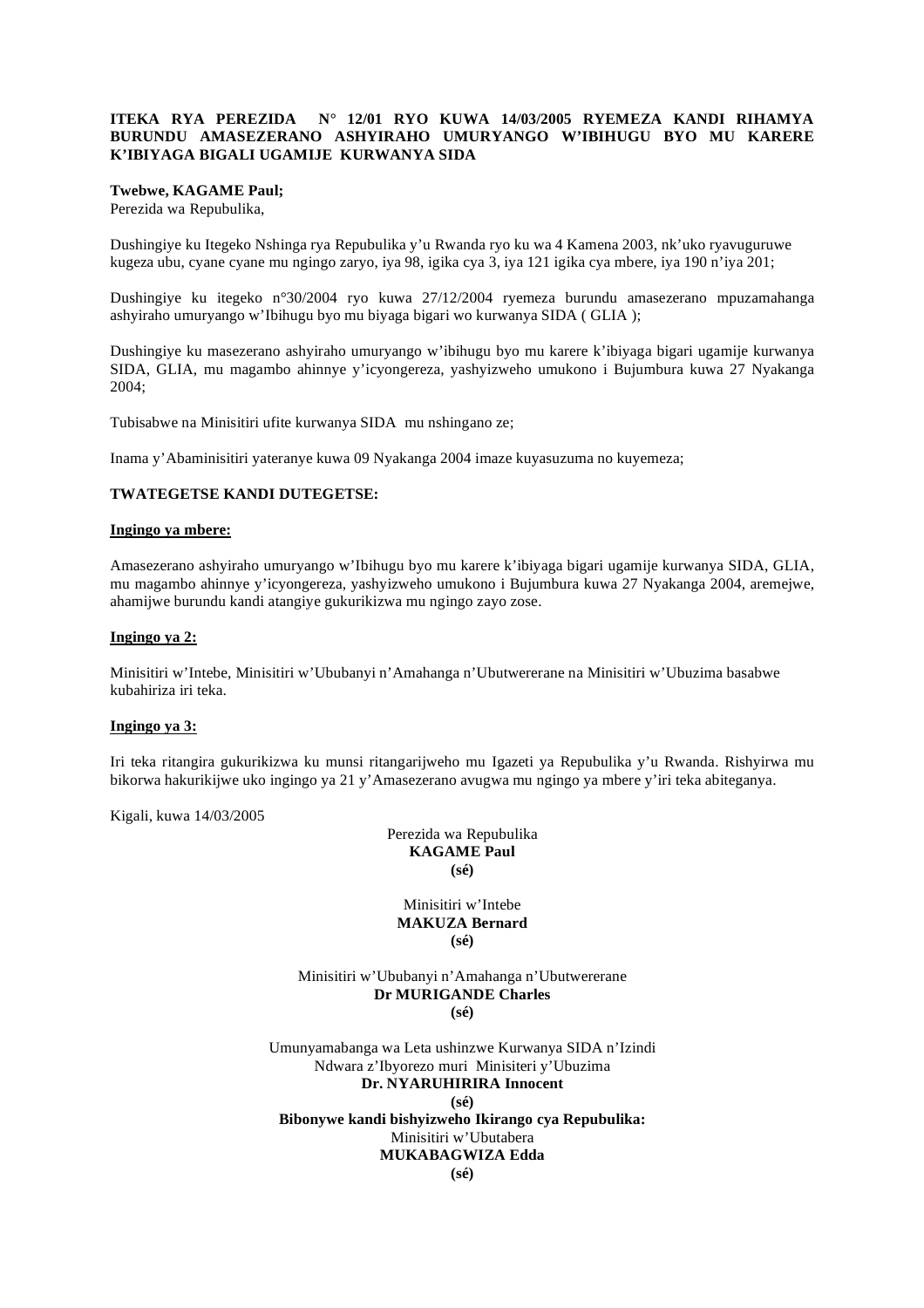#### **ARRETE PRESIDENTIEL N° 12/01 DU 14/03/2005 PORTANT RATIFICATION DE LA CONVENTION PORTANT CREATION DE L'INITIATIVE DES GRANDS LACS SUR LE SIDA (GLIA)**

#### **Nous, Paul KAGAME,**

Président de la République ;

Vu la Constitution de la République du Rwanda du 4 juin 2003, telle que révisée à ce jour, spécialement en ses articles 98 alinéa 3, 121, 189 alinéa premier, 190 et 201 ;

Vu la loi n° 30/ 2004 du 27/12/2004 autorisant la ratification de la Convention portant création de l'Initiative des Grands Lacs sur le SIDA (GLIA).

Vu la Convention portant création de l'Initiative des Grands Lacs sur le SIDA, GLIA, en sigle anglais, signée à Bujumbura, le 27 juillet 2004;

Sur proposition du Ministre ayant la lutte contre le SIDA dans ses attributions;

Après examen et adoption par le Conseil des Ministres, en sa séance du 09 juillet 2004 ;

#### **AVONS ARRETE ET ARRETONS :**

#### **Article premier :**

La Convention portant création de l'Initiative des Grands Lacs sur le SIDA, GLIA, en sigle anglais, signée à Bujumbura, le 27 juillet 2004, est approuvée et ratifiée et sort son plein et entier effet.

#### **Article 2 :**

Le Premier Ministre, le Ministre des Affaires Etrangères et de la Coopération et le Ministre de la Santé sont chargés de l'exécution du présent arrêté.

#### **Article 3 :**

Le présent arrêté entre en vigueur le jour de sa publication au Journal Officiel de la République du Rwanda et sort ses effets conformément à l'article 21 du Protocole mentionné à l'article premier du présent arrêté.

Kigali, le 14/03/2005

Le Président de la République **KAGAME Paul (sé)** 

> Le Premier Ministre **MAKUZA Bernard (sé)**

Le Ministre des Affaires Etrangères et de la Coopération **Dr MURIGANDE Charles (sé)** 

Le Secrétaire d'Etat Chargé de la Lutte Contre le VIH/SIDA et autres Epidémies au Ministère de la Santé **Dr. NYARUHIRIRA Innocent** 

**(sé)** 

**Vu et scellé du Sceau de la République :**  Le Ministre de la Justice **MUKABAGWIZA Edda** 

**(sé)**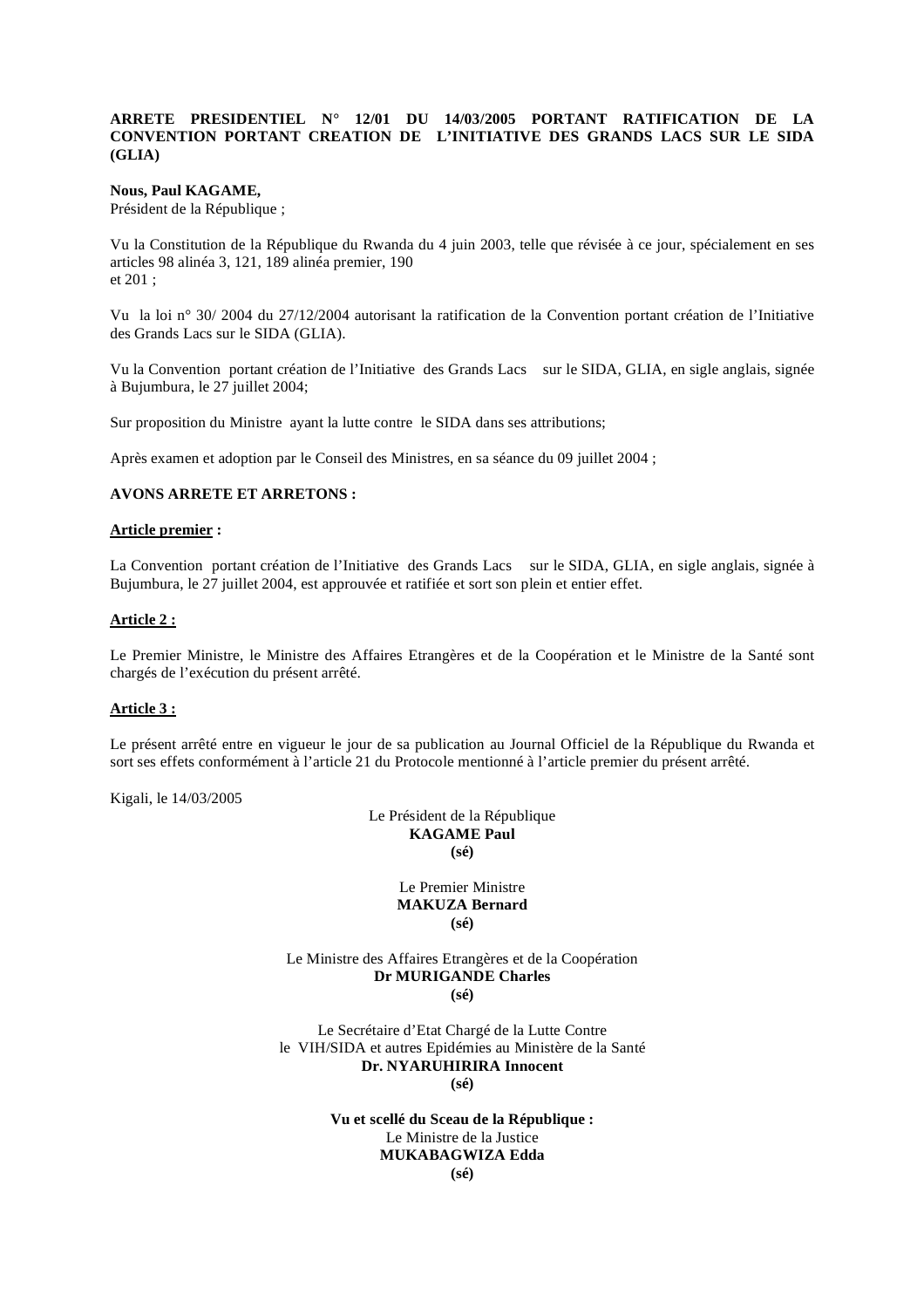## **PRESIDENTIAL ORDER N° 12/01 OF 14/03/2005 RATIFYING THE CONVENTION ESTABLISHING THE GREAT LAKES INITIATIVE ON AIDS (GLIA)**

#### **We, KAGAME Paul,**

President of the Republic,

Given the Constitution of the Republic of Rwanda of 4 June 2003, as amended to date, especially in its articles 98, paragraph 3, 121, 189 paragraph 1, 190 and 201;

Given the Law n° 30/2004 of 27/12/2004 on the Approval and Ratification of the Convention establishing the Great Lakes Initiative on AIDS ( GLIA )

Given the Convention establishing the Great Lakes Initiative on AIDS, abbreviated at GLIA in English, signed in Bujumbura on July  $27<sup>th</sup>$ , 2004;

On proposal by the Minister of having the fight against HIV/ AIDS in his attributions;

After consideration and adoption by Cabinet, meeting in its session of 09 July 2004;

#### **HAVE ORDERED AND HEREBY ORDER:**

#### **Article One** :

The Convention establishing the Great Lakes initiative on AIDS, abbreviated at GLIA in English, signed in Bujumbura on July  $27<sup>th</sup>$ , 2004, is approved, ratified and becomes fully effective and efficient.

#### **Article 2 :**

The Prime Minister, the Minister of Foreign Affairs and Cooperation and Minister of Health are entrusted with implementation this order.

## **Article 3:**

This order comes into force on the date of its publication in the Official Gazette of the Republic of Rwanda. It becomes effective in accordance with article 21 of the Protocol mentioned in article one of this order.

Kigali, on 14/03/2005

The President of the Republic **KAGAME Paul (sé)**

> The Prime Minister **MAKUZA Bernard (sé)**

The Minister of Foreign Affairs and Cooperation **Dr. MURIGANDE Charles (sé)**

The Minister of charge of HIV/AIDS and other Epidemics in the Ministry of Hearth **Dr. NYARUHIRIRA Innocent (sé)** 

**Seen and sealed with the Seal of the Republic:**  The Minister of Justice **MUKABAGWIZA Edda (sé)**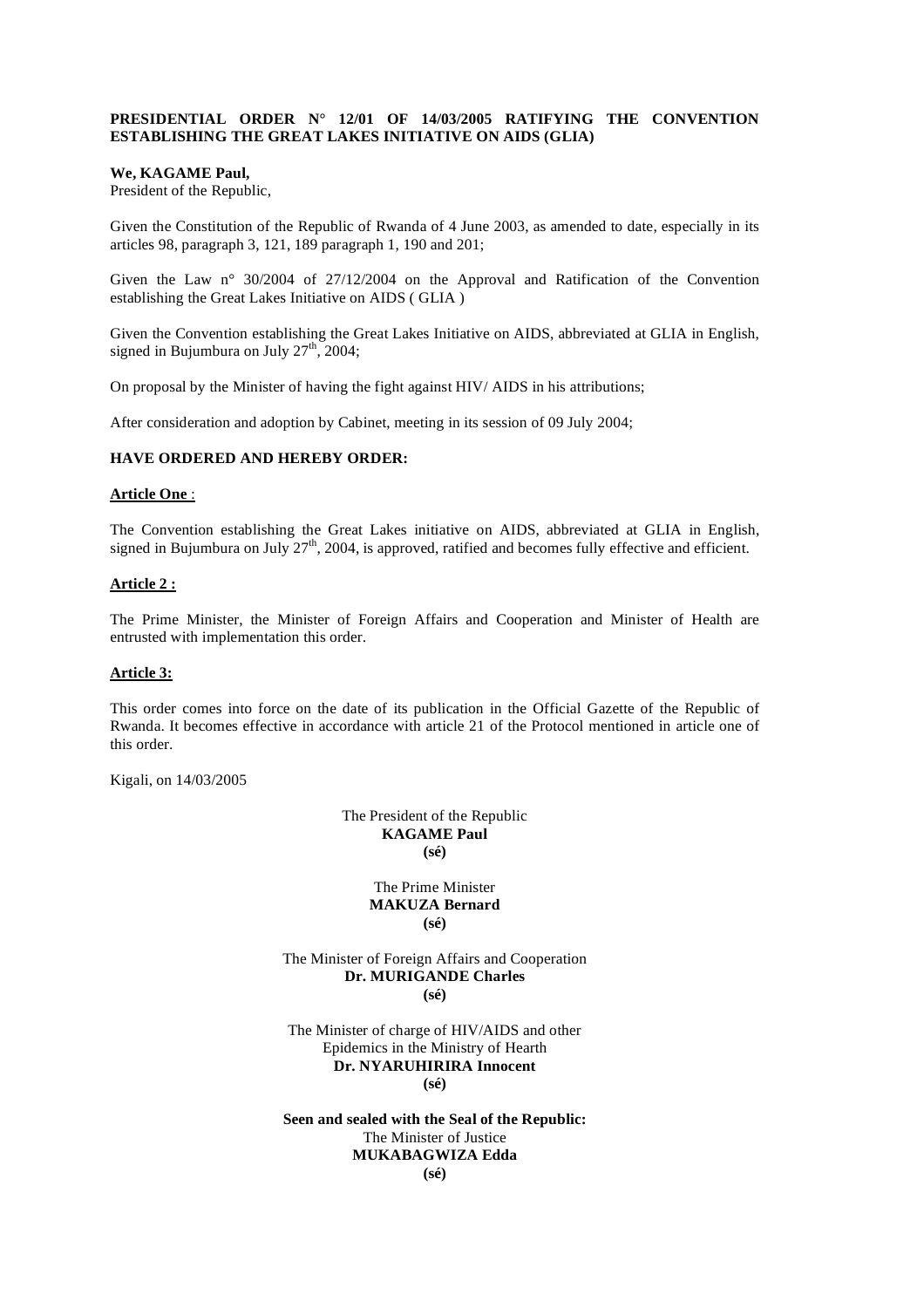## **ITEKA RYA MINISITIRI W'INTEBE N° 01/03 RYO KU WA 14/03/2005 RIHINDURA ITEKA RYA MINISITIRI W'INTEBE N°84/03 RYO KUWA 23/12/2002 RISHYIRAHO ABAGIZE INAMA Y'UBUTEGETSI Y'IKIGEGA RUSANGE CYA LETA GITSURA AMAJYAMBERE Y'UTURERE, IMIJYI N'UMUJYI WA KIGALI KANDI RIKAGENA UMUBARE WABO, MANDA N'IBYO BAGOMBA KUBA BUJUJE**

#### **Minisitiri w'Intebe,**

Ashingiye ku Itegeko Nshinga rya Repubulika y'u Rwanda ryo kuwa 4 Kamena 2003, nk'uko ryavuguruwe kugeza ubu, cyane cyane mu ngingo zaryo, iya 118,10°i ; iya 119 n'iya 121,igika cya mbere;

Ashingiye ku Itegeko n°20/2002 ryo kuwa 21/05/2002 rishyiraho kandi rigena imikorere n'imitunganyirize y'Ikigega Rusange cya Leta Gitsura Amajyambere y'Uturere, Imijyi n'Umujyi wa Kigali, mu ngingo yaryo ya 4 ;

Bisabwe na Minisitiri w'Ubutegetsi bw'Igihugu, Imiyoborere Myiza, Amajyambere Rusange n'Imibereho Myiza y'Abaturage ;

Inama y'Abaminisitiri yateranye ku wa 20/10/2004, imaze kurisuzuma no kuryemeza ;

## **ATEGETSE :**

#### **Ingingo ya mbere :**

Ingingo ya 4 y'Iteka rya Minisitiri w'Intebe n° 84/03 ryo kuwa 23/12/2002 rishyiraho abagize Inama y'Ubutegetsi y'Ikigega Rusange cya Leta Gitsura Amajyambere y'Uturere, Imijyi n'Umujyi wa Kigali kandi rikagena umubare wabo, manda n'ibyo bagomba kuba bujuje ihinduwe itya:

« Abagize Inama y'Ubutegetsi y'Ikigega Rusange cya Leta Gitsura Amajyambere y'Uturere, Imijyi n'Umujyi wa Kigali ni aba bakurikira:

- 1. Uhagarariye Minisiteri ifite Ubutegetsi bw'Igihugu mu nshingano zayo, akaba na Perezida w'Inama y'Ubutegetsi ;
- 2. Uhagarariye Minisiteri ifite Imari n'Igenamigambi mu nshingano zayo, akaba na Visi-Perezida w'Inama y'Ubutegetsi ;
- 3. Uhagarariye Minisiteri ifite Ubuhinzi w'Ubworozi mu nshingano zayo ;
- 4. Uhagarariye Inama y'Igihugu y'Abagore ;
- 5. Uhagarariye Inama y'Igihugu y'Urubyiruko ;
- 6. Uhagarariye Minisiteri ifite Ibikorwa Remezo mu nshingano zayo ;
- 7. Uhagarariye Minisiteri ifite Ibidukikije mu nshingano zayo ;
- 8. Uhagarariye Ishyirahamwe rya Banki z'Abaturage ;
- 9. Uhagarariye Urugaga rw'Abikorera ku giti cyabo ;
- 10. Uhagarariye Ikigo gishinzwe imishinga ya Leta ;
- 11. Uhagarariye Umujyi wa Kigali ;
- 12. Uhagarariye Ishyirahamwe ry'Uturere n'Imijyi ;
- 13. Uhagarariye Ishyirahamwe rya ba Kanyamigezi mu Rwanda (COFORWA) ;
- 14. Uhagarariye Urugaga Imbaraga.

Umuyobozi wa CDF ni umwanditsi w'Inama y'Ubutegetsi kandi ntatora mu ifatwa ry'ibyemezo ».

#### **Ingingo ya 2:**

Uhagarariye buri rwego ruvugwa mu ngingo ya mbere ashyirwaho narwo.

## **Ingingo ya 3 :**

Ingingo z'amateka abanziriza iri zinyuranye naryo zivanyweho.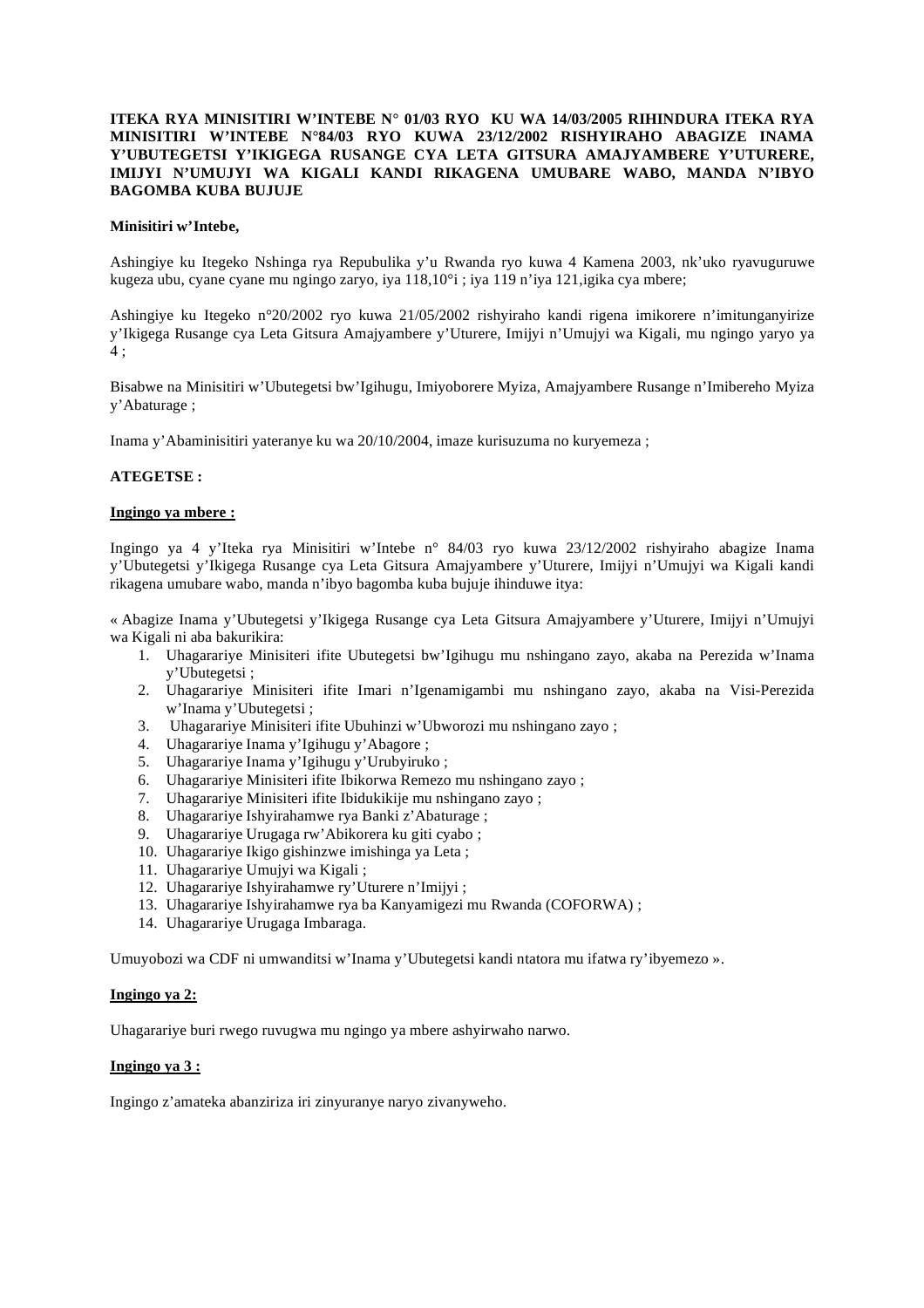#### **Ingingo ya 4 :**

Iri teka ritangira gukurikizwa ku munsi ritangarijweho mu Igazeti ya Leta ya Repubulika y'u Rwanda. Agaciro karyo gahera ku itariki ya 29/01/2005.

Bikorewe i Kigali, ku wa 14/03/2005

## Minisitiri w'Intebe **MAKUZA Bernard (sé)**

Minisitiri w'Ubutegetsi bw'Igihugu, Imiyoborere Myiza, Amajyambere Rusange n'Imibereho Myiza y'Abaturage **MUSONI Protais (sé)** 

Umunyamabanga wa Leta ushinzwe Igenamigambi muri Minisiteri y'Imari n'Igenamigambi **NSANZABAGANWA Monique (sé)**

Umunyamabanga wa Leta ushinzwe Amajyambere Rusange n'Imibereho Myiza y'Abaturage muri Minisiteri y'Ubutegetsi bw'Igihugu, Imiyoborere Myiza, Amajyambere Rusange n'Imibereho Myiza y'Abaturage **NYATANYI Marie Christine (sé)** 

**Bibonywe kandi bishyizweho Ikirango cya Repubulika:** 

Minisitiri w'Ubutabera **MUKABAGWIZA Edda (sé)**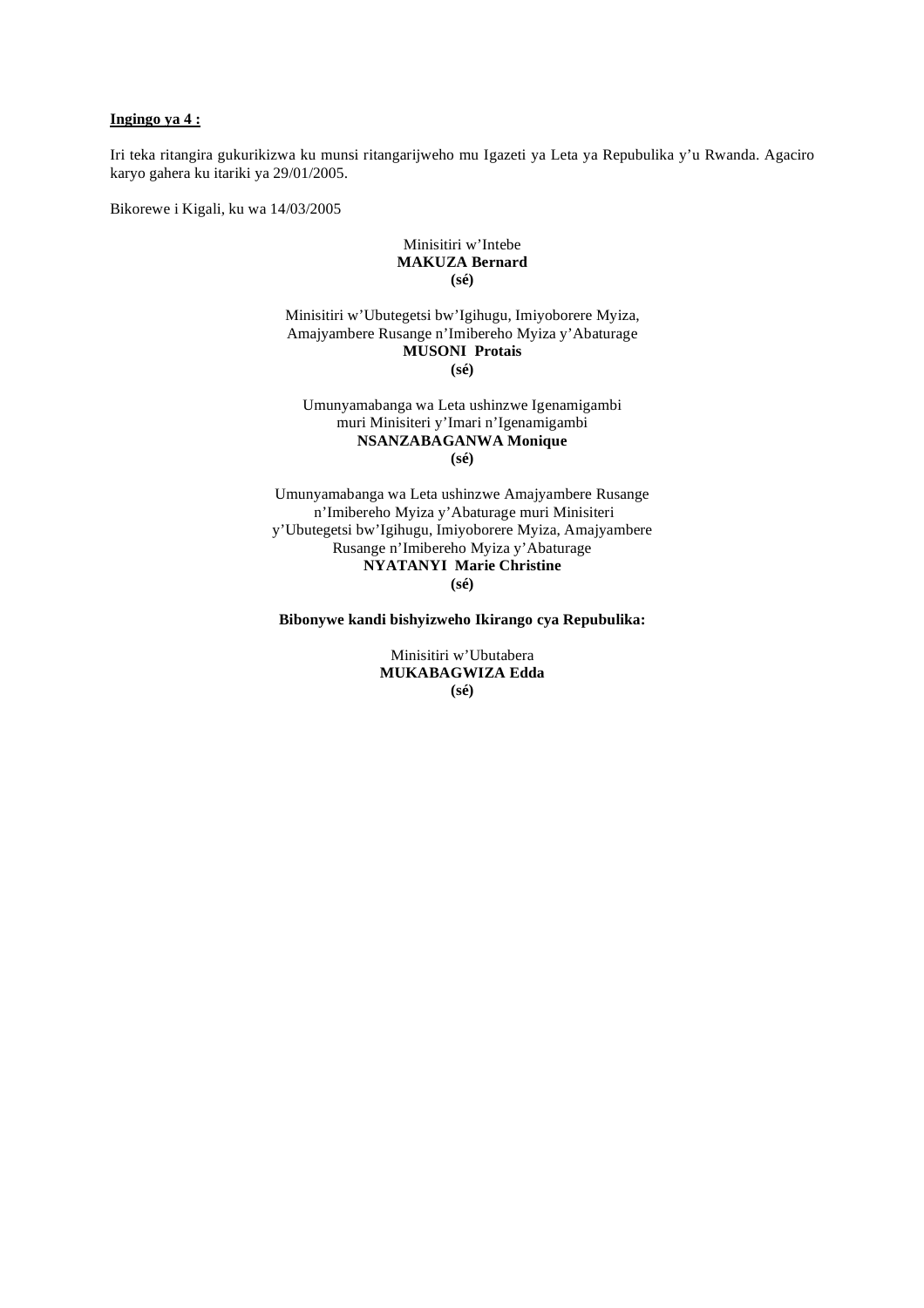## **ARRETE DU PREMIER MINISTRE N° 01/03 DU 14/03/2005 PORTANT MODIFICATION DE L'ARRETE DU PREMIER MINISTRE N° 84/03 DU 23/12/2002 PORTANT NOMINATION DES MEMBRES DU CONSEIL D'ADMINISTRATION DU FONDS COMMUN DE DEVELOPPEMENT DES DISTRICTS, VILLES ET DE LA VILLE DE KIGALI, FIXANT LEUR NOMBRE, LEUR MANDAT ET LES CONDITIONS REQUISES POUR LEUR NOMINATION**

#### **Le Premier Ministre,**

Vu la Constitution de la République du Rwanda du 04/06/2003, telle que révisée à ce jour, spécialement en ses articles 118,10°i ; 119 et 121, alinéa premier ;

Vu la loi n°20/2002 du 21/05/2002 portant création, organisation et fonctionnement du Fonds Commun de Développement des Districts, Villes et Ville de Kigali, en son article 4 ;

Sur proposition du Ministre de l'Administration Locale, de la Bonne Gouvernance, du Développement Communautaire et des Affaires Sociales ;

Après examen et adoption par le Conseil des Ministres, en sa séance du 20/10/2004 ;

#### **ARRETE :**

#### **Article premier :**

L'article 4 de l'Arrêté du Premier Ministre n°84/03 du 23/12/2002 portant nomination des membres du Conseil d'Administration du Fonds Commun de Développement des Districts, Villes et de la Ville de Kigali, fixant leur nombre, leur mandat et les conditions requises pour leur nomination est modifié comme suit:

« Sont membres du Conseil d'Administration du Fonds Commun de Développement des Districts, Villes et de la Ville de Kigali, les personnes qui assurent les fonctions suivantes :

- 1. Le(la) Représentant(e) du Ministère ayant l'Administration Locale dans ses attributions, Président du Connseil d'Administration ;
- 2. Le(la) Représentant(e) du Ministère ayant les finaces dans ses attributions, Vice-Président du Conseil d'Administration ;
- 3. Le(la) Représentant(e) du Ministère ayant l'Agriculture et l'Elevage dans ses attributions ;
- 4. Le(la) Représentant(e) du Conseil National des Femmes ;
- 5. Le(la) Représentant(e) du Conseil National de la Jeunesse ;
- 6. Le(la Représentant(e) du Ministère ayant les Infrastructures dans ses attributions ;
- 7. Le(la) Représentant(e) du Ministère ayant l'Environnement dans ses attributions ;
- 8. Le(la) Représentant(e) de l'Union des Banques Populaires au Rwanda ;
- 9. Le(la) Représentant(e) de la Fédération du Secteur Privé ;
- 10. Le(la) Représentant(e) du CEPEX ;
- 11. Le(la) Représentant(e) de la Ville de Kigali ;
- 12. Le(la) Représentant(e) de l'Association Rwandaise des Gouvernements Locaux ;
- 13. Le(la) Représentant(e) des Compagnons des Fontainiers du Rwanda ;
- 14. Le(la) Représentant(e) de l'Association IMBARAGA au Rwanda.

Le Directeur du CDF est le Rapporteur du Conseil d'Administration avec voix consultative ».

#### **Article 2 :**

Le représentant de chacune des institutions dont question l'article premier est nommé par celle-ci.

#### **Article 3 :**

Toutes les dispositions réglementaires antérieures contraires au présent arrêté sont abrogés.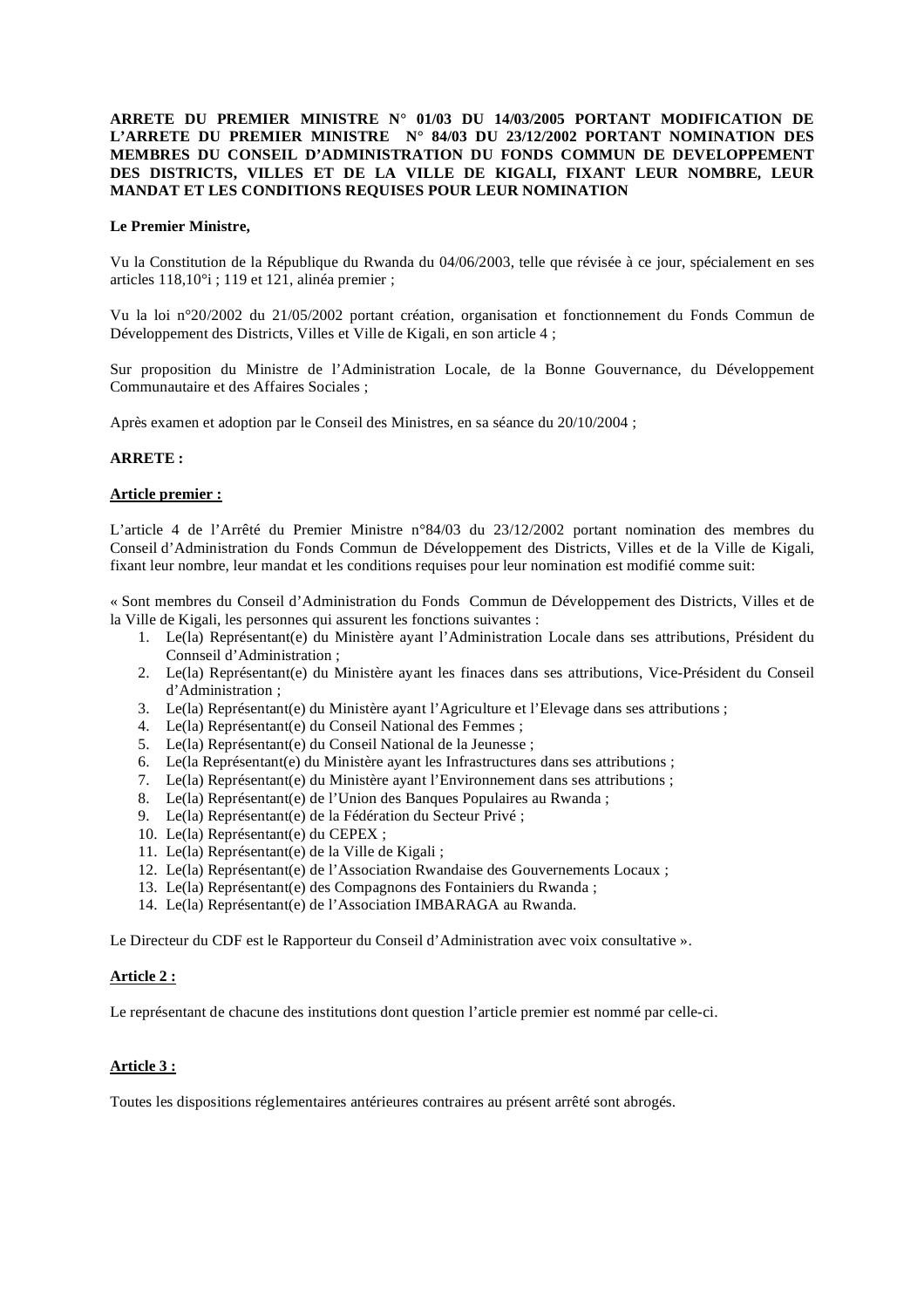#### **Article 4 :**

Le présent arrêté entre en vigueur le jour de sa publication au Journal Officiel de la République du Rwanda. Il sort ses effets à partir du 29/01/2005.

Kigali, le 14/03/2005

#### Le Premier Ministre **MAKUZA Bernard (sé)**

Le Ministre de l'Administration Locale, de la Bonne Gouvernance, du Développement Communautaire et des Affaires Sociales  **MUSONI Protais (sé)** 

#### Le Secrétaire d'Etat Chargé de la Planification Economique au Ministère des Finances et de la Planification Economique **NSANZABAGANWA Monique (sé)**

Le Secrétaire d'Etat chargé du Développement Communautaire et des Affaires Sociales au Ministère de l'Administration Locale, de la Bonne Gouvernance, du Développement Communautaire et des Affaires Sociales **NYATANYI Marie Christine (sé)** 

**Vu et scellé du Sceau de la République** :

Le Ministre de la Justice **MUKABAGWIZA Edda (sé)**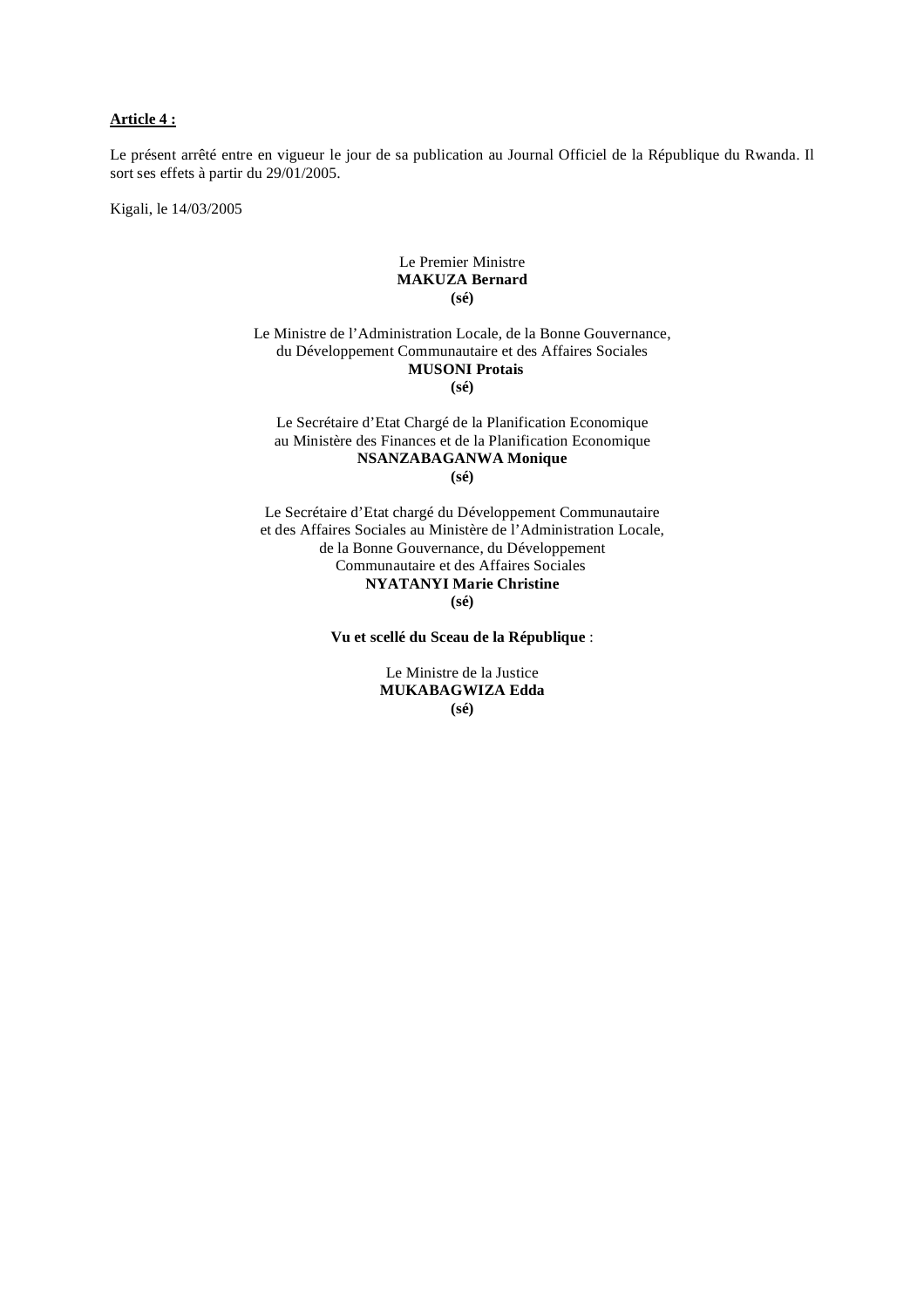## **PRIME MINISTER'S ORDER N° 01/03 OF 14/03/2005 MODIFYING THE PRIME MINISTER'S ORDER N° 84/03 OF 23/12/2002 APPOINTING MEMBERS OF THE BOARD OF DIRECTORS OF THE NATIONAL COMMON DEVELOPPEMENT FUND FOR DISTRICTS, TOWNS AND THE CITY OF KIGALI AND DETERMINING THEIR NUMBER, MANDATE AND CONDITIONS REQUIRED FOR THEIR APPOINTMENT**

#### **The Prime Minister,**

Given the Constitution of the Republic of Rwanda of 4 June 2003, as amended to date especially in its Articles 118,10°i, 119 and 121, paragraph one;

Given the Law n°20/2002 of 21/05/2002 on establishment, organisation and functioning of the Common Development Fund for Districts, Towns and the City of Kigali, in its Article 4;

On proposal by the Minister of Local Government, Good Governance, Community Development and Social Affairs;

After consideration and approval by Cabinet, meeting in its session of 20/10/2004;

#### **HEREBY ORDERS:**

#### **Article one:**

The Article 4 of the Prime Minister's order n° 84/03 of 23/12/2002 appointing Members of the Board of Directors of the Common Development Fund for Districts, Towns and the City of Kigali is modified as follows:

"The Board of Directors of the Common Development Fund for Districts, Towns and the City of Kigali shall comprise the following members:

- 1. The Representantative of the Ministry responsible for Local Government, Chairperson of the Board of Directors;
- 2. The Representantative of the Ministry responsible for Finance, Vice Chairperson of the Board of Directors;
- 3. The Representative of the Ministry responsible for Agriculture and Animal Resources;
- 4. The Representative of the National Women Council;
- 5. The Representative of the National Youth Council;
- 6. The Representative of the Ministry responsible for Infrastructure;
- 7. The Representative of the Ministry responsible for Environment;
- 8. The Representative of the Association of People's Banks;
- 9. The Representative of the Rwanda Private Sector Federation;
- 10. The Representative of CEPEX;
- 11. The Representative of the City of Kigali;
- 12. The Representative of Rwandese Association of Local Government Athorities;
- 13. The Representative of COFORWA;
- 14. The Representative of Association "IMBARAGA".

The Director of the Common Development Fund for Districts, Towns and the City of Kigali shall be Rapporteur for the Board of Directors and shall not vote during decision-making".

#### **Article 2:**

Each of the institutions mentioned in article one shall appoint its representative.

#### **Article 3:**

All previous regulatory provisions contrary to this order are repealed.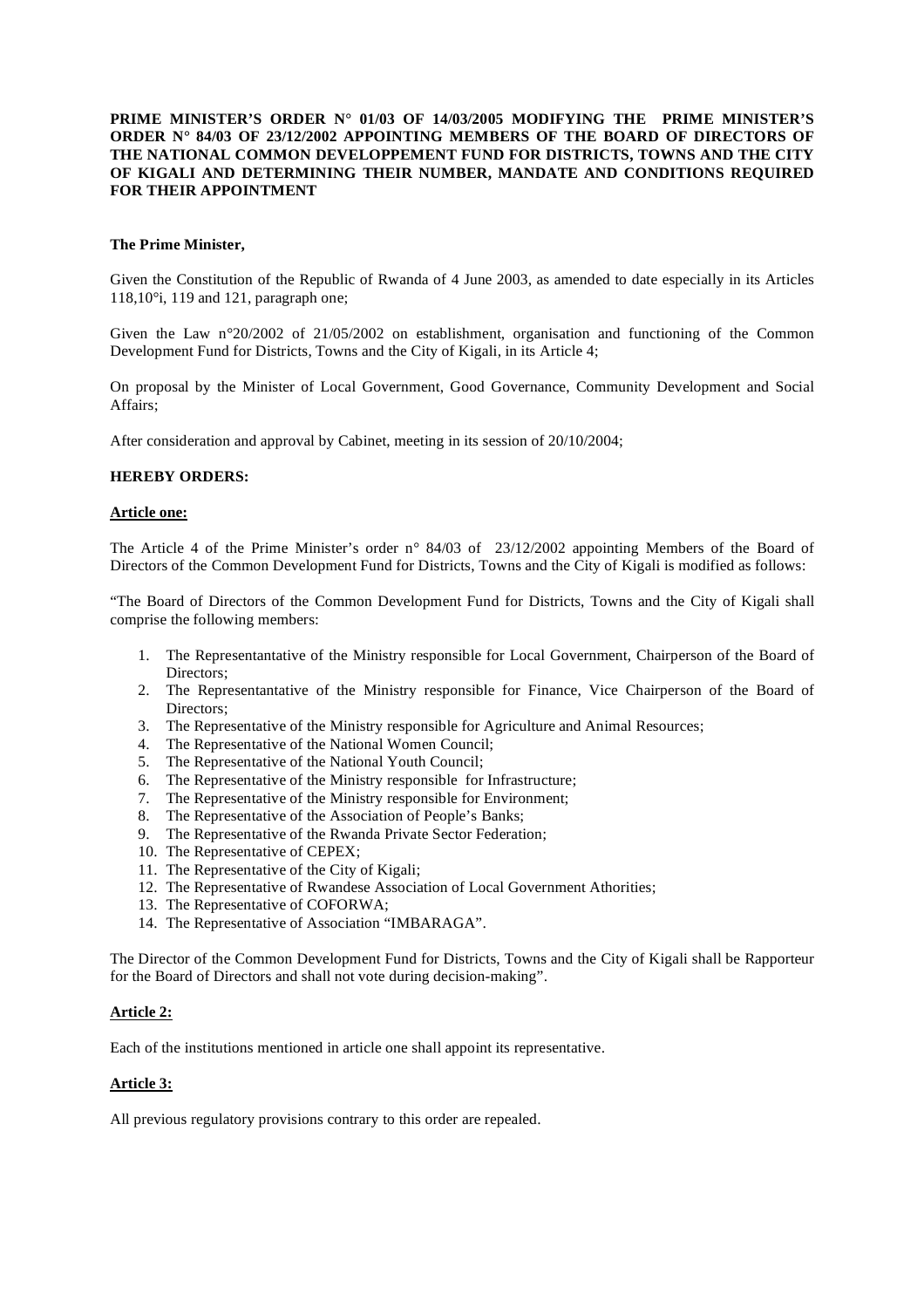## **Article 4:**

This order comes into force on the day of its publication in the Official Gazette of the Republic of Rwanda. It takes effect as of 29 January 2005.

Kigali, on 14/03/2005

#### The Prime Minister **MAKUZA Bernard (sé)**

The Minister of Local Government, Good Governance, Community Development and Social Affairs **MUSONI Protais (sé)** 

The Minister of State in charge of Economic Planning in the Ministry of Finance and Economic Planning **NSANZABAGANWA Monique (sé)** 

The Minister of State in charge of Community Development and Social Affairs in the Ministry of Local Government, Good Governance, Community Development and Social Affairs **NYATANYI Marie Christine (sé)** 

**Seen and sealed with the Seal of the Republic**:

The Minister of Justice  **MUKABAGWIZA Edda (sé)**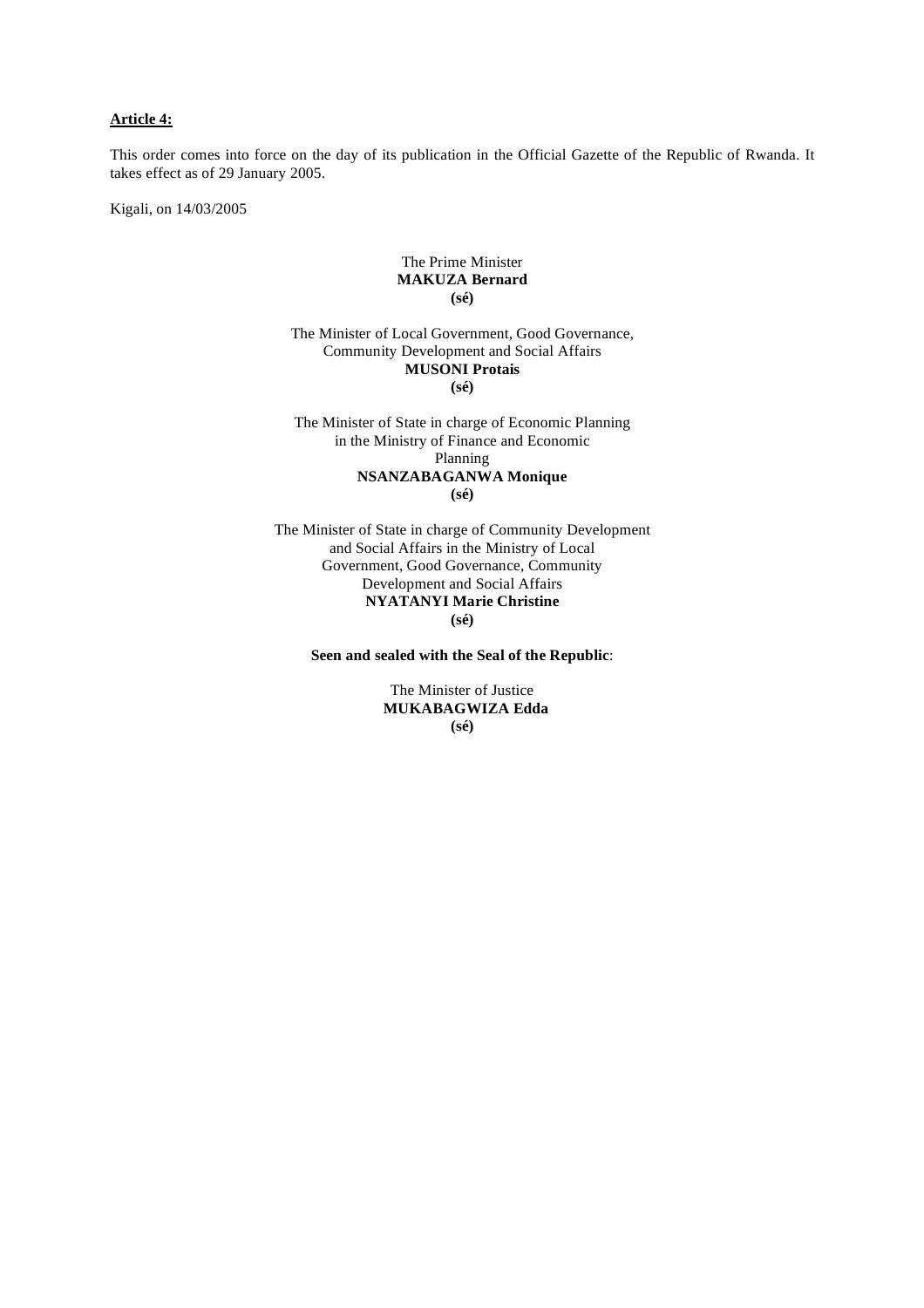#### **ARRETE MINISTERIEL N° 18/11 DU 13/04/2004 PORTANT AGREMENT DE LA TROISIEME REPRESENTANTE LEGALE SUPPLEANTE DE L'ASSOCIATION DES SŒURS MISSIONNAIRES DE NOTRE DAME D'AFRIQUE AU RWANDA.**

#### **Le Ministre de la Justice,**

Vu la Constitution de la République du Rwanda du 04 juin 2003, spécialement en ses articles 120 et 121 ;

Vu la loi n° 20/2000 du 26 juillet 2000 relative aux associations sans but lucratif, spécialement en son article 20 ;

Revu l'Arrêté Ministériel n° 170/17 du 31 juillet 2000 portant agrément de la Représentante Légale et des Représentantes Légales Suppléantes de l'Association des Sœurs Missionnaires de Notre Dame d'Afrique au Rwanda spécialement en son article premier ;

Sur requête de la majorité des membres effectifs de l'Association des Sœurs de Notre Dame d'Afrique au Rwanda reçue le 04 février 2004 ;

Vu la décision du Conseil des Ministres en sa séance du 20 mars 2002

#### **ARRETE :**

#### **Article premier :**

Est agréée en qualité de troisième Représentante Légale Suppléante de l'Association des Sœurs Missionnaires de Notre Dame d'Afrique au Rwanda , la Révérende Sœur ARANCE YANGUAS Isabel, de nationalité espagnole, résidant à Kigali, District de Nyarugenge, Ville de Kigali.

#### **Article 2 :**

Toutes les dispositions réglementaires antérieures contraires au présent arrêté sont abrogées.

## **Article 3 :**

Le présent arrêté entre en vigueur le jour de sa signature. Il sort ses effets à la date du 02 août 2003.

Kigali, le 13/04/2004

Le Ministre de la Justice **MUKABAGWIZA Edda (sé)**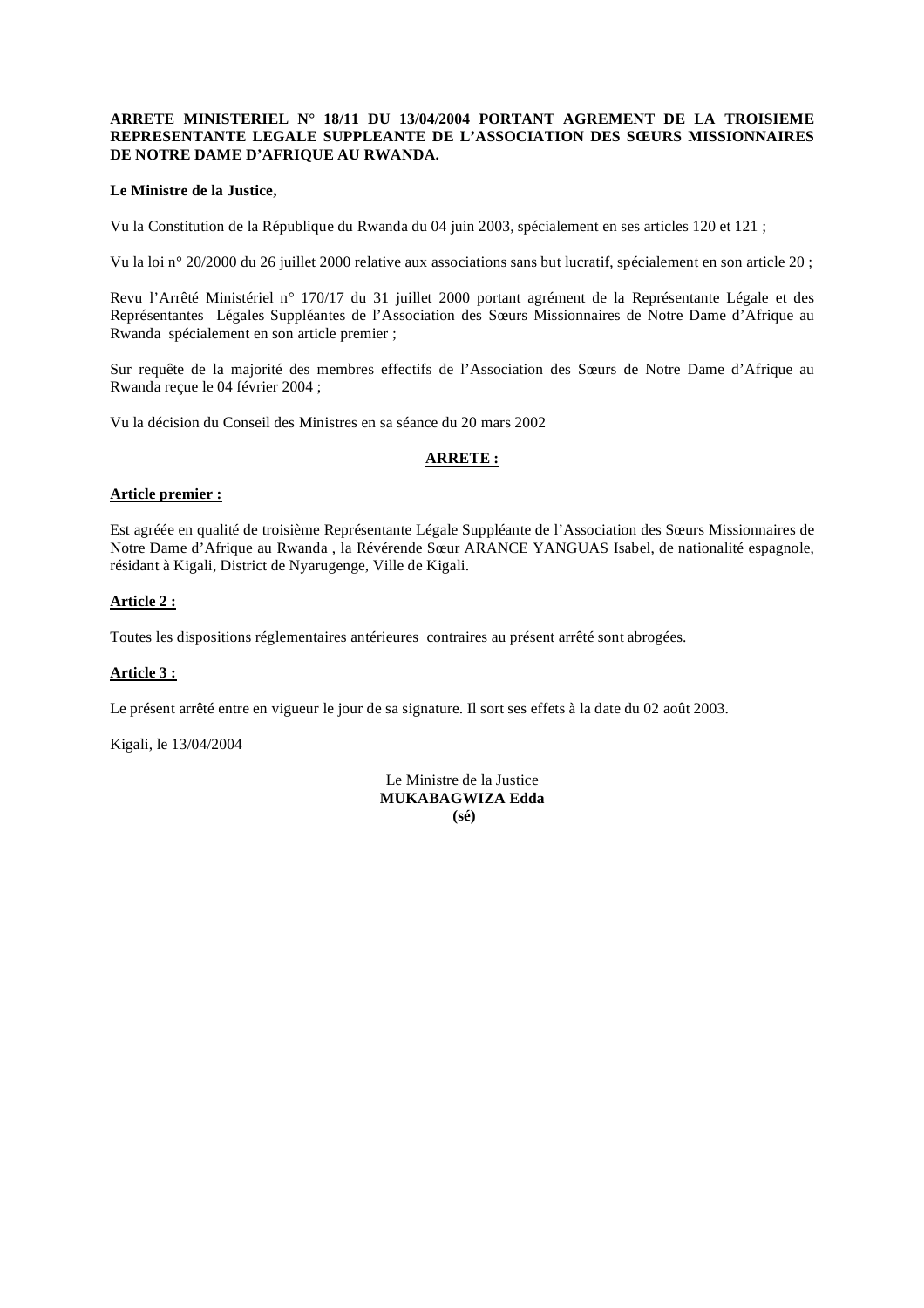#### **ITEKA RYA MINISITIRI N° 18/11 RYO KUWA 13/04/2004 RYEMERA UMUVUGIZI WA GATATU WUNGIRIJE W'UMURYANGO « ASSOCIATION DES SŒURS MISSIONNAIRES DE NOTRE DAME D'AFRIQUE AU RWANDA »**

#### **Minisitiri w'Ubutabera,**

Ashingiye ku Itegeko Nshinga rya Repubulika y'u Rwanda ryo kuwa 04 Kamena 2003, cyane cyane mu ngingo yaryo ya 120 n'iya 121 ;

Ashingiye ku Itegeko n° 20/2000 ryo kuwa 26 Nyakanga 2000 ryerekeye imiryango idaharanira inyungu, cyane cyane mu ngingo yaryo ya 20 ;

Asubiye ku Iteka rya Minisitiri n° 170/17 ryo kuwa 31 Nyakanga 2000 ryemera uhagarariye umuryango « Association des Sœurs Missionnaires de Notre Dame d'Afrique au Rwanda » n'Abasimbura be, cyane cyane mu ngingo yaryo ya mbere ;

Abisabwe n'abagize ubwiganze bw'umuryango « Association des Sœurs Missionnaires de Notre Dame d'Afrique au Rwanda » mu rwandiko rwakiriwe ku wa 04 Gashyantare 2004 ;

Amaze kubona icyemezo cy'Inama y'abaminisitiri yo kuwa 20 Werurwe 2002 ;

## **ATEGETSE :**

#### **Ingingo ya mbere :**

Uwemerewe kuba Umuvugizi wa gatatu Wungirije w'umuryango « Association des Soeurs Missionnaires de Notre Dame d'Afrique au Rwanda » ni Umubikira ARANCE YANGUAS Isabel, ukomoka muri Espagne, uba i Kigali, Akarere ka Nyarugenge, Umujyi wa Kigali.

#### **Ingingo ya 2 :**

Ingingo zose z'amateka yabanjirije iri kandi zinyuranye naryo zivanyweho .

#### **Ingingo ya 3:**

Iri teka ritangira gukurikizwa umunsi rishyiriweho umukono .Agaciro karyo gahera ku itariki ya 02 Kanama 2003.

Kigali, kuwa 13/04/2004

Minisitiri w'Ubutabera **MUKABAGWIZA Edda (sé)**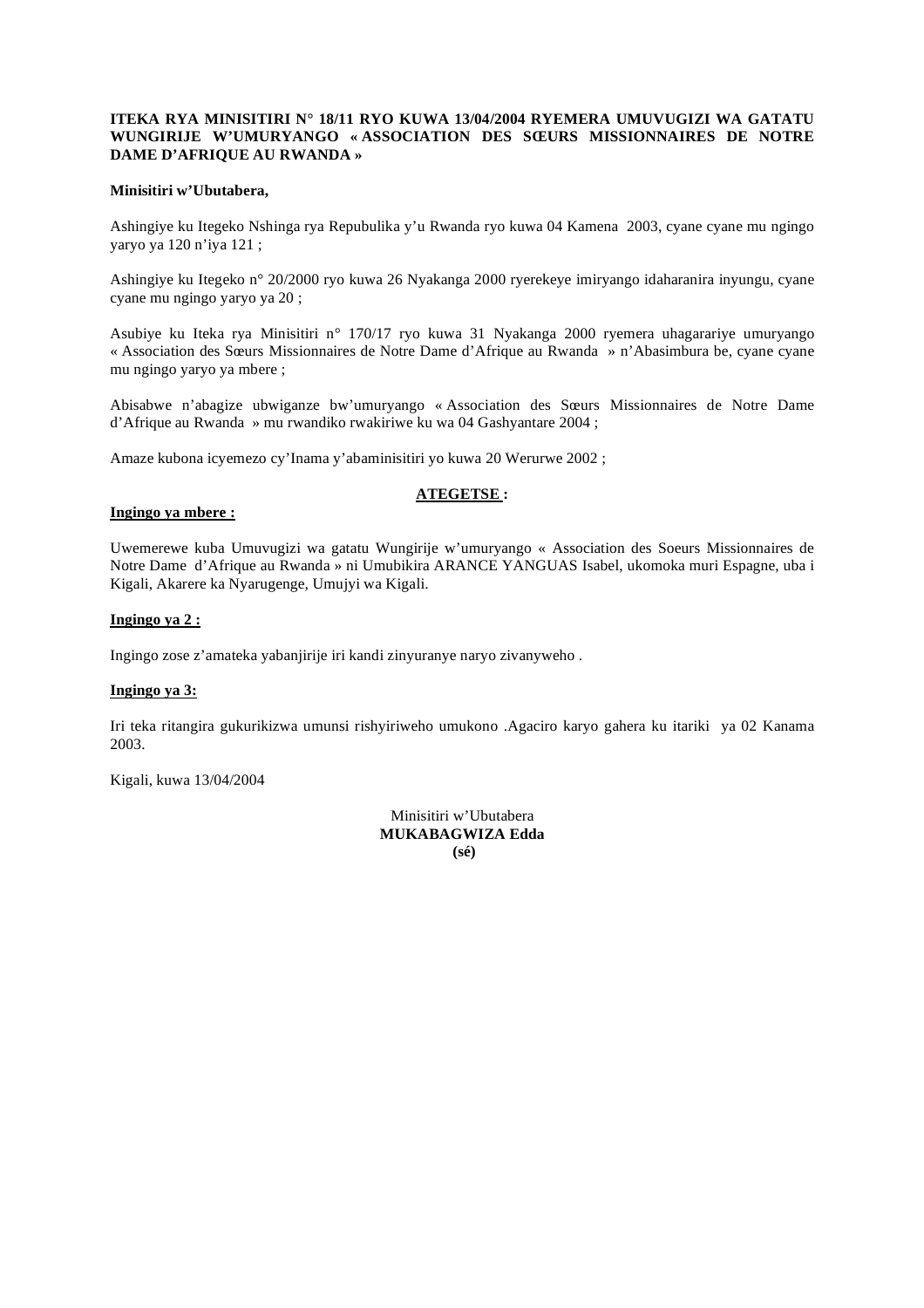# **PROCES-VERBAL DE L'ASSEMBLEE GENERALE EXTRAORDINAIRE DES ASSOCIES DE LA SOCIETE BINTER IMPEX. S.A.R.L DU 16/12/1999**

L'an Mille neuf cent quatre-vingt-dix-neuf, Ie seizième jour du mois de Décembre, au siège de BINTER IMPEX à Kigali, s'est tenue une assemblée Générale ordinaire des associes, sur convocation du Conseil d'Administration.

Etaient présents à la réunion:

- RWIGARA Assinapol
- MUSHIMIYIMANA Diane, représentée par RUTSINZI **Godeberthe**
- UWAMAHORO Anne, représentée par INGABIRE Josiane

Deux points étaient a I'ordre du jour:

- La dissolution de la société
- La nomination d'un liquidateur

# **I. De la dissolution de la société.**

Apres que Ie conseil d'Administration ait démontré que la société a connu des pertes de plus de 80% de son capital social, pertes accumulées suite a des nombreux vols dont son patrimoine a été I'objet depuis 1997, il a été décidé sa dissolution conformément a I'article 33 des statuts, vu qu'elle ne produit plus de bénéfices.

# **II. De la nomination des liquidateurs**

 La dissolution de la société devant entraîner la procédure de sa liquidation, il a été décidé de nommer une agence pour procéder à cette fin.

# **III. Des résolutions**

Apres débats et délibérations les résolutions ont été prises :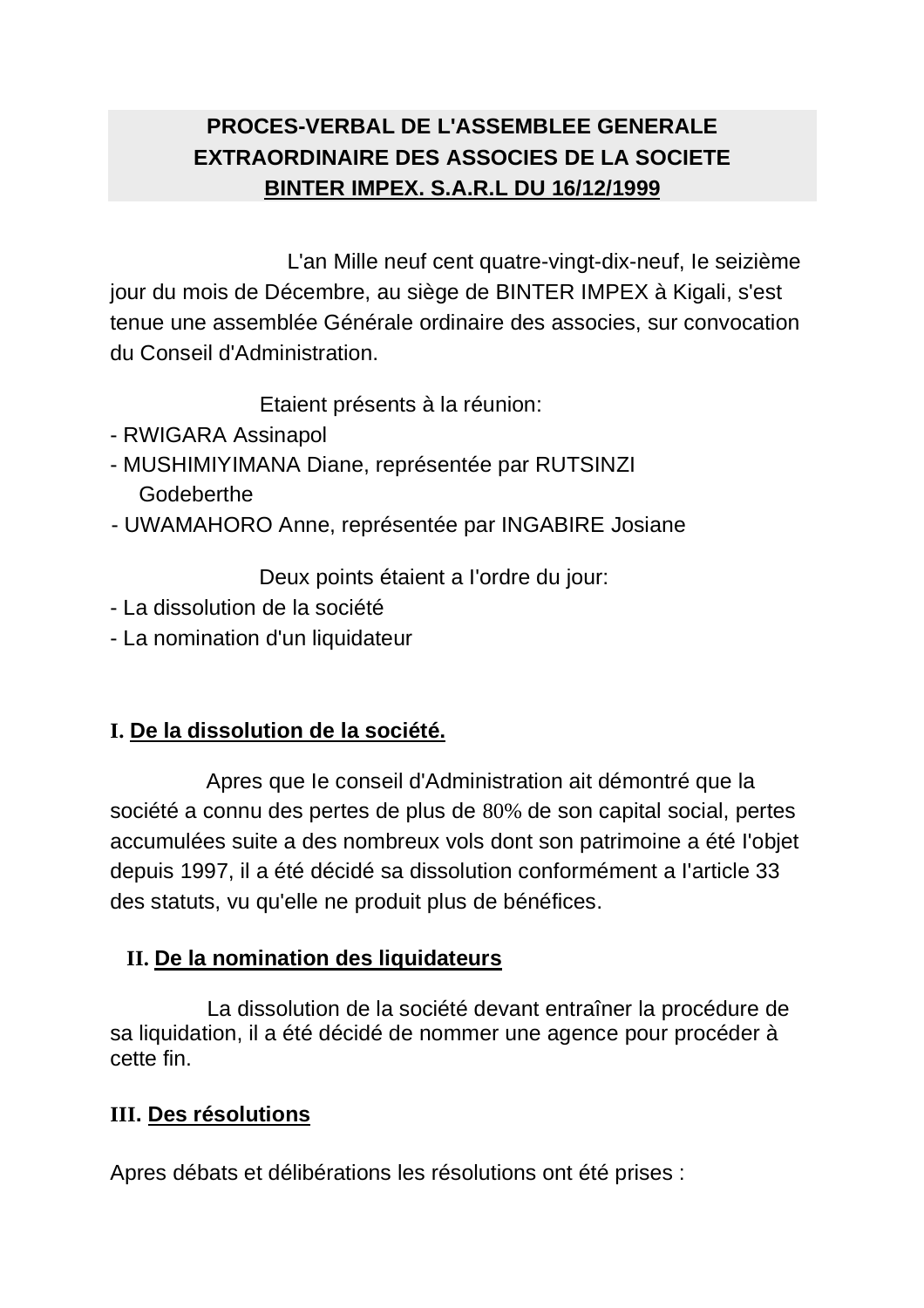# **1ère Résolution:**

La société SINTER IMPEX S.a.r.l est dissoute.

# **2ème Résolution**

L'agence PUMA est nommée liquidateur de la société. Elle doit liquider et apurer le passif et dégager l'actif net a partager entre associes s'il y a lieu, et cela durant une année maximum.

# **3ème**

# **Résolution**

Dans I'accomplissement de sa tache, Ie liquidateur peut vendre les biens meubles et immeubles, mais ne pourra pas emprunter des fonds ni donner des sûretés réelles sur les biens de la société.

Fait à Kigali Ie 16/12/1999

# **Les associés**

# - *RWIGARA Assinapol Sé*

- *NSHIMIYIMANA Diane Sé* 

- *UWAMAHORO Anne*  **Sé** Service de la Sérvice de la Sérvice de la Sérvice de la Sérvice de la Sérvice de la Sérvice de la Sérvice de la Sérvice de la Sérvice de la Sérvice de la Sérvice de la Sérvice de la Sérvice de la Sérvice de la Sérvice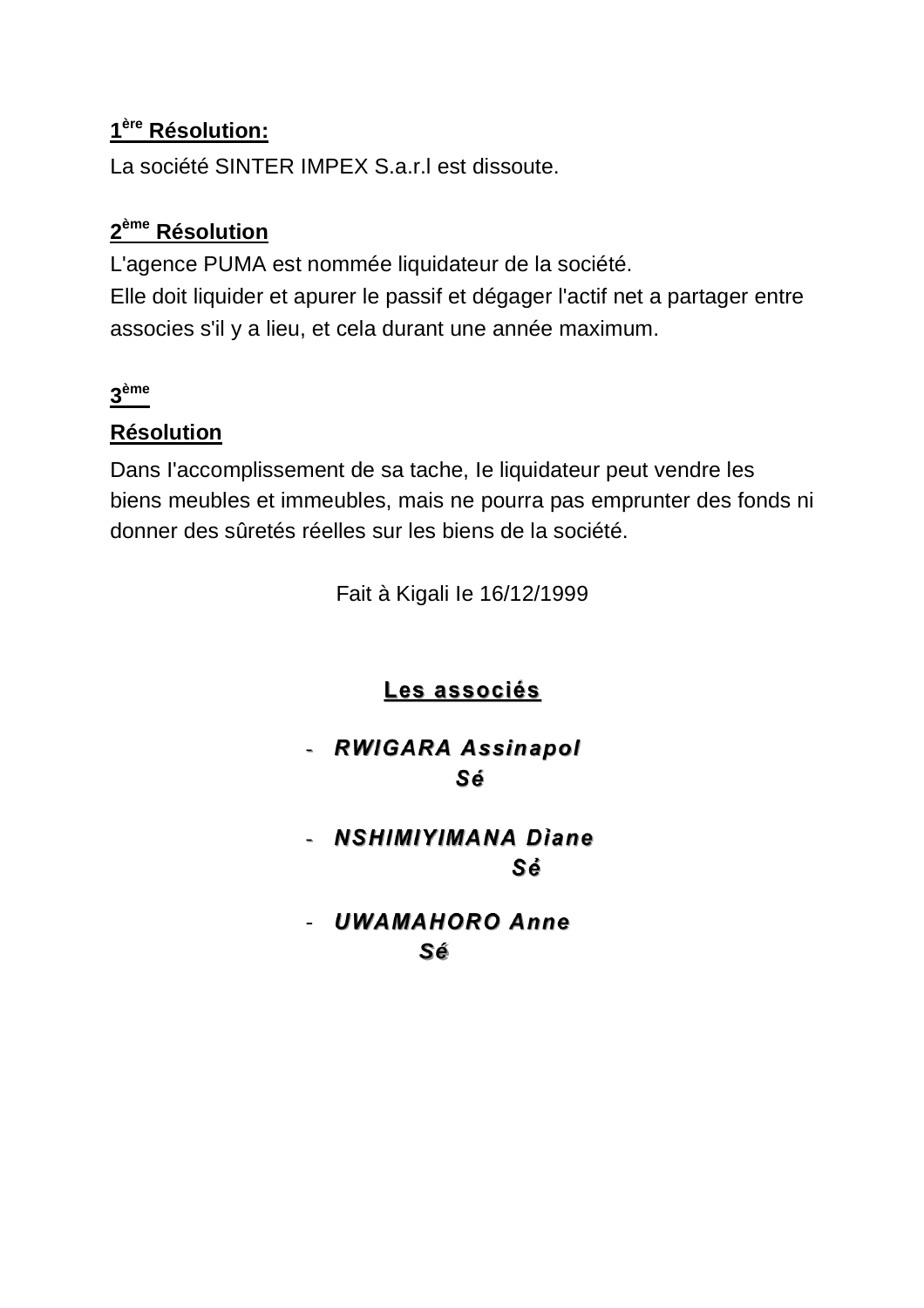## **ACTE NOTARIE NUMERO VINGT SEPT MILLE NEUF CENT QUATRE VINGT DOUZE VOLUME DXI**

 L'an deux mille quatre, le deuxième jour du mois de Mars, Nous NDIBWAMI Alain, Notaire Officiel de l'Etat Rwandais, étant et résidant à Kigali, certifions que l'acte dont les clauses sont reproduites ci avant Nous a été représenté par :

1. RWIGARA Assinapol ;

2. NHIMIYIMANA Diane de nationalité rwandaise, représentée par RUTSINZI Godeberthe ;

3. UWAMAHORO Anne de nationalité rwandaise, représentée par INGABIRE Josiane.

 En présence de SAFARI Gahizi et de MBANZAMIHIGO Emile, témoins instrumentaires à ce requis et réunissant les conditions exigées par la loi.

 Lecture du contenu de l'acte ayant été faite aux comparants et aux témoins, les comparants ont déclaré devant Nous et en présence des dits témoins, que l'acte tel qu'il est rédigé renferme bien l'expression de leur volonté.

 En foi de quoi, le présent acte a été signé par les comparants, les témoins et Nous, Notaire et revêtu du sceau de l'Office Notarial de Kigali.

## **Les comparants :**

**1. RWIGARA Assinapol 2. NSHIMIYIMANA Diane** représentée par  **(Sé) RUTSINZI Godeberthe** (**Sé)**

> **3. UWAMAHORO Anne** représentée par **INGABIRE Josiane (Sé)**

> > **Les témoins :**

 **(Sé) Le Notaire (Sé) NDIBWAMI Alain (Sé)** 

**1. SAFARI Gahizi 2. MBANZAMIHIGO Emile** 

## **DROITS PERCUS :**

**Frais d'acte** : Deux mille cinq cents francs rwandais, enregistré par Nous NDIBWAMI Alain, Notaire Officiel de l'Etat Rwandais, étant et résidant à Kigali, sous le numéro 25804 volume DXI dont le coût Deux mille cinq cents francs rwandais perçu suivant quittance n° 1140984 du 20 Février deux mille quatre délivrée par le comptable public de Kigali.

## **Le Notaire NDIBWAMI Alain**  (**Sé)**

**Frais d'expédition :** Pour expédition authentique dont coût Deux mille quatre cents francs rwandais perçus pour une expédition authentique sur la même quittance.

## **Le Notaire :**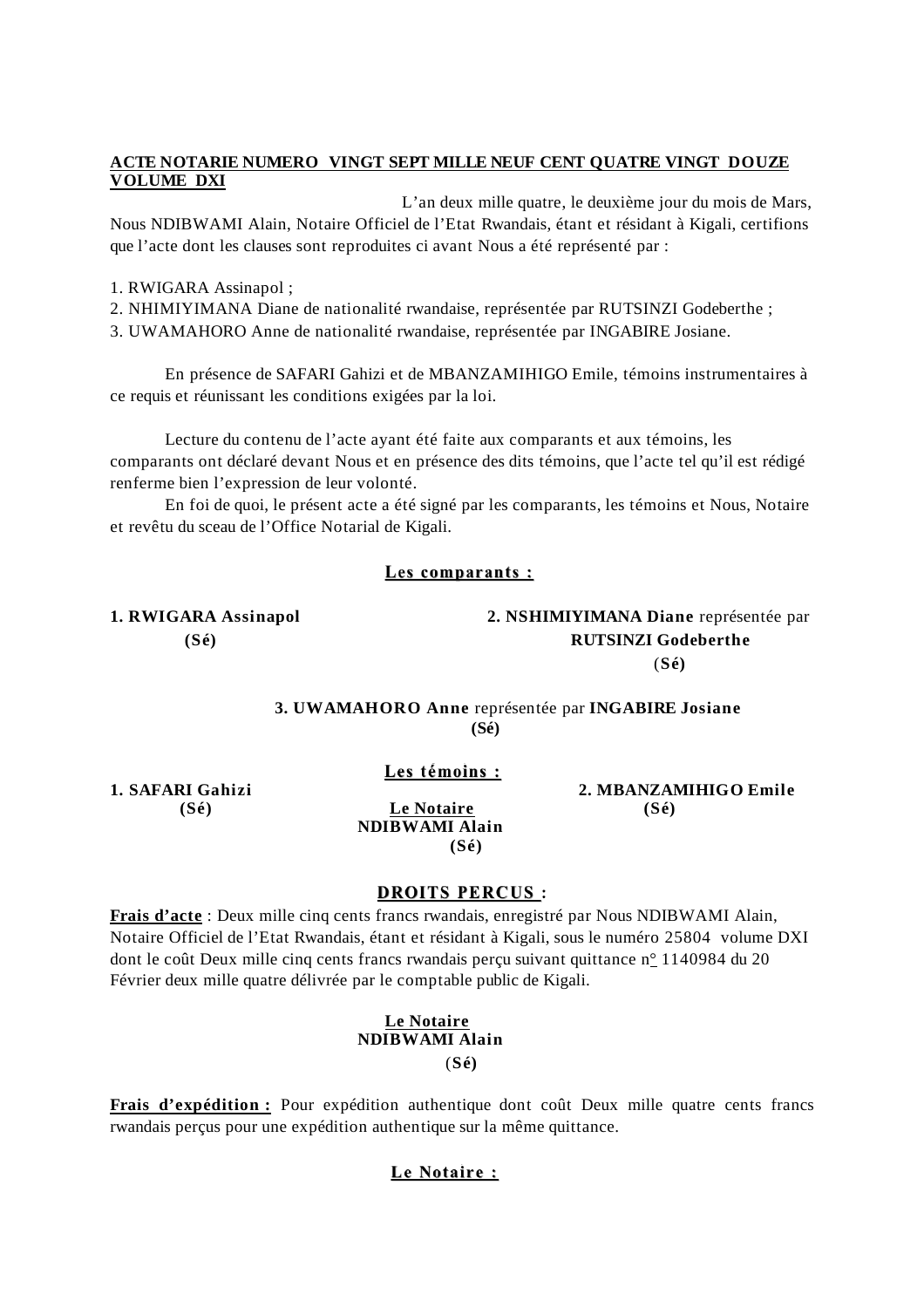# **NDIBWAMI Alain** (**Sé)**

## **A.S. N° 3587**

Reçu en dépôt au Greffe du Tribunal de la Ville de Kigali le 22/04/2004 et inscrit au Registre ad hoc des actes de sociétés sous le n° 3587.

Perçu droit dépôt :

-5000 FRW droit de dépôt suivant reçu n° 1212446 du 22/04/2004.

## **LEGREFFIER –COMPTABLE PRES LE TRIBUNAL DE LA VILLE DE KIGALI**

**UWIMANA Odette (sé)**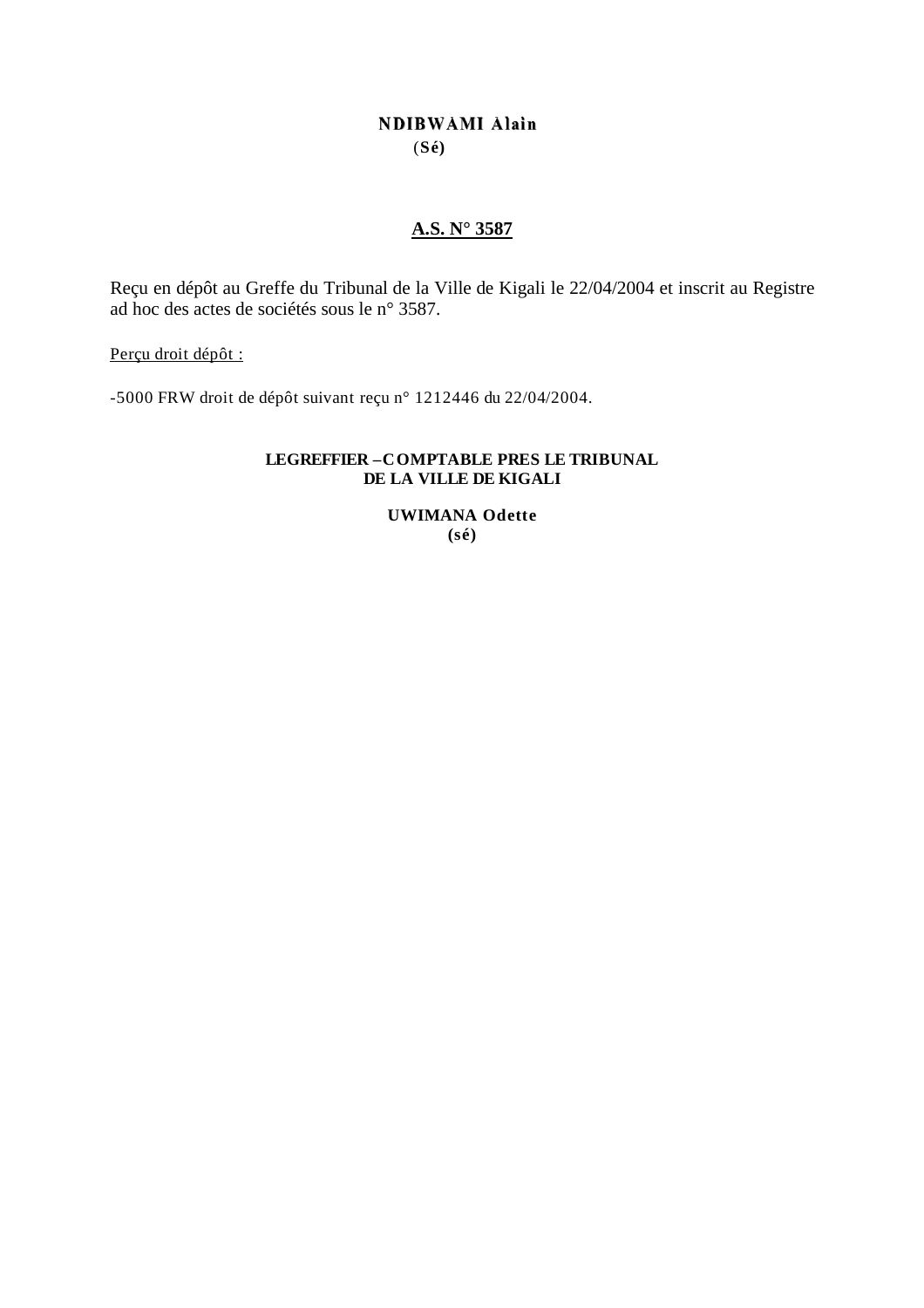# PROGES VERBAL DE L'ASSEMBLEE GENERALE EXTRAORDINAIRE DES ASSOCIES DE BINTER IMPEX S.A.R.L.

L'an deux mille quatre, le 30ème jour du mois de juin, il s'est tenu une Assemblée Générale extraordinaire des associés de BINTER IMPEX Sarl.

Etaient présents :

- RWIGARA Assinapol, propriétaire de 510 parts pour 5.100.000 Frw ;

- NSHIMIYIMANA Diane, représentée par RUTSINZI Godeberthe, propriétaire de 270 parts pour 2.700.000 Frw ;

- UWAMAHORO Anne, représentée par INGABIRE Josiane, propriétaire de 220 parts pour 2.200.000 Frw ;

 Convoquée par Monsieur Pasteur MUNYANDAMUTSA Oscar, commissaire aux comptes de la société, l'Assemblée générale avait quatre points à traiter :

1. Lire et approuver le rapport de l'agence PUMA sur la liquidation de la société.

2. Examiner et statuer sur les comptes de la liquidation.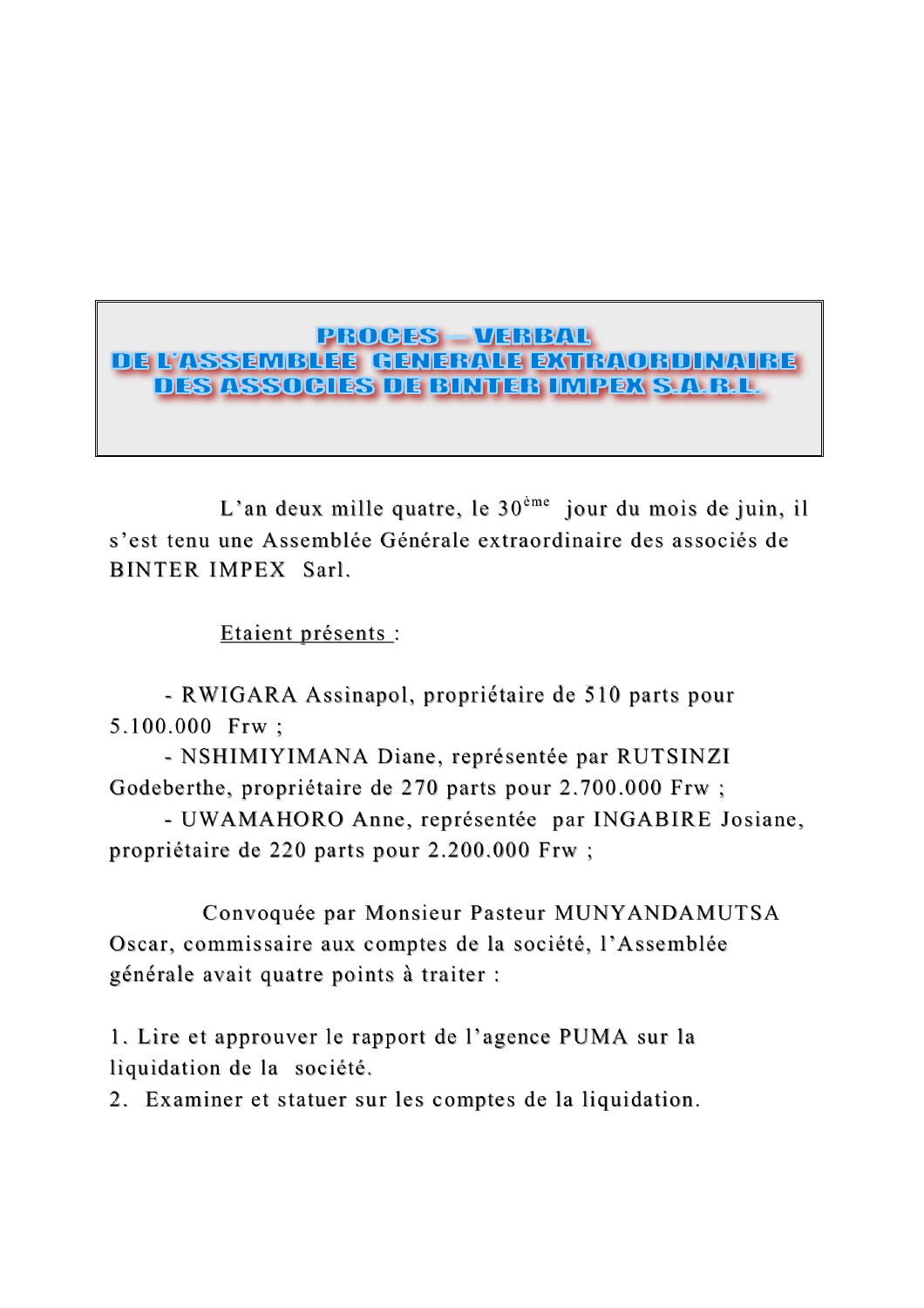3. Délibérer sur la décharge à donner à l'Agence PUMA, liquidateur, et à Monsieur Pasteur MUNYANDAMUTSA Oscar, commissaire aux comptes.

4. Désigner l'endroit où les documents sociaux seront conservés.

 Aussi, tous les associés, présents ou représentés par procuration ont pris les résolutions suivantes :

# **1ère Résolution** :

 Est approuvé le rapport de liquidation de la société BINTER IMPEX Sarl par l'agence PUMA de 2000 à 2003 tel que confectionné le 12/10/2003.

Aussi sont approuvées la vente et la cession de:

- Camion remorque Mercedes-Benz RAA 146D/RL 024 à la société Premier Tobacco Company,P.T.C. s.a. pour 22.000.000Frw ;
- Le minibus Liteace RAA 164R à la société M&BICO s.a.r.l. pour 540.000Frw;
- Le Pick-up Nissan RAA 402U à la société M&BICO s.a.r.l. pour 400.000Frw ;
- La location décennale de la boutique sise à la gare de Nyabugogo à Magasin Premier Star c/o RUTSINZI Godeberthe pour 2.450.000Frw ;
- Ainsi que d'autres biens tels que lisibles dans le rapport de liquidation.

# **2ème Résolution :**

 Sont approuvés tous les comptes dégagés par la liquidation accusant un produit de 105.793.276Frw et tel que reparti entre créanciers.

# **3ème Résolution**

 Après le vote sur la décharge à donner au liquidateur et au commissaire aux comptes, l'agence PUMA et Monsieur Pasteur MUNYANDAMUTSA Oscar sont déchargés respectivement de sa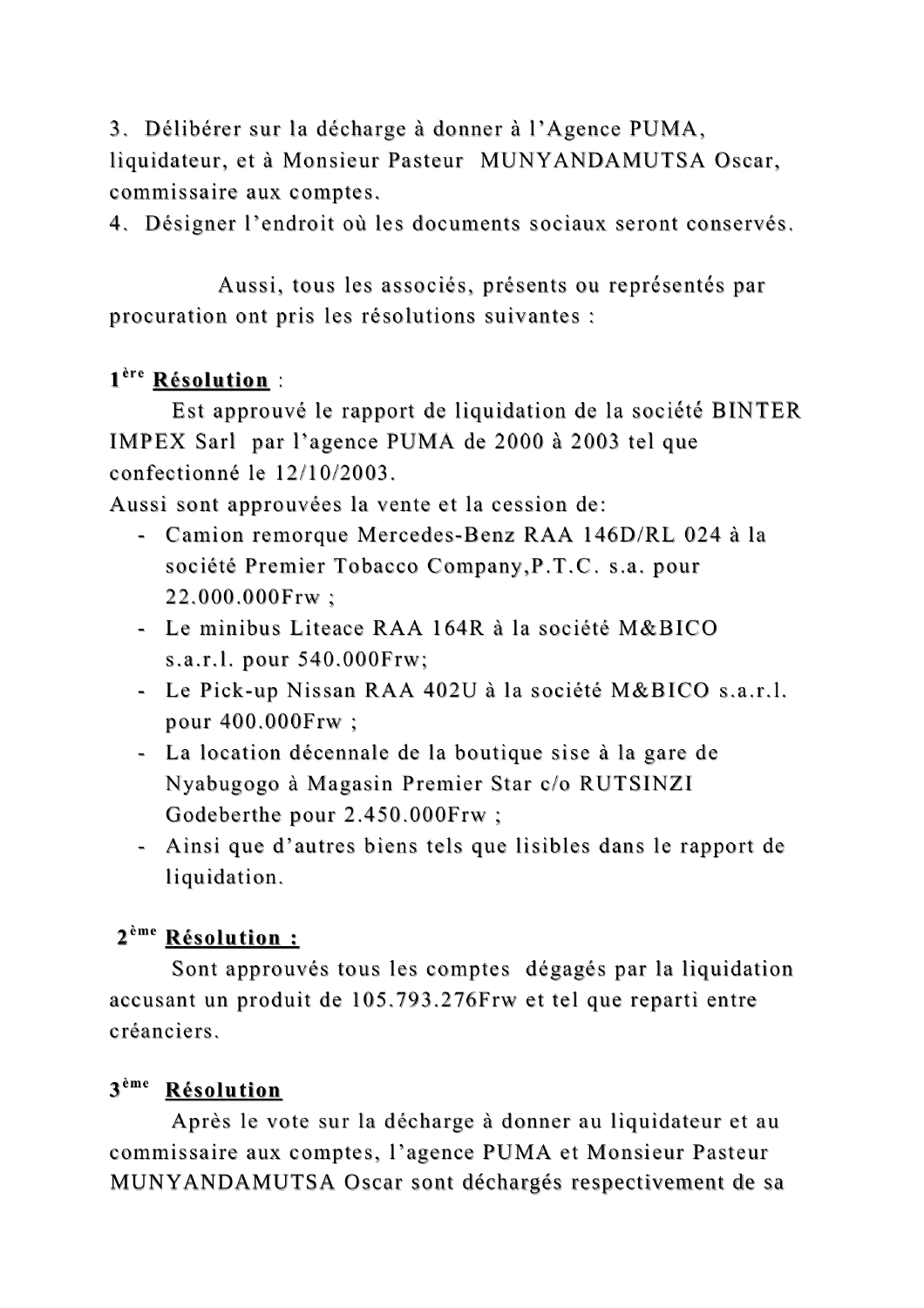qualité de liquidateur et de sa qualité de commissaire aux comptes de Binter impex Sarl.

# **4ème Résolution**

 Les documents sociaux seront conservés au cabinet de Me Pasteur MUNYANDAMUTSA à Muhima , District de Nyarugenge, Ville de Kigali , pendant au moins cinq ans .

Fait à Kigali le 30/06/2004

# **Les associés**

# - *RWIGARA Assinapol (Sé)*

# - *NSHIMIYIMANA Diane (Sé)*

# - *UWAMAHORO Anne*  (*Sé)*

# **ACTE NOTARIE NUMERO VINGT SEPT MILLE NEUF CENT QUATRE VINGT DOUZE VOLUME DLIV**

 L'an deux mille cinq, le vingtième jour du mois de Janvier, Nous NDIBWAMI Alain, Notaire Officiel de l'Etat Rwandais, étant et résidant à Kigali, certifions que l'acte dont les clauses sont reproduites ci avant Nous a été représenté par :

1. RWIGARA Assinapol, de nationalité rwandaise, résidant à Kiyovu, ville de Kigali ;

2. NHIMIYIMANA Diane de nationalité rwandaise, représentée par RUTSINZI Godeberthe sur procuration du 4/05/2004;

3. UWAMAHORO Anne de nationalité rwandaise, représentée par INGABIRE Josiane sur procuration du 4/05/2004.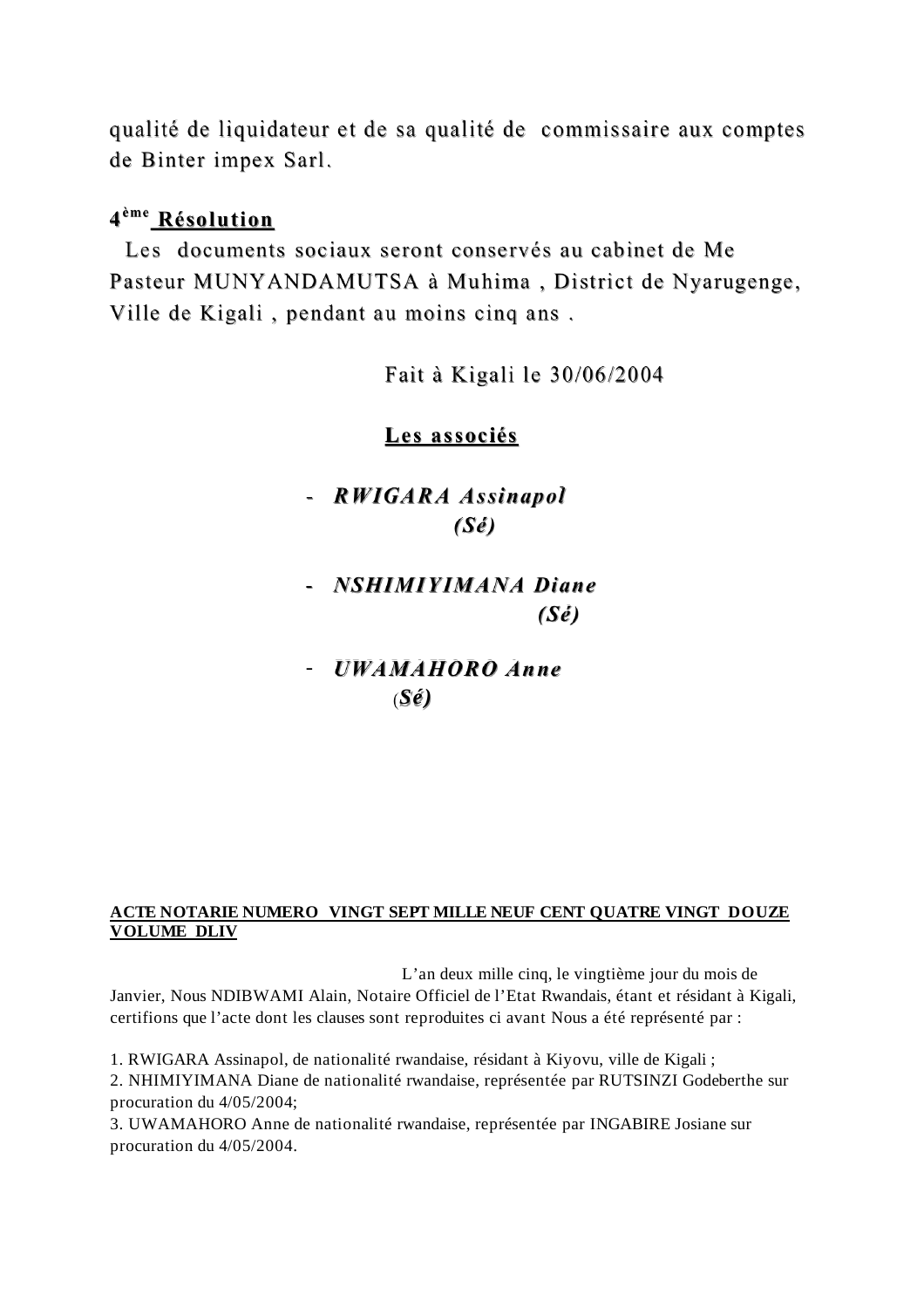En présence de MBANZAMIHIGO Emile et de SINALIBARAGA Amon, témoins instrumentaires à ce requis et réunissant les conditions exigées par la loi.

 Lecture du contenu de l'acte ayant été faite aux comparants et aux témoins, les comparants ont déclaré devant Nous et en présence des dits témoins, que l'acte tel qu'il est rédigé renferme bien l'expression de leur volonté.

 En foi de quoi, le présent acte a été signé par les comparants, les témoins et Nous, Notaire et revêtu du sceau de l'Office Notarial de Kigali.

## **Les comparants :**

(**Sé)** (**Sé)**

# **1. RWIGARA Assinapol 2. NSHIMIYIMANA Diane**

## **3. UWAMAHORO Anne (Sé)**

**MBANZAMIHIGO Emile** SINALIBARAGA Amon

 **(Sé) Le Notaire (Sé) NDIBWAMI Alain (Sé)** 

 **Les témoins :**

## **DROITS PERCUS**

**Frais d'acte :** Deux mille cinq cents francs rwandais

Enregistré par Nous NDIBWAMI Alain, Notaire Officiel de l'Etat Rwandais, étant et résidant à Kigali, sous le numéro 27992 volume DLIV dont le coût Deux mille cinq cents francs rwandais perçu suivant quittance n° 1527015 du 20 janvier 2005 délivrée par le comptable public de Kigali.

# **Le Notaire**

## **NDIBWAMI Alain**

(**Sé)** 

**Frais d'expédition :** Pour expédition authentique dont coût Deux mille quatre cents francs rwandais perçus pour une expédition authentique sur la même quittance.

# **Le Notaire : NDIBWAMI Alain** (**Sé)**

## **A.S. N° 3698**

Reçu en dépôt au greffe du Tribunal de la Ville de Kigali, le 03/02/2005 et inscrit au registre adhoc des actes de Société sous le n° RCA 933/ Kig.

Droit perçu :